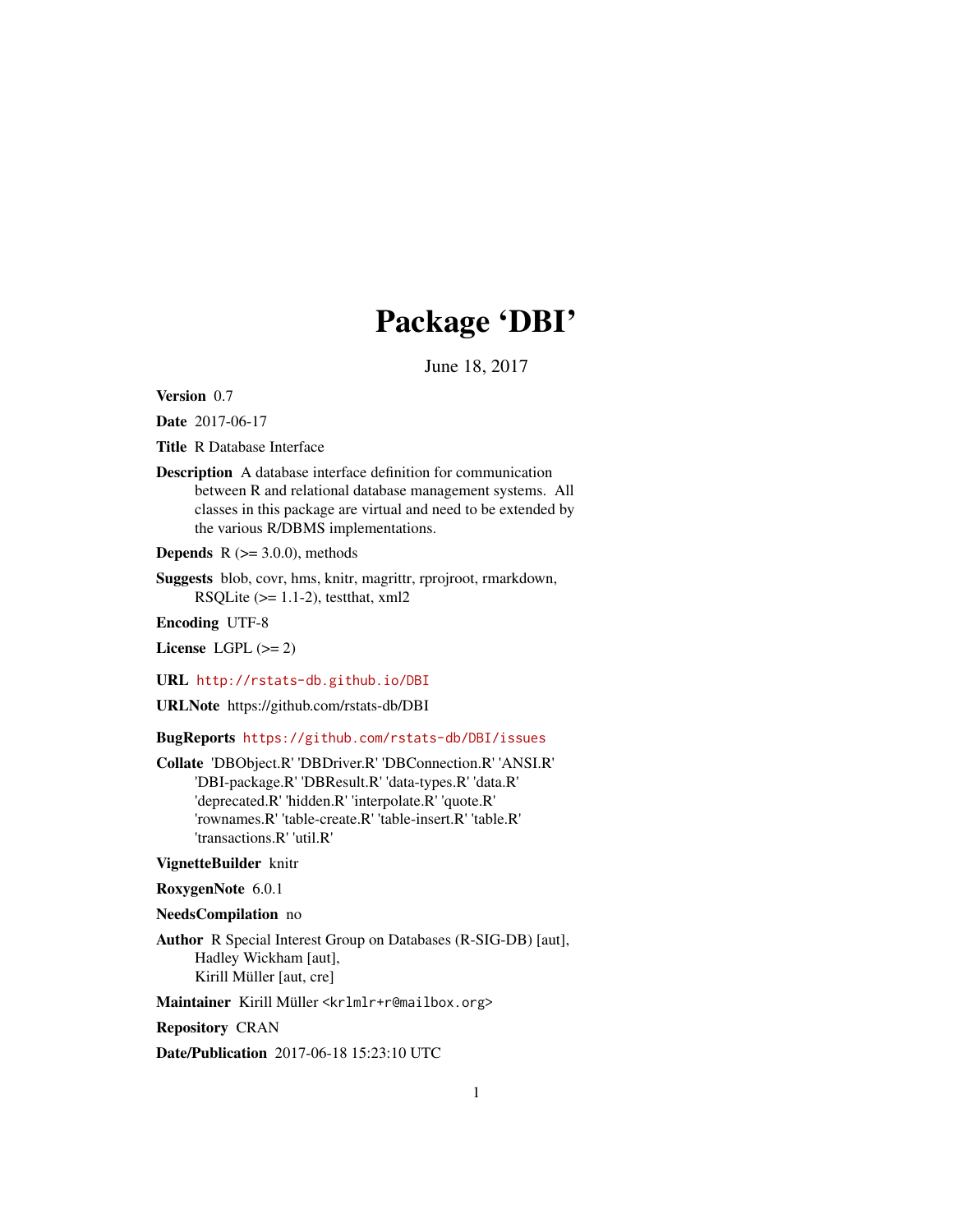# R topics documented:

|                                                                                                            | 3              |
|------------------------------------------------------------------------------------------------------------|----------------|
|                                                                                                            | $\overline{4}$ |
|                                                                                                            | 6              |
|                                                                                                            | $\overline{7}$ |
|                                                                                                            | 8              |
| $dbDataType \ldots \ldots \ldots \ldots \ldots \ldots \ldots \ldots \ldots \ldots \ldots \ldots \ldots$    | 9              |
|                                                                                                            | 11             |
|                                                                                                            | 12             |
|                                                                                                            | 13             |
|                                                                                                            | 14             |
|                                                                                                            | 15             |
|                                                                                                            | 18             |
|                                                                                                            | 18             |
|                                                                                                            | 19             |
|                                                                                                            | 21             |
|                                                                                                            | 22             |
|                                                                                                            | 23             |
|                                                                                                            | 24             |
|                                                                                                            | 25             |
|                                                                                                            | 26             |
|                                                                                                            | 26             |
|                                                                                                            | 27             |
|                                                                                                            | 27             |
|                                                                                                            | 29             |
|                                                                                                            | 29             |
|                                                                                                            | 30             |
|                                                                                                            | 31             |
|                                                                                                            | 32             |
| $dbQuoteString \ldots \ldots \ldots \ldots \ldots \ldots \ldots \ldots \ldots \ldots \ldots \ldots \ldots$ | 33             |
|                                                                                                            | 34             |
|                                                                                                            | 36             |
|                                                                                                            | 37             |
|                                                                                                            | 38             |
|                                                                                                            | 39             |
|                                                                                                            | 41             |
|                                                                                                            | 44             |
|                                                                                                            | 45             |
|                                                                                                            | 46             |
|                                                                                                            | 47             |
|                                                                                                            | 48             |
| sqlData                                                                                                    | 49             |
|                                                                                                            | 50             |
| Table-class                                                                                                | 51             |
|                                                                                                            | 51             |
|                                                                                                            |                |

**Index**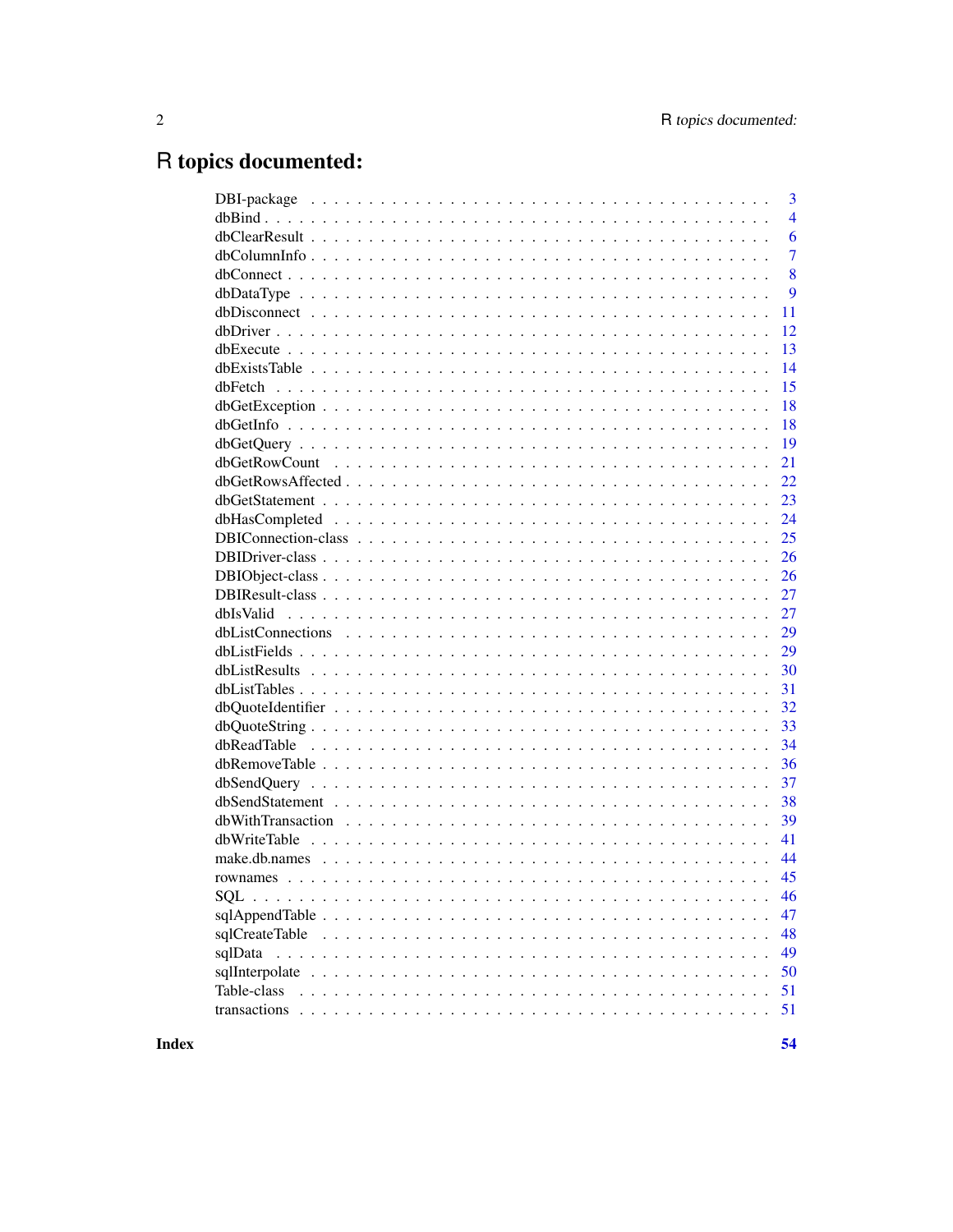<span id="page-2-0"></span>

DBI defines an interface for communication between R and relational database management systems. All classes in this package are virtual and need to be extended by the various R/DBMS implementations (so-called *DBI backends*).

## Definition

A DBI backend is an R package which imports the **DBI** and **methods** packages. For better or worse, the names of many existing backends start with 'R', e.g., RSQLite, RMySQL, RSQLServer; it is up to the backend author to adopt this convention or not.

#### DBI classes and methods

A backend defines three classes, which are subclasses of [DBIDriver,](#page-25-1) [DBIConnection,](#page-24-1) and [DBIRe](#page-26-1)[sult.](#page-26-1) The backend provides implementation for all methods of these base classes that are defined but not implemented by DBI. All methods have an ellipsis ... in their formals.

#### Construction of the DBIDriver object

The backend must support creation of an instance of its [DBIDriver](#page-25-1) subclass with a constructor function. By default, its name is the package name without the leading 'R' (if it exists), e.g., SQLite for the RSQLite package. However, backend authors may choose a different name. The constructor must be exported, and it must be a function that is callable without arguments. DBI recommends to define a constructor with an empty argument list.

## Author(s)

Maintainer: Kirill Müller <krlmlr+r@mailbox.org>

Authors:

- R Special Interest Group on Databases (R-SIG-DB)
- Hadley Wickham

#### See Also

Important generics: [dbConnect\(\)](#page-7-1), [dbGetQuery\(\)](#page-18-1), [dbReadTable\(\)](#page-33-1), [dbWriteTable\(\)](#page-40-1), [dbDisconnect\(\)](#page-10-1) Formal specification (currently work in progress and incomplete): vignette("spec", package = "DBI")

#### Examples

RSQLite::SQLite()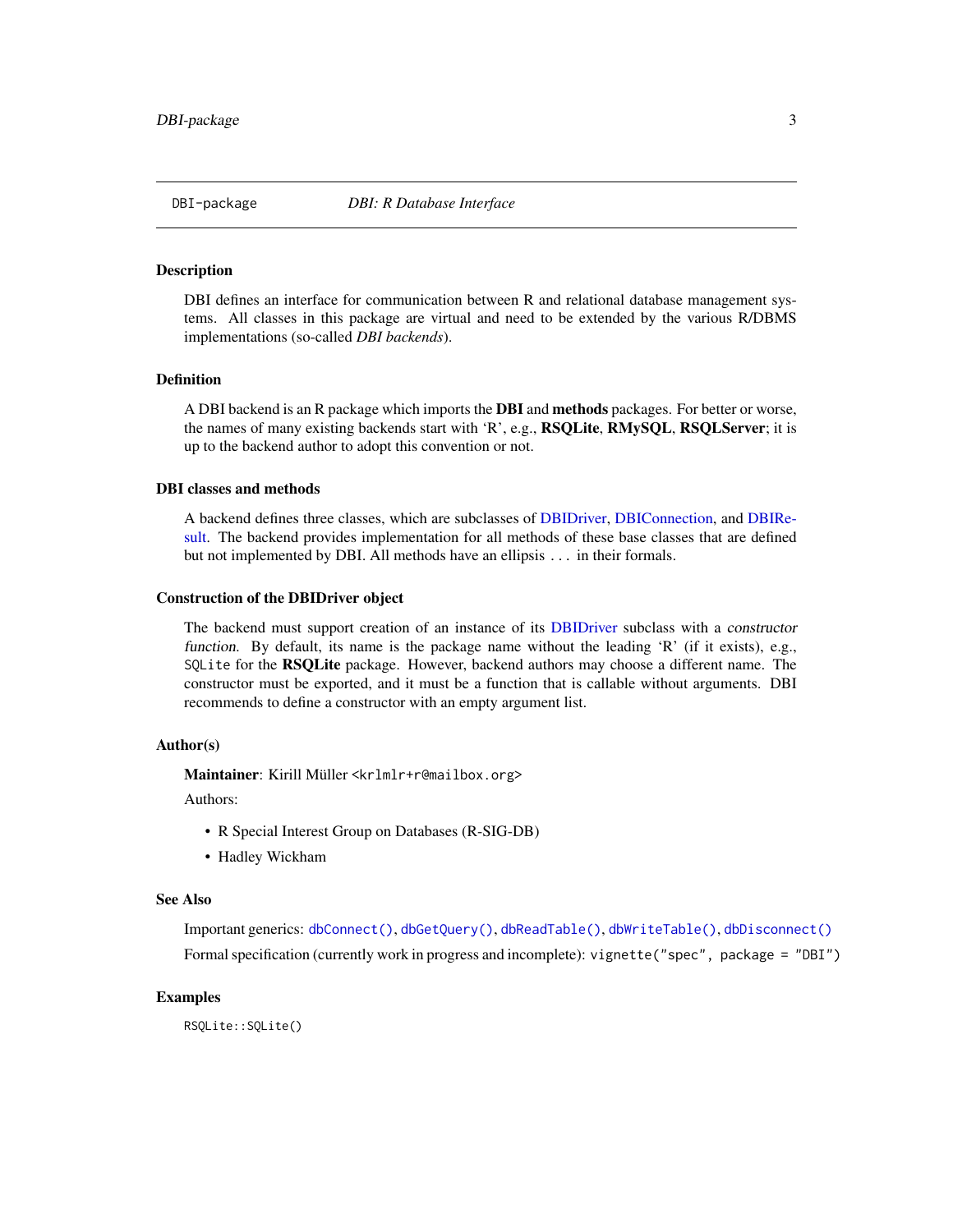<span id="page-3-1"></span><span id="page-3-0"></span>For parametrized or prepared statements, the [dbSendQuery\(\)](#page-36-1) and [dbSendStatement\(\)](#page-37-1) functions can be called with statements that contain placeholders for values. The dbBind() function binds these placeholders to actual values, and is intended to be called on the result set before calling [dbFetch\(\)](#page-14-1) or [dbGetRowsAffected\(\)](#page-21-1).

#### Usage

dbBind(res, params, ...)

#### Arguments

| res                     | An object inheriting from DBIResult.  |
|-------------------------|---------------------------------------|
| params                  | A list of bindings, named or unnamed. |
| $\cdot$ $\cdot$ $\cdot$ | Other arguments passed on to methods. |

#### Details

**DBI** supports parametrized (or prepared) queries and statements via the dbBind() generic. Parametrized queries are different from normal queries in that they allow an arbitrary number of placeholders, which are later substituted by actual values. Parametrized queries (and statements) serve two purposes:

- The same query can be executed more than once with different values. The DBMS may cache intermediate information for the query, such as the execution plan, and execute it faster.
- Separation of query syntax and parameters protects against SQL injection.

The placeholder format is currently not specified by **DBI**; in the future, a uniform placeholder syntax may be supported. Consult the backend documentation for the supported formats. For automated testing, backend authors specify the placeholder syntax with the placeholder\_pattern tweak. Known examples are:

- ? (positional matching in order of appearance) in RMySQL and RSQLite
- \$1 (positional matching by index) in RPostgres and RSQLite
- : name and \$name (named matching) in RSQLite

## Value

dbBind() returns the result set, invisibly, for queries issued by [dbSendQuery\(\)](#page-36-1) and also for data manipulation statements issued by [dbSendStatement\(\)](#page-37-1). Calling dbBind() for a query without parameters raises an error. Binding too many or not enough values, or parameters with wrong names or unequal length, also raises an error. If the placeholders in the query are named, all parameter values must have names (which must not be empty or NA), and vice versa, otherwise an error is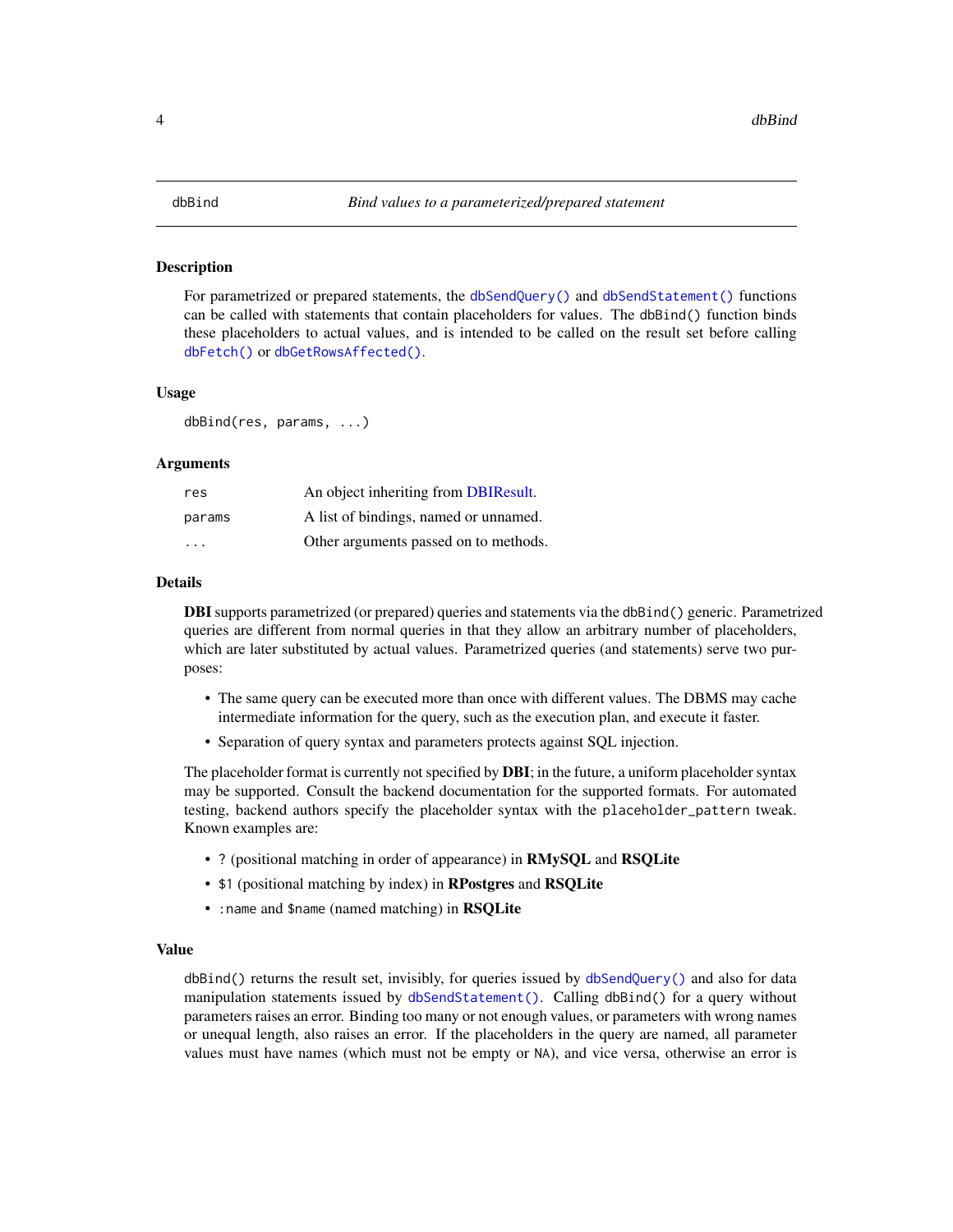## <span id="page-4-0"></span>dbBind 55 and 55 and 55 and 55 and 55 and 55 and 55 and 55 and 55 and 55 and 55 and 55 and 55 and 55 and 55 and 55 and 55 and 55 and 55 and 55 and 55 and 55 and 55 and 55 and 55 and 55 and 55 and 55 and 55 and 55 and 55 an

raised. The behavior for mixing placeholders of different types (in particular mixing positional and named placeholders) is not specified.

Calling dbBind() on a result set already cleared by [dbClearResult\(\)](#page-5-1) also raises an error.

## Specification

DBI clients execute parametrized statements as follows:

- 1. Call [dbSendQuery\(\)](#page-36-1) or [dbSendStatement\(\)](#page-37-1) with a query or statement that contains place-holders, store the returned [DBIResult](#page-26-1) object in a variable. Mixing placeholders (in particular, named and unnamed ones) is not recommended. It is good practice to register a call to [dbClearResult\(\)](#page-5-1) via [on.exit\(\)](#page-0-0) right after calling dbSendQuery() or dbSendStatement() (see the last enumeration item). Until dbBind() has been called, the returned result set object has the following behavior:
	- [dbFetch\(\)](#page-14-1) raises an error (for dbSendQuery())
	- [dbGetRowCount\(\)](#page-20-1) returns zero (for dbSendQuery())
	- [dbGetRowsAffected\(\)](#page-21-1) returns an integer NA (for dbSendStatement())
	- [dbIsValid\(\)](#page-26-2) returns TRUE
	- [dbHasCompleted\(\)](#page-23-1) returns FALSE
- 2. Construct a list with parameters that specify actual values for the placeholders. The list must be named or unnamed, depending on the kind of placeholders used. Named values are matched to named parameters, unnamed values are matched by position in the list of parameters. All elements in this list must have the same lengths and contain values supported by the backend; a [data.frame](#page-0-0) is internally stored as such a list. The parameter list is passed to a call to dbBind() on the DBIResult object.
- 3. Retrieve the data or the number of affected rows from the DBIResult object.
	- For queries issued by dbSendQuery(), call [dbFetch\(\)](#page-14-1).
	- For statements issued by dbSendStatements(), call [dbGetRowsAffected\(\)](#page-21-1). (Execution begins immediately after the dbBind() call, the statement is processed entirely before the function returns.)
- 4. Repeat 2. and 3. as necessary.
- 5. Close the result set via [dbClearResult\(\)](#page-5-1).

The elements of the params argument do not need to be scalars, vectors of arbitrary length (including length 0) are supported. For queries, calling dbFetch() binding such parameters returns concatenated results, equivalent to binding and fetching for each set of values and connecting via [rbind\(\)](#page-0-0). For data manipulation statements, dbGetRowsAffected() returns the total number of rows affected if binding non-scalar parameters. dbBind() also accepts repeated calls on the same result set for both queries and data manipulation statements, even if no results are fetched between calls to dbBind().

At least the following data types are accepted:

- [integer](#page-0-0)
- [numeric](#page-0-0)
- [logical](#page-0-0) for Boolean values (some backends may return an integer)
- [NA](#page-0-0)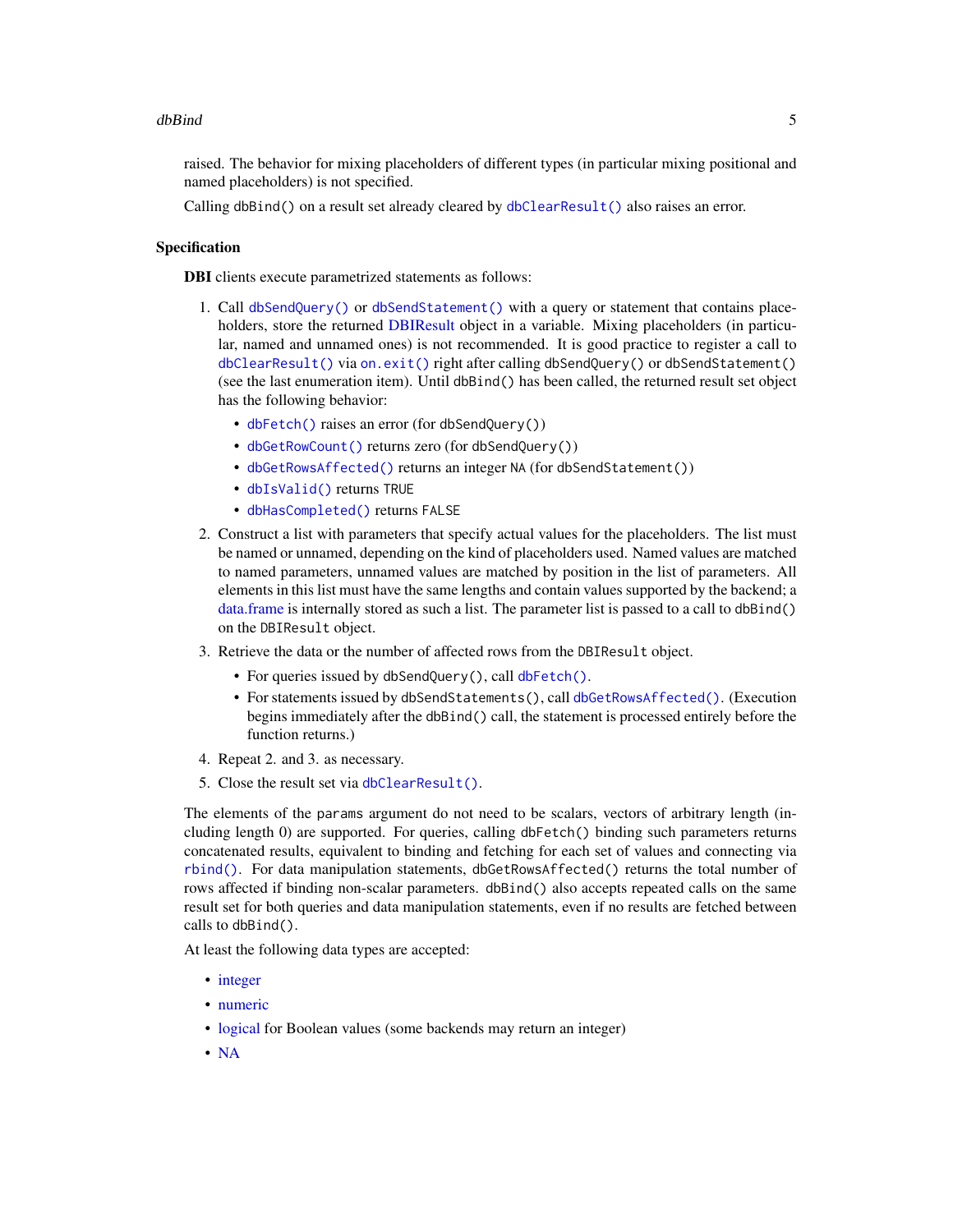## <span id="page-5-0"></span>6 dbClearResult

- [character](#page-0-0)
- [factor](#page-0-0) (bound as character, with warning)
- [Date](#page-0-0)
- [POSIXct](#page-0-0) timestamps
- POSIXIt timestamps
- lists of [raw](#page-0-0) for blobs (with NULL entries for SQL NULL values)
- objects of type [blob::blob](#page-0-0)

## See Also

Other DBIResult generics: [DBIResult-class](#page-26-1), [dbClearResult](#page-5-1), [dbColumnInfo](#page-6-1), [dbFetch](#page-14-1), [dbGetInfo](#page-17-1), [dbGetRowCount](#page-20-1), [dbGetRowsAffected](#page-21-1), [dbGetStatement](#page-22-1), [dbHasCompleted](#page-23-1), [dbIsValid](#page-26-2), [dbQuoteIdentifier](#page-31-1), [dbQuoteString](#page-32-1)

## Examples

```
con <- dbConnect(RSQLite::SQLite(), ":memory:")
dbWriteTable(con, "iris", iris)
# Using the same query for different values
iris_result <- dbSendQuery(con, "SELECT * FROM iris WHERE [Petal.Width] > ?")
dbBind(iris_result, list(2.3))
dbFetch(iris_result)
dbBind(iris_result, list(3))
dbFetch(iris_result)
dbClearResult(iris_result)
# Executing the same statement with different values at once
iris_result <- dbSendStatement(con, "DELETE FROM iris WHERE [Species] = $species")
dbBind(iris_result, list(species = c("setosa", "versicolor", "unknown")))
dbGetRowsAffected(iris_result)
dbClearResult(iris_result)
nrow(dbReadTable(con, "iris"))
dbDisconnect(con)
```
<span id="page-5-1"></span>dbClearResult *Clear a result set*

## Description

Frees all resources (local and remote) associated with a result set. In some cases (e.g., very large result sets) this can be a critical step to avoid exhausting resources (memory, file descriptors, etc.)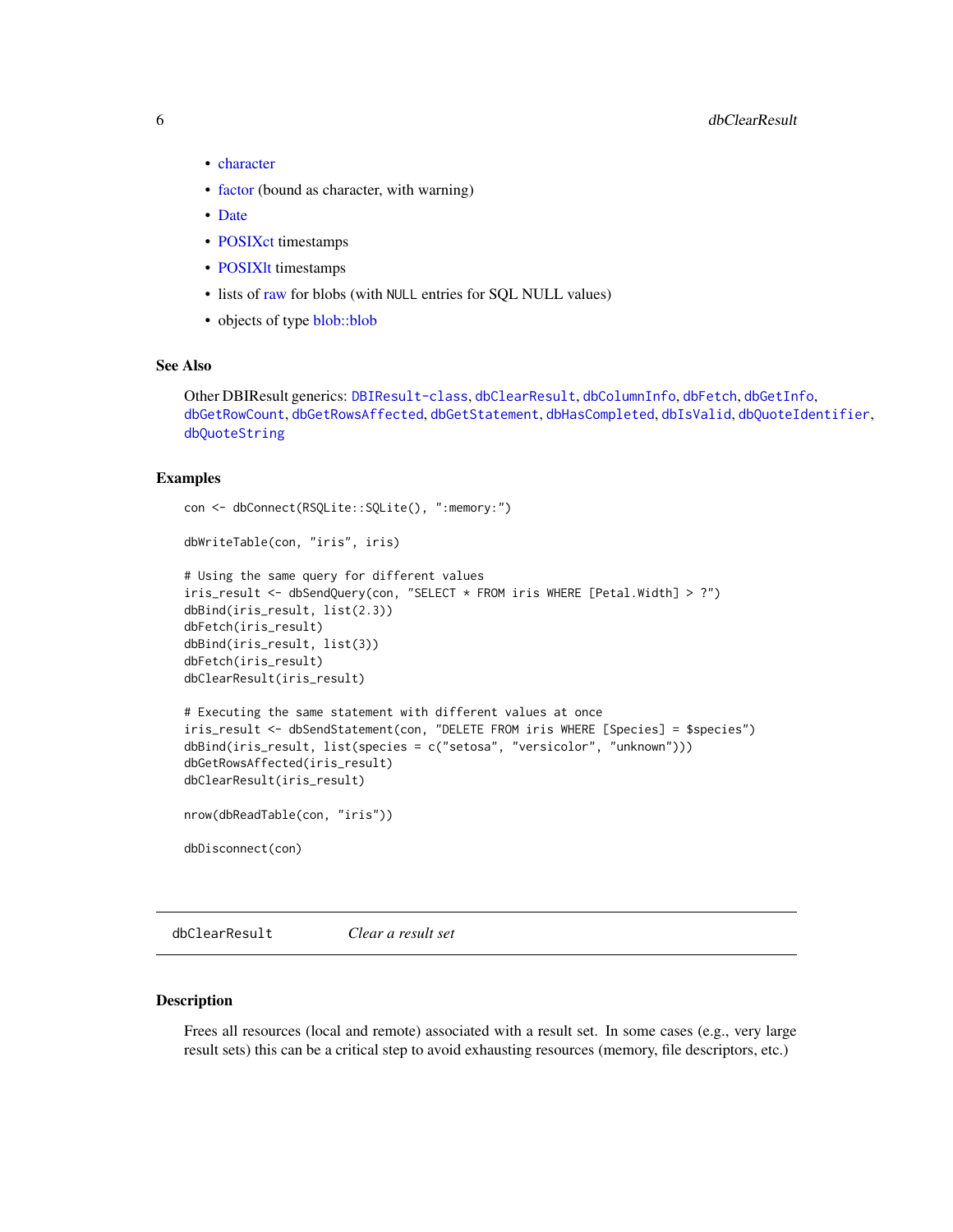## <span id="page-6-0"></span>dbColumnInfo 7

## Usage

dbClearResult(res, ...)

### Arguments

| res      | An object inheriting from DBIResult.  |
|----------|---------------------------------------|
| $\cdots$ | Other arguments passed on to methods. |

### Value

dbClearResult() returns TRUE, invisibly, for result sets obtained from both dbSendQuery() and dbSendStatement(). An attempt to close an already closed result set issues a warning in both cases.

#### Specification

dbClearResult() frees all resources associated with retrieving the result of a query or update operation. The DBI backend can expect a call to dbClearResult() for each [dbSendQuery\(\)](#page-36-1) or [dbSendStatement\(\)](#page-37-1) call.

## See Also

Other DBIResult generics: [DBIResult-class](#page-26-1), [dbBind](#page-3-1), [dbColumnInfo](#page-6-1), [dbFetch](#page-14-1), [dbGetInfo](#page-17-1), [dbGetRowCount](#page-20-1), [dbGetRowsAffected](#page-21-1), [dbGetStatement](#page-22-1), [dbHasCompleted](#page-23-1), [dbIsValid](#page-26-2), [dbQuoteIdentifier](#page-31-1), [dbQuoteString](#page-32-1)

## Examples

```
con <- dbConnect(RSQLite::SQLite(), ":memory:")
rs <- dbSendQuery(con, "SELECT 1")
print(dbFetch(rs))
dbClearResult(rs)
dbDisconnect(con)
```
<span id="page-6-1"></span>dbColumnInfo *Information about result types*

## **Description**

Produces a data.frame that describes the output of a query. The data.frame should have as many rows as there are output fields in the result set, and each column in the data.frame should describe an aspect of the result set field (field name, type, etc.)

## Usage

```
dbColumnInfo(res, ...)
```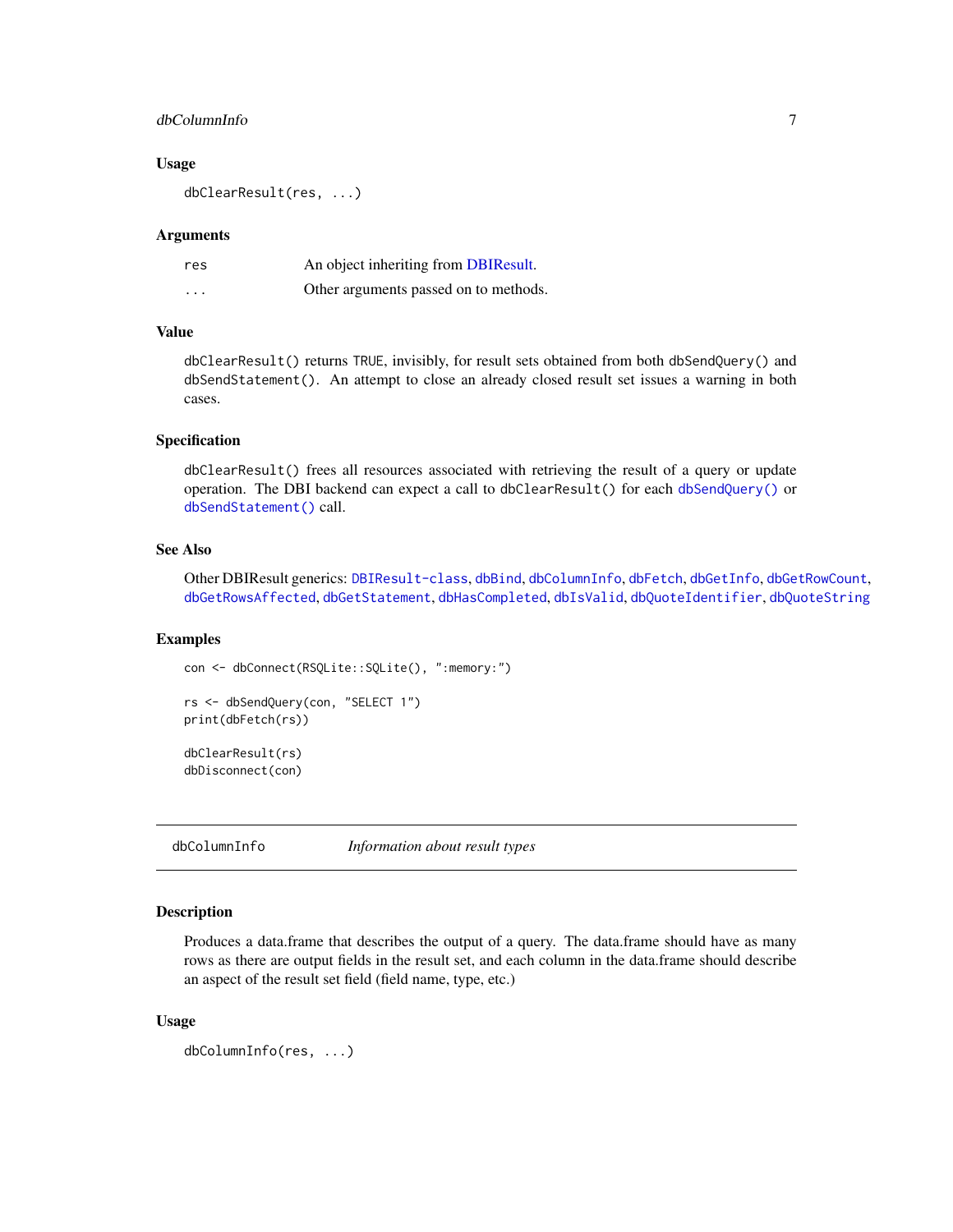<span id="page-7-0"></span>8 dbConnect 2 dbConnect 3 dbConnect 3 dbConnect 3 dbConnect 3 dbConnect 3 dbConnect 3 dbConnect 3 dbConnect 3 dbConnect 3 dbConnect 3 dbConnect 3 dbConnect 3 dbConnect 3 dbConnect 3 dbConnect 3 dbConnect 3 dbConnect 3 dbCo

#### **Arguments**

| res      | An object inheriting from DBIResult.  |
|----------|---------------------------------------|
| $\cdots$ | Other arguments passed on to methods. |

## Value

A data.frame with one row per output field in res. Methods MUST include name, field.type (the SQL type), and data.type (the R data type) columns, and MAY contain other database specific information like scale and precision or whether the field can store NULLs.

#### See Also

Other DBIResult generics: [DBIResult-class](#page-26-1), [dbBind](#page-3-1), [dbClearResult](#page-5-1), [dbFetch](#page-14-1), [dbGetInfo](#page-17-1), [dbGetRowCount](#page-20-1), [dbGetRowsAffected](#page-21-1), [dbGetStatement](#page-22-1), [dbHasCompleted](#page-23-1), [dbIsValid](#page-26-2), [dbQuoteIdentifier](#page-31-1), [dbQuoteString](#page-32-1)

## Examples

```
con <- dbConnect(RSQLite::SQLite(), ":memory:")
```

```
rs <- dbSendQuery(con, "SELECT 1 AS a, 2 AS b")
dbColumnInfo(rs)
dbFetch(rs)
```
dbClearResult(rs) dbDisconnect(con)

<span id="page-7-1"></span>

dbConnect *Create a connection to a DBMS*

## Description

Connect to a DBMS going through the appropriate authentication procedure. Some implementations may allow you to have multiple connections open, so you may invoke this function repeatedly assigning its output to different objects. The authentication mechanism is left unspecified, so check the documentation of individual drivers for details.

## Usage

```
dbConnect(drv, ...)
```

| drv       | an object that inherits from DBIDriver, or an existing DBIConnection object (in<br>order to clone an existing connection).                                                |
|-----------|---------------------------------------------------------------------------------------------------------------------------------------------------------------------------|
| $\ddotsc$ | authentication arguments needed by the DBMS instance; these typically in-<br>clude user, password, host, port, dbname, etc. For details see the appropriate<br>DBIDriver. |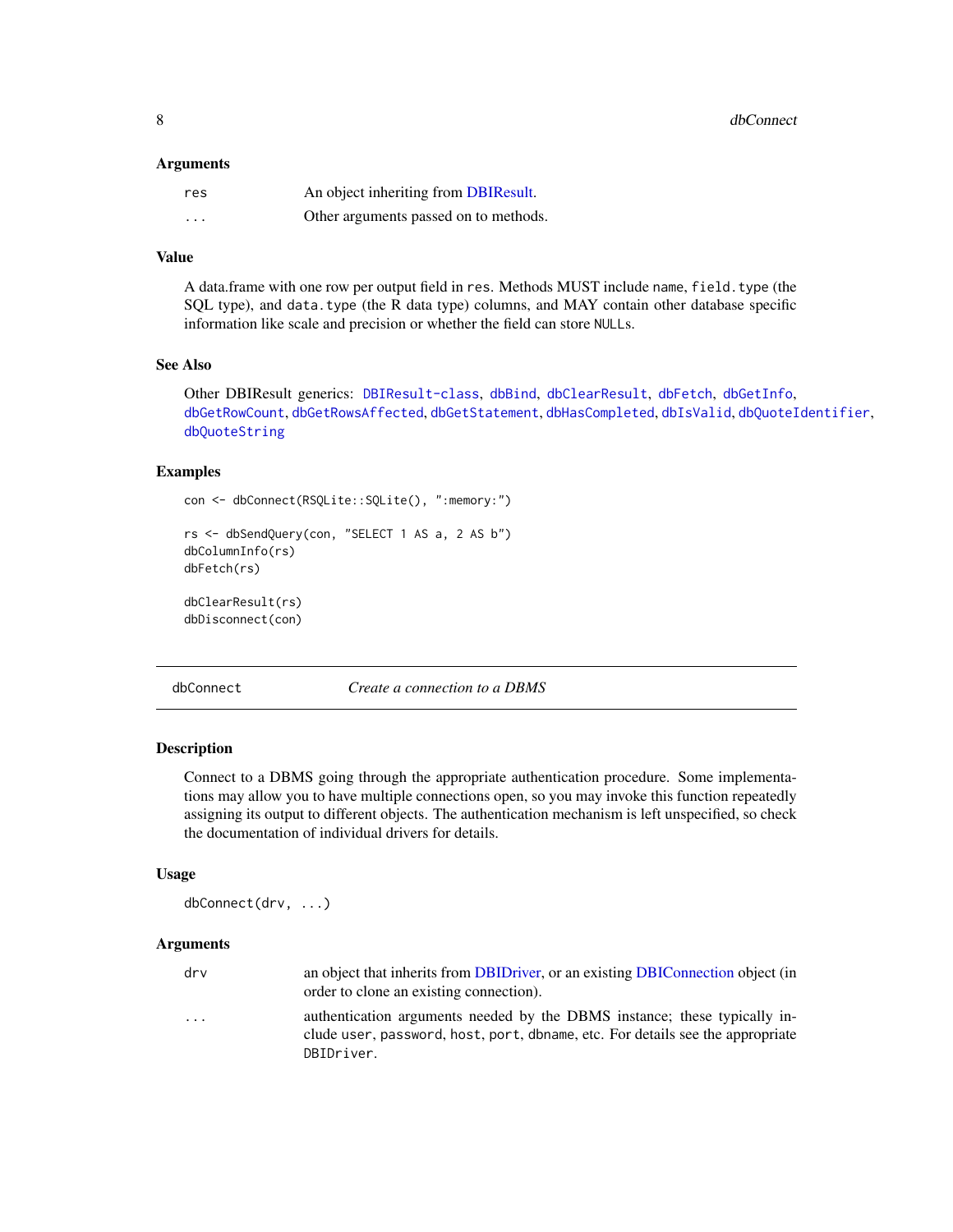## <span id="page-8-0"></span>dbDataType 9

## Value

dbConnect() returns an S4 object that inherits from [DBIConnection.](#page-24-1) This object is used to communicate with the database engine.

## Specification

DBI recommends using the following argument names for authentication parameters, with NULL default:

- user for the user name (default: current user)
- password for the password
- host for the host name (default: local connection)
- port for the port number (default: local connection)
- dbname for the name of the database on the host, or the database file name

The defaults should provide reasonable behavior, in particular a local connection for host = NULL. For some DBMS (e.g., PostgreSQL), this is different to a TCP/IP connection to localhost.

## See Also

[dbDisconnect\(\)](#page-10-1) to disconnect from a database.

Other DBIDriver generics: [DBIDriver-class](#page-25-1), [dbDataType](#page-8-1), [dbDriver](#page-11-1), [dbGetInfo](#page-17-1), [dbIsValid](#page-26-2), [dbListConnections](#page-28-1)

#### Examples

```
# SQLite only needs a path to the database. (Here, ":memory:" is a special
# path that creates an in-memory database.) Other database drivers
# will require more details (like user, password, host, port, etc.)
con <- dbConnect(RSQLite::SQLite(), ":memory:")
con
dbListTables(con)
```
dbDisconnect(con)

<span id="page-8-1"></span>dbDataType *Determine the SQL data type of an object*

#### Description

Returns an SQL string that describes the SQL data type to be used for an object. The default implementation of this generic determines the SQL type of an R object according to the SQL 92 specification, which may serve as a starting point for driver implementations. DBI also provides an implementation for data.frame which will return a character vector giving the type for each column in the dataframe.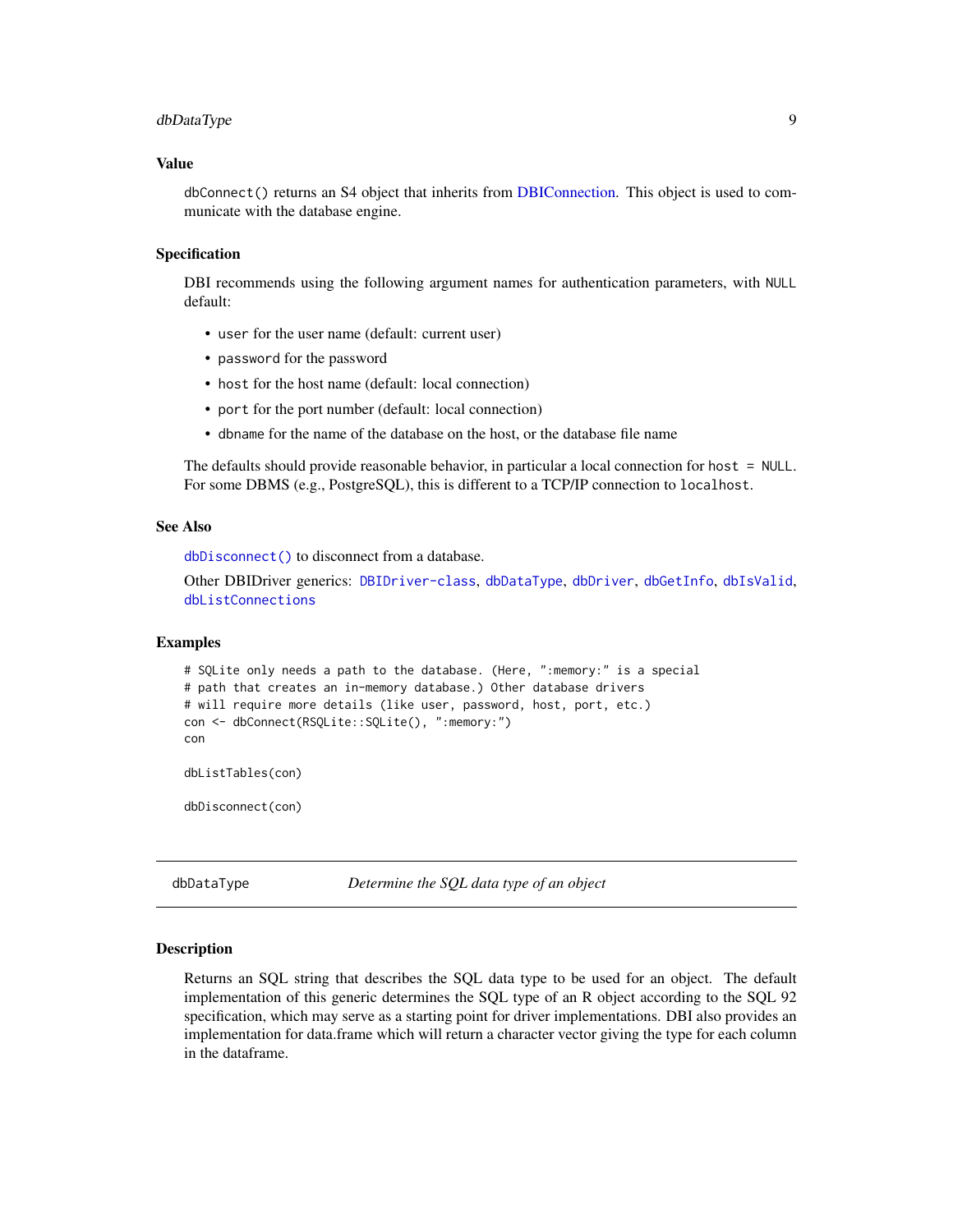## Usage

dbDataType(dbObj, obj, ...)

#### Arguments

| dbObi                   | A object inheriting from DBIDriver or DBIConnection |
|-------------------------|-----------------------------------------------------|
| obi                     | An R object whose SOL type we want to determine.    |
| $\cdot$ $\cdot$ $\cdot$ | Other arguments passed on to methods.               |

#### Details

The data types supported by databases are different than the data types in R, but the mapping between the primitive types is straightforward:

- Any of the many fixed and varying length character types are mapped to character vectors
- Fixed-precision (non-IEEE) numbers are mapped into either numeric or integer vectors.

Notice that many DBMS do not follow IEEE arithmetic, so there are potential problems with under/overflows and loss of precision.

## Value

dbDataType() returns the SQL type that corresponds to the obj argument as a non-empty character string. For data frames, a character vector with one element per column is returned. An error is raised for invalid values for the obj argument such as a NULL value.

#### Specification

The backend can override the [dbDataType\(\)](#page-8-1) generic for its driver class.

This generic expects an arbitrary object as second argument. To query the values returned by the default implementation, run example(dbDataType, package = "DBI"). If the backend needs to override this generic, it must accept all basic R data types as its second argument, namely [logical,](#page-0-0) [integer,](#page-0-0) [numeric,](#page-0-0) [character,](#page-0-0) dates (see [Dates\)](#page-0-0), date-time (see [DateTimeClasses\)](#page-0-0), and [difftime.](#page-0-0) If the database supports blobs, this method also must accept lists of [raw](#page-0-0) vectors, and [blob::blob](#page-0-0) objects. As-is objects (i.e., wrapped by  $I()$ ) must be supported and return the same results as their unwrapped counterparts. The SQL data type for [factor](#page-0-0) and [ordered](#page-0-0) is the same as for character. The behavior for other object types is not specified.

All data types returned by dbDataType() are usable in an SQL statement of the form "CREATE TABLE test (a ...)".

### See Also

Other DBIDriver generics: [DBIDriver-class](#page-25-1), [dbConnect](#page-7-1), [dbDriver](#page-11-1), [dbGetInfo](#page-17-1), [dbIsValid](#page-26-2), [dbListConnections](#page-28-1)

Other DBIConnection generics: [DBIConnection-class](#page-24-1), [dbDisconnect](#page-10-1), [dbExecute](#page-12-1), [dbExistsTable](#page-13-1), [dbGetException](#page-17-2), [dbGetInfo](#page-17-1), [dbGetQuery](#page-18-1), [dbIsValid](#page-26-2), [dbListFields](#page-28-2), [dbListResults](#page-29-1), [dbListTables](#page-30-1), [dbReadTable](#page-33-1), [dbRemoveTable](#page-35-1), [dbSendQuery](#page-36-1), [dbSendStatement](#page-37-1), [dbWriteTable](#page-40-1)

<span id="page-9-0"></span>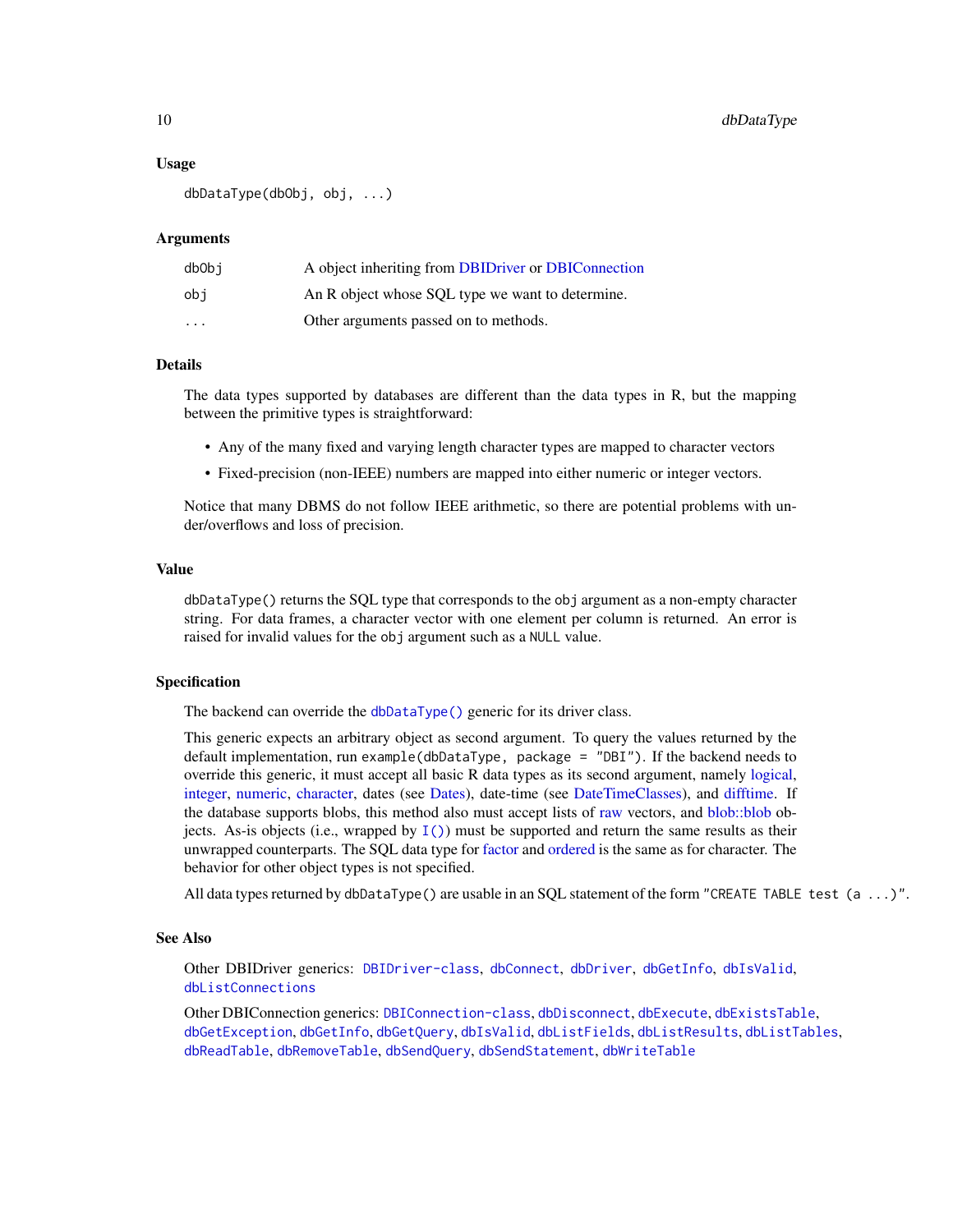## <span id="page-10-0"></span>dbDisconnect 11

## Examples

```
dbDataType(ANSI(), 1:5)
dbDataType(ANSI(), 1)
dbDataType(ANSI(), TRUE)
dbDataType(ANSI(), Sys.Date())
dbDataType(ANSI(), Sys.time())
dbDataType(ANSI(), Sys.time() - as.POSIXct(Sys.Date()))
dbDataType(ANSI(), c("x", "abc"))
dbDataType(ANSI(), list(raw(10), raw(20)))
dbDataType(ANSI(), I(3))
dbDataType(ANSI(), iris)
con <- dbConnect(RSQLite::SQLite(), ":memory:")
dbDataType(con, 1:5)
dbDataType(con, 1)
dbDataType(con, TRUE)
dbDataType(con, Sys.Date())
dbDataType(con, Sys.time())
dbDataType(con, Sys.time() - as.POSIXct(Sys.Date()))
dbDataType(con, c("x", "abc"))
dbDataType(con, list(raw(10), raw(20)))
dbDataType(con, I(3))
dbDataType(con, iris)
dbDisconnect(con)
```
<span id="page-10-1"></span>dbDisconnect *Disconnect (close) a connection*

## Description

This closes the connection, discards all pending work, and frees resources (e.g., memory, sockets).

#### Usage

```
dbDisconnect(conn, ...)
```
## Arguments

| conn              | A DBIConnection object, as returned by dbConnect(). |
|-------------------|-----------------------------------------------------|
| $\cdot\cdot\cdot$ | Other parameters passed on to methods.              |

## Value

dbDisconnect() returns TRUE, invisibly.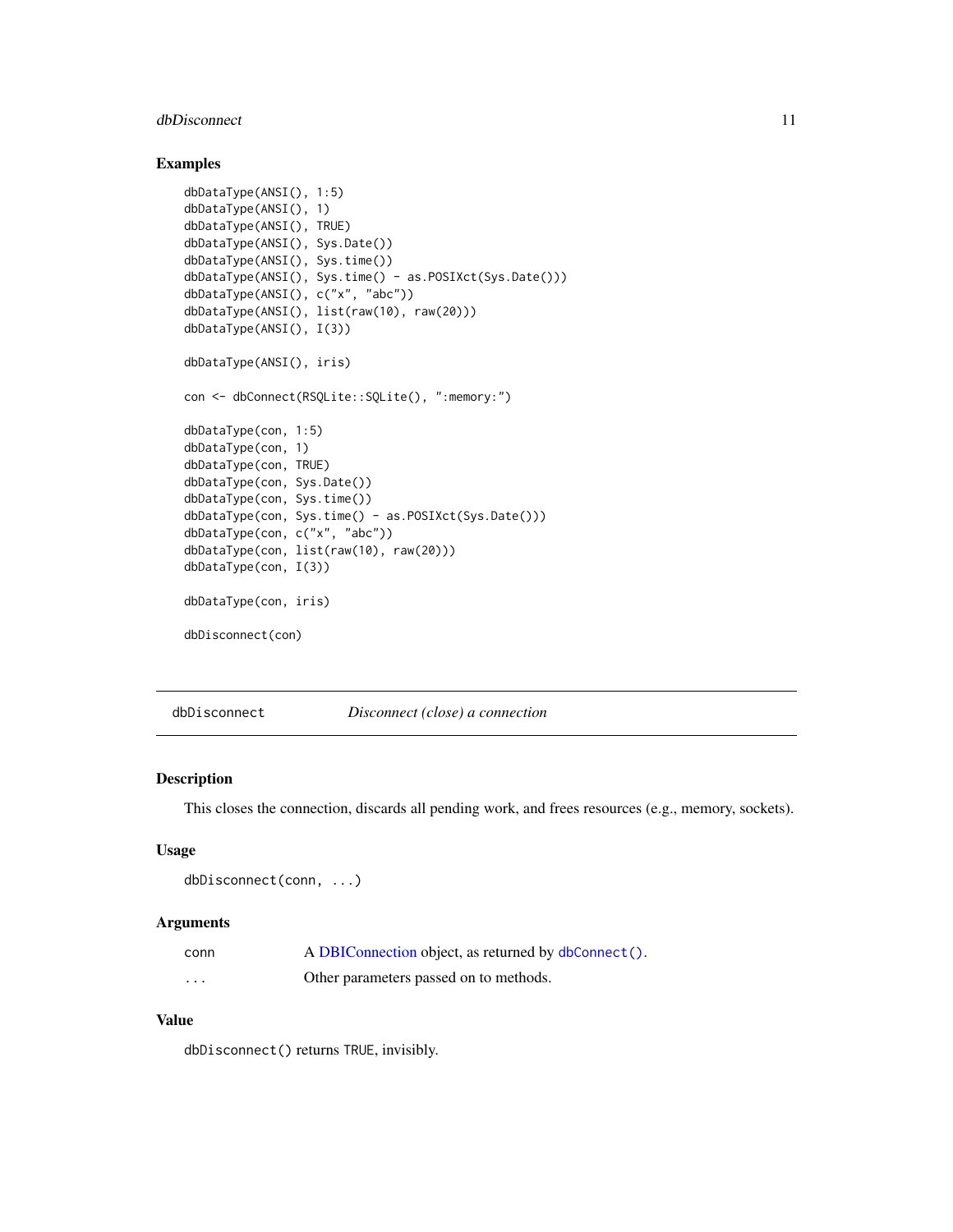## <span id="page-11-0"></span>Specification

A warning is issued on garbage collection when a connection has been released without calling dbDisconnect(). A warning is issued immediately when calling dbDisconnect() on an already disconnected or invalid connection.

## See Also

Other DBIConnection generics: [DBIConnection-class](#page-24-1), [dbDataType](#page-8-1), [dbExecute](#page-12-1), [dbExistsTable](#page-13-1), [dbGetException](#page-17-2), [dbGetInfo](#page-17-1), [dbGetQuery](#page-18-1), [dbIsValid](#page-26-2), [dbListFields](#page-28-2), [dbListResults](#page-29-1), [dbListTables](#page-30-1), [dbReadTable](#page-33-1), [dbRemoveTable](#page-35-1), [dbSendQuery](#page-36-1), [dbSendStatement](#page-37-1), [dbWriteTable](#page-40-1)

## Examples

```
con <- dbConnect(RSQLite::SQLite(), ":memory:")
dbDisconnect(con)
```
<span id="page-11-1"></span>dbDriver *Load and unload database drivers*

#### Description

These methods are deprecated, please consult the documentation of the individual backends for the construction of driver instances.

dbDriver() is a helper method used to create an new driver object given the name of a database or the corresponding R package. It works through convention: all DBI-extending packages should provide an exported object with the same name as the package. dbDriver() just looks for this object in the right places: if you know what database you are connecting to, you should call the function directly.

dbUnloadDriver() is not implemented for modern backends.

#### Usage

```
dbDriver(drvName, ...)
```
dbUnloadDriver(drv, ...)

#### Arguments

| drvName                 | character name of the driver to instantiate.                   |
|-------------------------|----------------------------------------------------------------|
| $\cdot$ $\cdot$ $\cdot$ | any other arguments are passed to the driver dry Name.         |
| drv                     | an object that inherits from DBIDriver as created by dbDriver. |

## Details

The client part of the database communication is initialized (typically dynamically loading C code, etc.) but note that connecting to the database engine itself needs to be done through calls to dbConnect.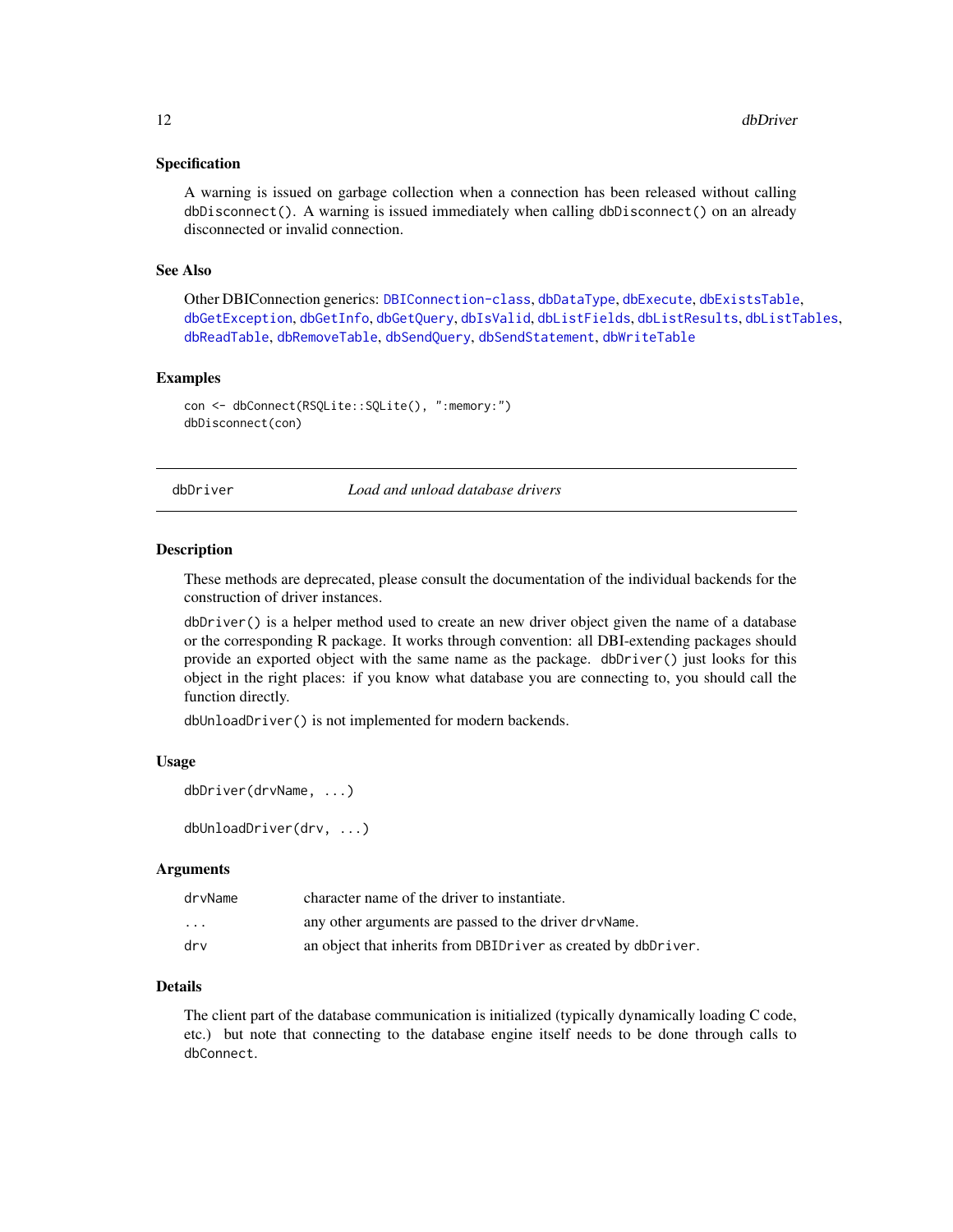#### <span id="page-12-0"></span>dbExecute 13

## Value

In the case of dbDriver, an driver object whose class extends DBIDriver. This object may be used to create connections to the actual DBMS engine.

In the case of dbUnloadDriver, a logical indicating whether the operation succeeded or not.

## See Also

Other DBIDriver generics: [DBIDriver-class](#page-25-1), [dbConnect](#page-7-1), [dbDataType](#page-8-1), [dbGetInfo](#page-17-1), [dbIsValid](#page-26-2), [dbListConnections](#page-28-1)

Other DBIDriver generics: [DBIDriver-class](#page-25-1), [dbConnect](#page-7-1), [dbDataType](#page-8-1), [dbGetInfo](#page-17-1), [dbIsValid](#page-26-2), [dbListConnections](#page-28-1)

## Examples

```
# Create a RSQLite driver with a string
d <- dbDriver("SQLite")
d
# But better, access the object directly
RSQLite::SQLite()
```
<span id="page-12-1"></span>

| dbExecute | Execute an update statement, query number of rows affected, and then |
|-----------|----------------------------------------------------------------------|
|           | close result set                                                     |

#### Description

Executes a statement and returns the number of rows affected. dbExecute() comes with a default implementation (which should work with most backends) that calls [dbSendStatement\(\)](#page-37-1), then [dbGetRowsAffected\(\)](#page-21-1), ensuring that the result is always free-d by [dbClearResult\(\)](#page-5-1).

## Usage

```
dbExecute(conn, statement, ...)
```
## Arguments

| conn      | A DBIConnection object, as returned by dbConnect(). |
|-----------|-----------------------------------------------------|
| statement | a character string containing SQL.                  |
| $\cdots$  | Other parameters passed on to methods.              |

## Value

dbExecute() always returns a scalar numeric that specifies the number of rows affected by the statement. An error is raised when issuing a statement over a closed or invalid connection, if the syntax of the statement is invalid, or if the statement is not a non-NA string.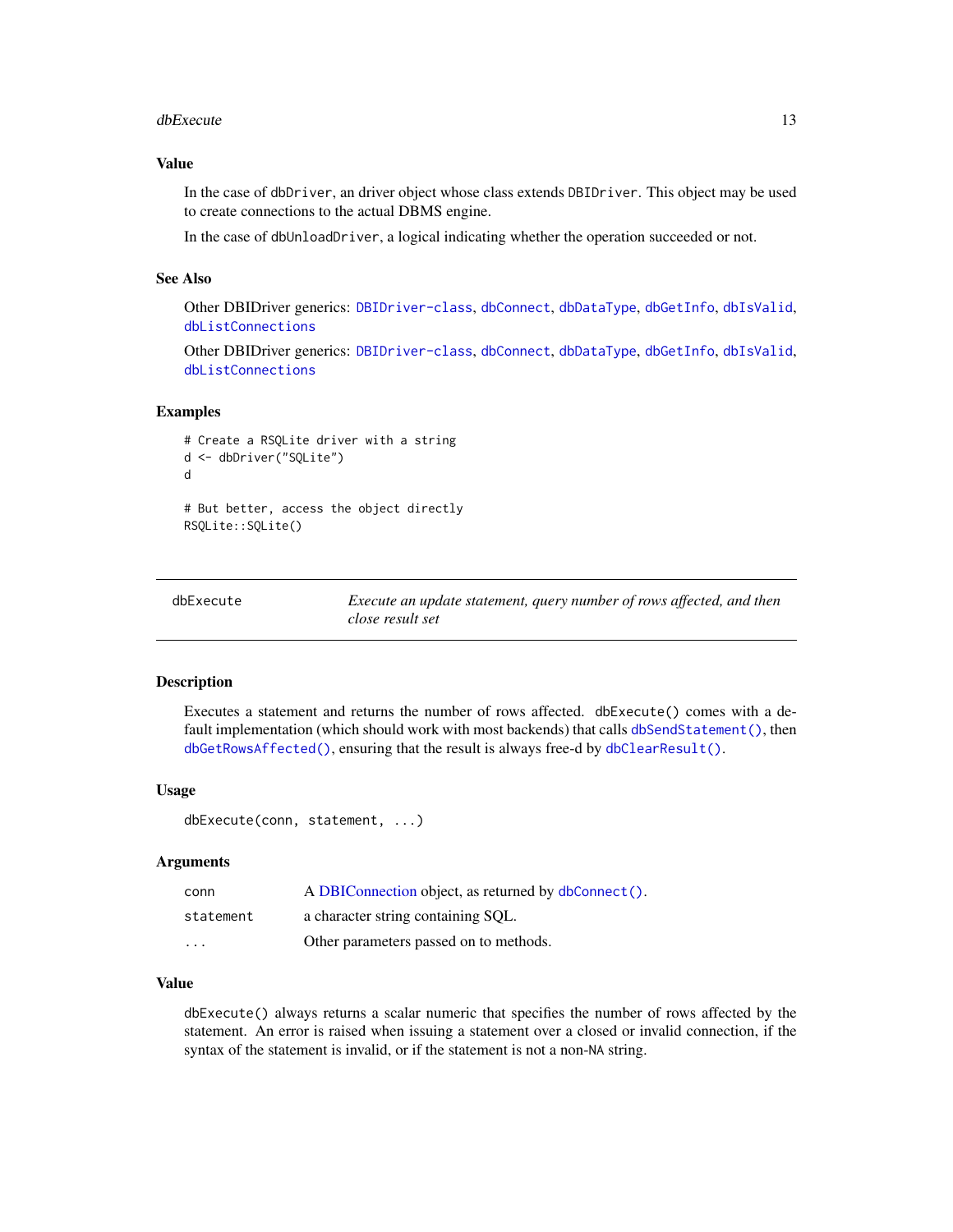## <span id="page-13-0"></span>Implementation notes

Subclasses should override this method only if they provide some sort of performance optimization.

#### See Also

For queries: [dbSendQuery\(\)](#page-36-1) and [dbGetQuery\(\)](#page-18-1).

Other DBIConnection generics: [DBIConnection-class](#page-24-1), [dbDataType](#page-8-1), [dbDisconnect](#page-10-1), [dbExistsTable](#page-13-1), [dbGetException](#page-17-2), [dbGetInfo](#page-17-1), [dbGetQuery](#page-18-1), [dbIsValid](#page-26-2), [dbListFields](#page-28-2), [dbListResults](#page-29-1), [dbListTables](#page-30-1), [dbReadTable](#page-33-1), [dbRemoveTable](#page-35-1), [dbSendQuery](#page-36-1), [dbSendStatement](#page-37-1), [dbWriteTable](#page-40-1)

#### Examples

```
con <- dbConnect(RSQLite::SQLite(), ":memory:")
dbWriteTable(con, "cars", head(cars, 3))
dbReadTable(con, "cars") # there are 3 rows
dbExecute(con,
  "INSERT INTO cars (speed, dist) VALUES (1, 1), (2, 2), (3, 3);")
dbReadTable(con, "cars") # there are now 6 rows
```
dbDisconnect(con)

<span id="page-13-1"></span>dbExistsTable *Does a table exist?*

#### Description

Returns if a table given by name exists in the database.

#### Usage

```
dbExistsTable(conn, name, ...)
```
#### Arguments

| conn                    | A DBIConnection object, as returned by dbConnect(). |
|-------------------------|-----------------------------------------------------|
| name                    | A character string specifying a DBMS table name.    |
| $\cdot$ $\cdot$ $\cdot$ | Other parameters passed on to methods.              |

## Value

dbExistsTable() returns a logical scalar, TRUE if the table or view specified by the name argument exists, FALSE otherwise. This includes temporary tables if supported by the database.

An error is raised when calling this method for a closed or invalid connection. An error is also raised if name cannot be processed with [dbQuoteIdentifier\(\)](#page-31-1) or if this results in a non-scalar.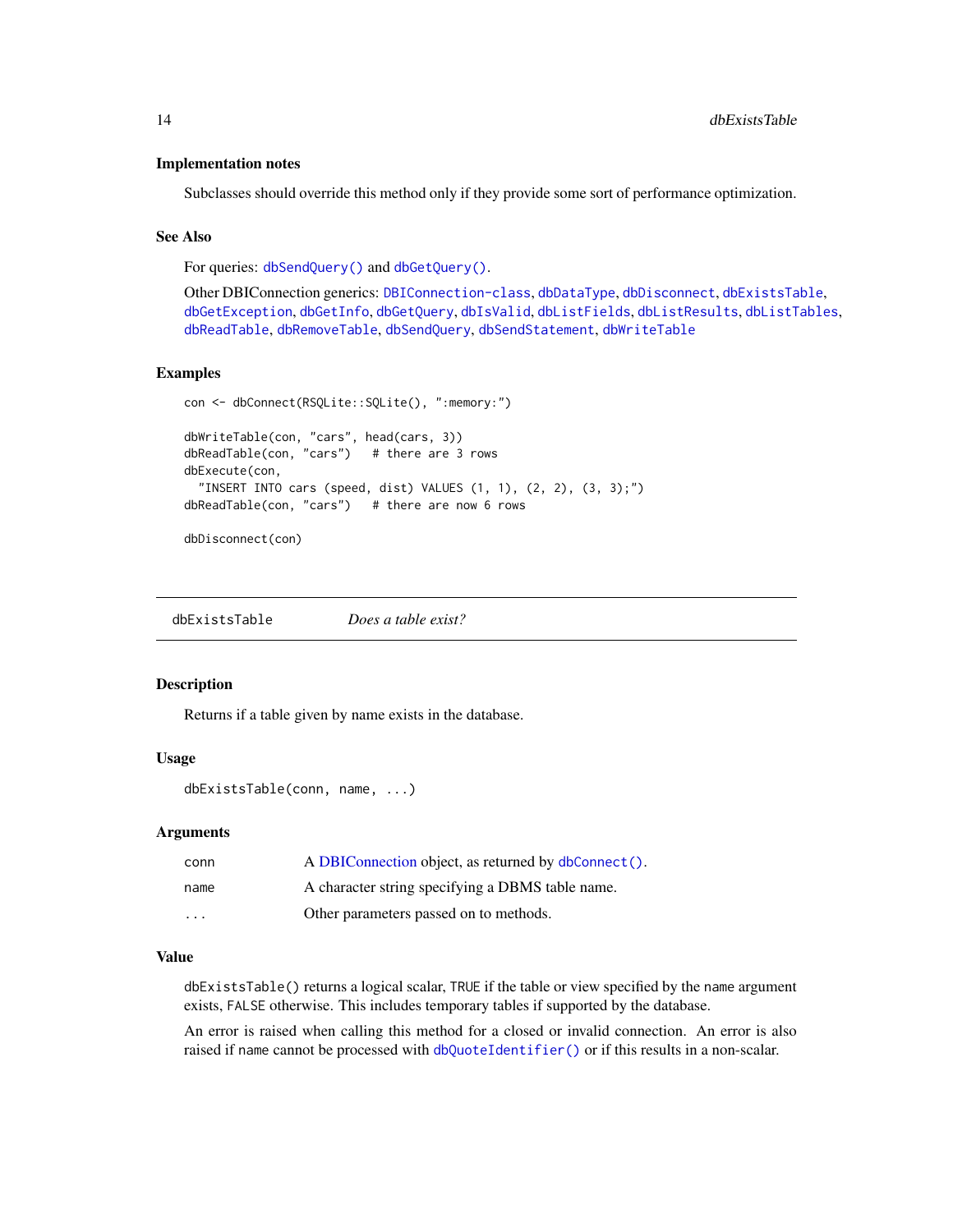#### <span id="page-14-0"></span>dbFetch 15

## Additional arguments

TBD: temporary = NA

This must be provided as named argument. See the "Specification" section for details on their usage.

## Specification

The name argument is processed as follows, to support databases that allow non-syntactic names for their objects:

- If an unquoted table name as string: dbExistsTable() will do the quoting, perhaps by calling dbQuoteIdentifier(conn, x = name)
- If the result of a call to [dbQuoteIdentifier\(\)](#page-31-1): no more quoting is done

For all tables listed by [dbListTables\(\)](#page-30-1), dbExistsTable() returns TRUE.

## See Also

Other DBIConnection generics: [DBIConnection-class](#page-24-1), [dbDataType](#page-8-1), [dbDisconnect](#page-10-1), [dbExecute](#page-12-1), [dbGetException](#page-17-2), [dbGetInfo](#page-17-1), [dbGetQuery](#page-18-1), [dbIsValid](#page-26-2), [dbListFields](#page-28-2), [dbListResults](#page-29-1), [dbListTables](#page-30-1), [dbReadTable](#page-33-1), [dbRemoveTable](#page-35-1), [dbSendQuery](#page-36-1), [dbSendStatement](#page-37-1), [dbWriteTable](#page-40-1)

### Examples

```
con <- dbConnect(RSQLite::SQLite(), ":memory:")
```

```
dbExistsTable(con, "iris")
dbWriteTable(con, "iris", iris)
dbExistsTable(con, "iris")
```

```
dbDisconnect(con)
```
<span id="page-14-1"></span>

## **Description**

Fetch the next n elements (rows) from the result set and return them as a data.frame.

#### Usage

dbFetch(res,  $n = -1, ...$ ) fetch(res,  $n = -1, \ldots$ )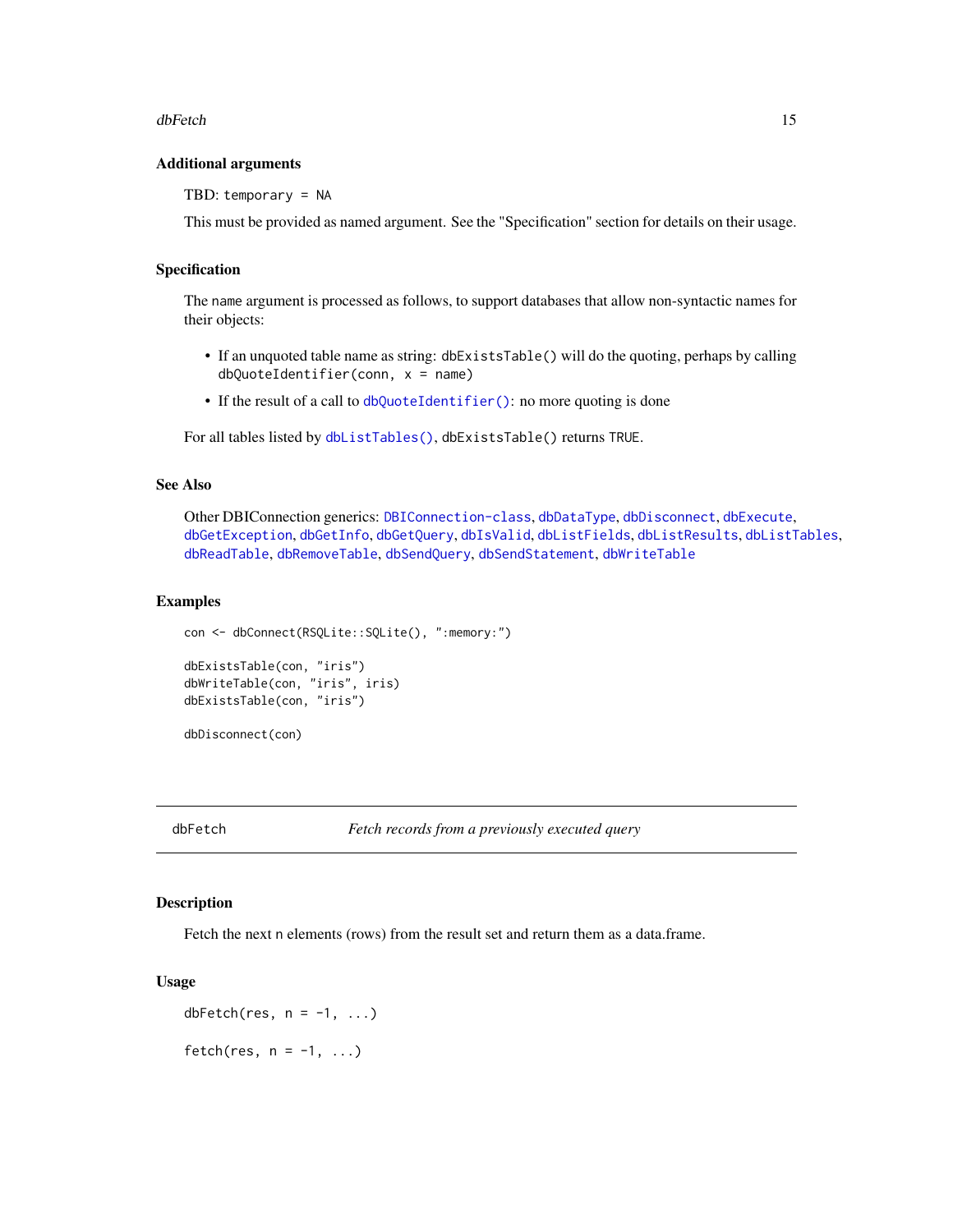## <span id="page-15-0"></span>Arguments

| res                     | An object inheriting from DBIResult, created by dbSendQuery().                                                                                                                    |
|-------------------------|-----------------------------------------------------------------------------------------------------------------------------------------------------------------------------------|
| n.                      | maximum number of records to retrieve per fetch. Use $n = -1$ or $n = \text{Inf}$ to<br>retrieve all pending records. Some implementations may recognize other special<br>values. |
| $\cdot$ $\cdot$ $\cdot$ | Other arguments passed on to methods.                                                                                                                                             |

## Details

fetch() is provided for compatibility with older DBI clients - for all new code you are strongly encouraged to use dbFetch(). The default implementation for dbFetch() calls fetch() so that it is compatible with existing code. Modern backends should implement for dbFetch() only.

#### Value

dbFetch() always returns a [data.frame](#page-0-0) with as many rows as records were fetched and as many columns as fields in the result set, even if the result is a single value or has one or zero rows. An attempt to fetch from a closed result set raises an error. If the n argument is not an atomic whole number greater or equal to -1 or Inf, an error is raised, but a subsequent call to dbFetch() with proper n argument succeeds. Calling dbFetch() on a result set from a data manipulation query created by [dbSendStatement\(\)](#page-37-1) can be fetched and return an empty data frame, with a warning.

## Specification

Fetching multi-row queries with one or more columns be default returns the entire result. Multi-row queries can also be fetched progressively by passing a whole number [\(integer](#page-0-0) or [numeric\)](#page-0-0) as the n argument. A value of [Inf](#page-0-0) for the n argument is supported and also returns the full result. If more rows than available are fetched, the result is returned in full without warning. If fewer rows than requested are returned, further fetches will return a data frame with zero rows. If zero rows are fetched, the columns of the data frame are still fully typed. Fetching fewer rows than available is permitted, no warning is issued when clearing the result set.

A column named row\_names is treated like any other column.

The column types of the returned data frame depend on the data returned:

- [integer](#page-0-0) for integer values between -2^31 and 2^31 1
- [numeric](#page-0-0) for numbers with a fractional component
- [logical](#page-0-0) for Boolean values (some backends may return an integer)
- [character](#page-0-0) for text
- lists of [raw](#page-0-0) for blobs (with NULL entries for SOL NULL values)
- coercible using [as.Date\(\)](#page-0-0) for dates (also applies to the return value of the SQL function current\_date)
- coercible using [hms::as.hms\(\)](#page-0-0) for times (also applies to the return value of the SQL function current\_time)
- coercible using [as.POSIXct\(\)](#page-0-0) for timestamps (also applies to the return value of the SQL function current\_timestamp)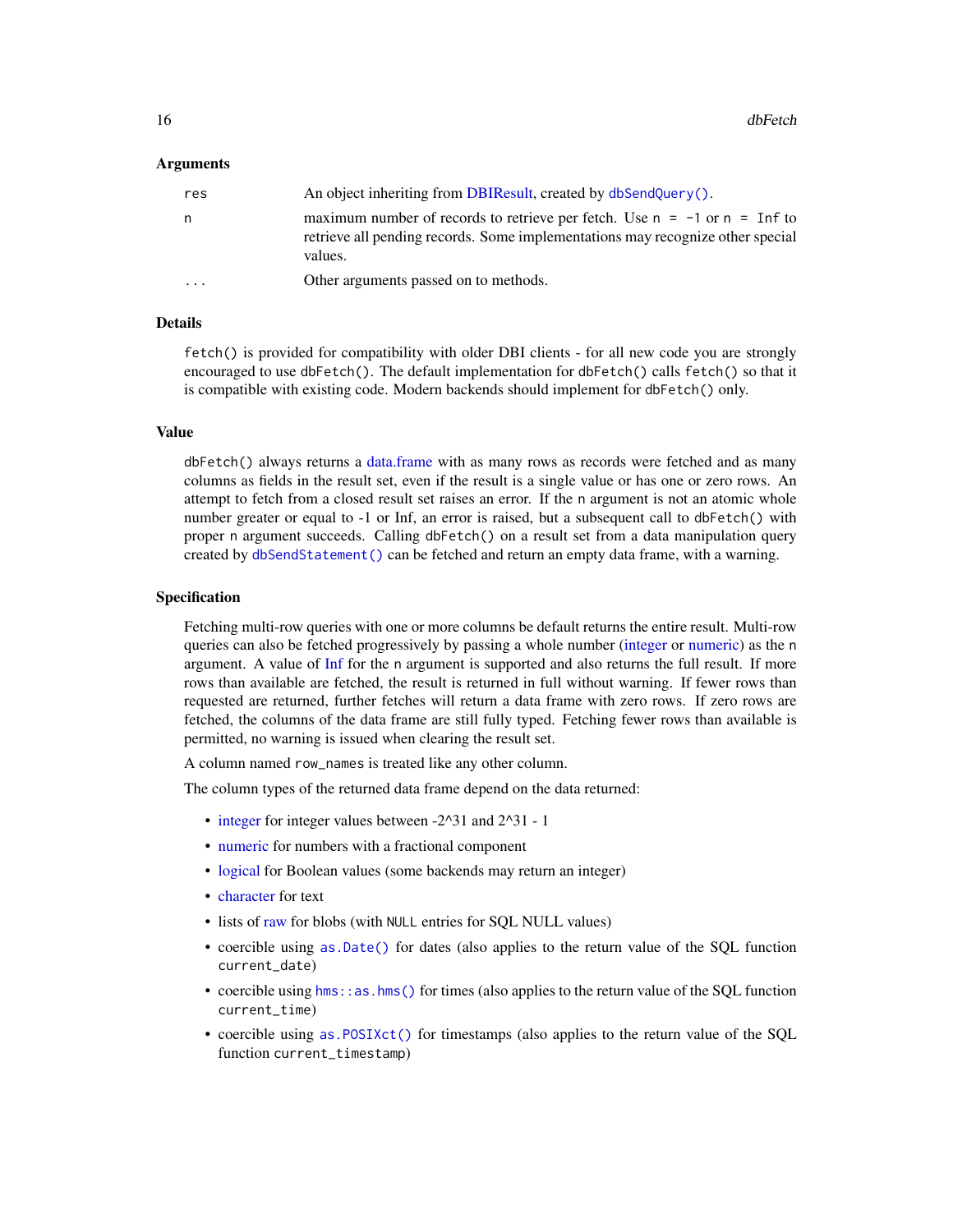#### <span id="page-16-0"></span>dbFetch 17

• [NA](#page-0-0) for SQL NULL values

If dates and timestamps are supported by the backend, the following R types are used:

- [Date](#page-0-0) for dates (also applies to the return value of the SQL function current\_date)
- [POSIXct](#page-0-0) for timestamps (also applies to the return value of the SQL function current\_timestamp)

R has no built-in type with lossless support for the full range of 64-bit or larger integers. If 64-bit integers are returned from a query, the following rules apply:

- Values are returned in a container with support for the full range of valid 64-bit values (such as the integer64 class of the bit64 package)
- Coercion to numeric always returns a number that is as close as possible to the true value
- Loss of precision when converting to numeric gives a warning
- Conversion to character always returns a lossless decimal representation of the data

## See Also

Close the result set with [dbClearResult\(\)](#page-5-1) as soon as you finish retrieving the records you want.

Other DBIResult generics: [DBIResult-class](#page-26-1), [dbBind](#page-3-1), [dbClearResult](#page-5-1), [dbColumnInfo](#page-6-1), [dbGetInfo](#page-17-1), [dbGetRowCount](#page-20-1), [dbGetRowsAffected](#page-21-1), [dbGetStatement](#page-22-1), [dbHasCompleted](#page-23-1), [dbIsValid](#page-26-2), [dbQuoteIdentifier](#page-31-1), [dbQuoteString](#page-32-1)

## Examples

```
con <- dbConnect(RSQLite::SQLite(), ":memory:")
dbWriteTable(con, "mtcars", mtcars)
# Fetch all results
rs <- dbSendQuery(con, "SELECT * FROM mtcars WHERE cyl = 4")
dbFetch(rs)
dbClearResult(rs)
# Fetch in chunks
rs <- dbSendQuery(con, "SELECT * FROM mtcars")
while (!dbHasCompleted(rs)) {
 chunk <- dbFetch(rs, 10)
 print(nrow(chunk))
}
dbClearResult(rs)
dbDisconnect(con)
```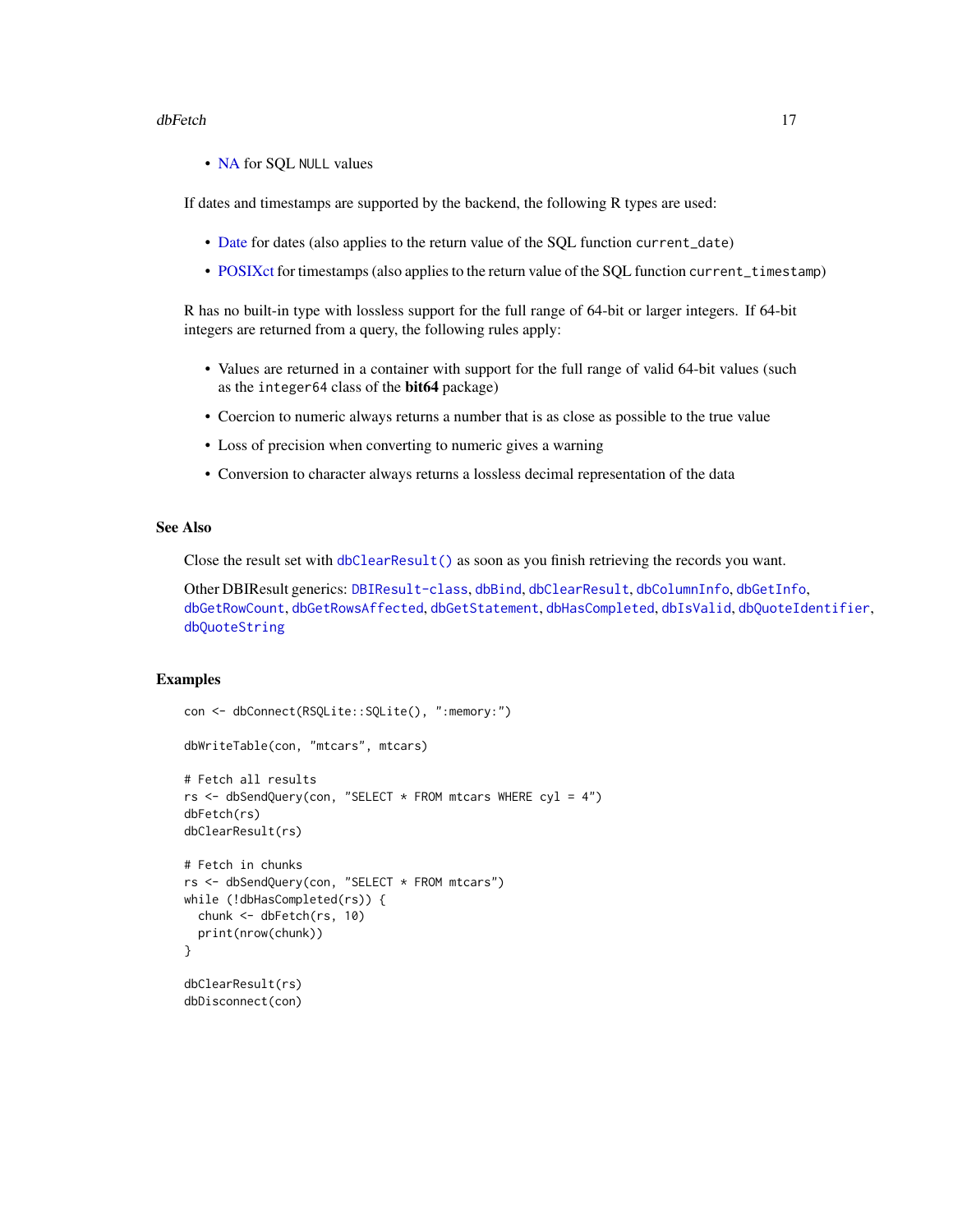<span id="page-17-2"></span><span id="page-17-0"></span>dbGetException *Get DBMS exceptions*

## Description

Get DBMS exceptions

## Usage

```
dbGetException(conn, ...)
```
## Arguments

| conn | A DBIConnection object, as returned by dbConnect(). |
|------|-----------------------------------------------------|
| .    | Other parameters passed on to methods.              |

## Value

a list with elements errorNum (an integer error number) and errorMsg (a character string) describing the last error in the connection conn.

## See Also

Other DBIConnection generics: [DBIConnection-class](#page-24-1), [dbDataType](#page-8-1), [dbDisconnect](#page-10-1), [dbExecute](#page-12-1), [dbExistsTable](#page-13-1), [dbGetInfo](#page-17-1), [dbGetQuery](#page-18-1), [dbIsValid](#page-26-2), [dbListFields](#page-28-2), [dbListResults](#page-29-1), [dbListTables](#page-30-1), [dbReadTable](#page-33-1), [dbRemoveTable](#page-35-1), [dbSendQuery](#page-36-1), [dbSendStatement](#page-37-1), [dbWriteTable](#page-40-1)

<span id="page-17-1"></span>dbGetInfo *Get DBMS metadata*

## Description

Get DBMS metadata

## Usage

dbGetInfo(dbObj, ...)

## Arguments

| dbObi | An object inheriting from DBIObject, i.e. DBIDriver, DBIConnection, or a |  |  |
|-------|--------------------------------------------------------------------------|--|--|
|       | <b>DBIResult</b>                                                         |  |  |

... Other arguments to methods.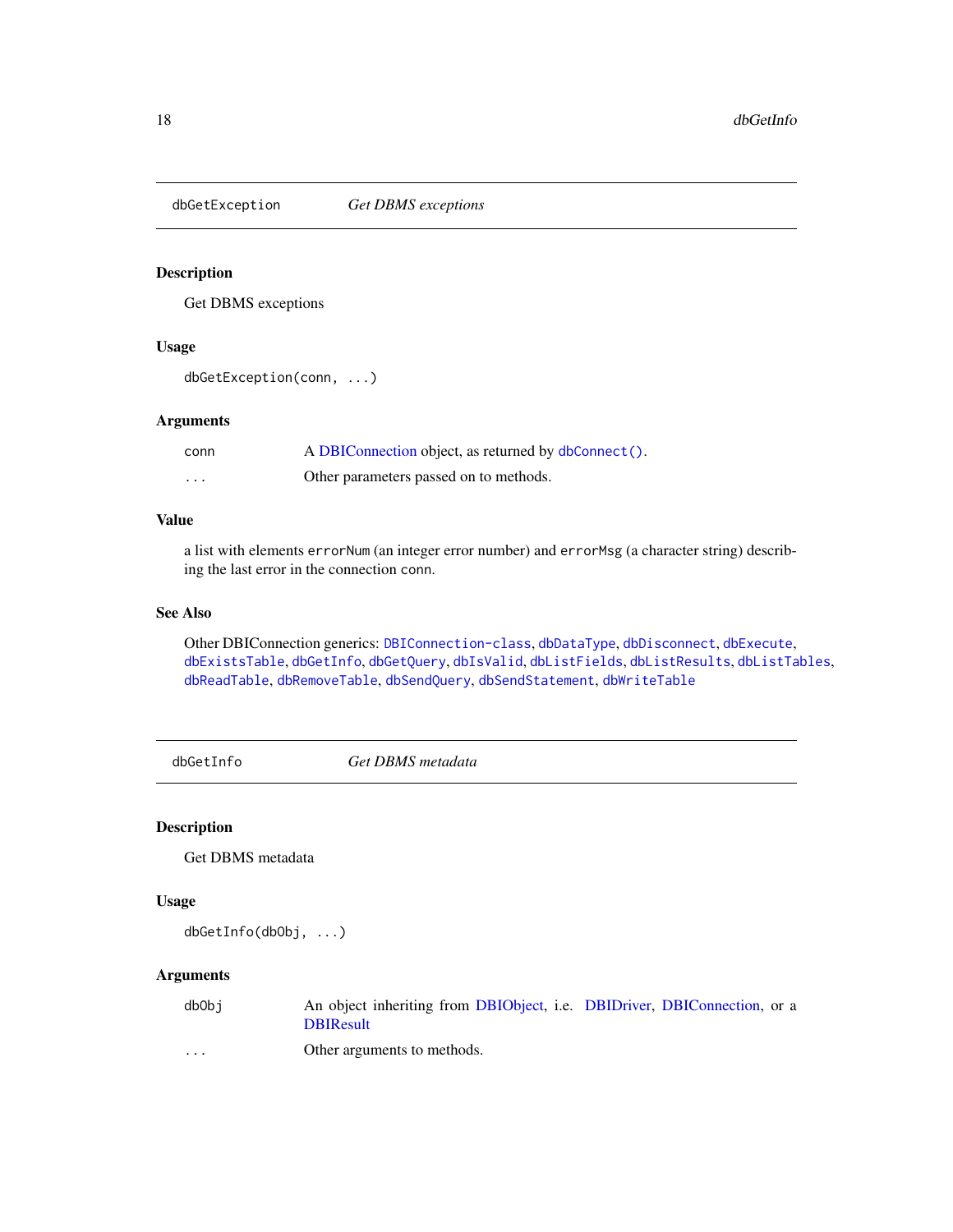## <span id="page-18-0"></span>dbGetQuery 19

#### Value

a named list

## Implementation notes

For DBIDriver subclasses, this should include the version of the package (driver.version) and the version of the underlying client library (client.version).

For DBIConnection objects this should report the version of the DBMS engine (db.version), database name (dbname), username, (username), host (host), port (port), etc. It MAY also include any other arguments related to the connection (e.g., thread id, socket or TCP connection type). It MUST NOT include the password.

For DBIResult objects, this should include the statement being executed (statement), how many rows have been fetched so far (in the case of queries, row.count), how many rows were affected (deleted, inserted, changed, (rows.affected), and if the query is complete (has.completed).

The default implementation for DBIResult objects constructs such a list from the return values of the corresponding methods, [dbGetStatement\(\)](#page-22-1), [dbGetRowCount\(\)](#page-20-1), [dbGetRowsAffected\(\)](#page-21-1), and [dbHasCompleted\(\)](#page-23-1).

## See Also

Other DBIDriver generics: [DBIDriver-class](#page-25-1), [dbConnect](#page-7-1), [dbDataType](#page-8-1), [dbDriver](#page-11-1), [dbIsValid](#page-26-2), [dbListConnections](#page-28-1)

Other DBIConnection generics: [DBIConnection-class](#page-24-1), [dbDataType](#page-8-1), [dbDisconnect](#page-10-1), [dbExecute](#page-12-1), [dbExistsTable](#page-13-1), [dbGetException](#page-17-2), [dbGetQuery](#page-18-1), [dbIsValid](#page-26-2), [dbListFields](#page-28-2), [dbListResults](#page-29-1), [dbListTables](#page-30-1), [dbReadTable](#page-33-1), [dbRemoveTable](#page-35-1), [dbSendQuery](#page-36-1), [dbSendStatement](#page-37-1), [dbWriteTable](#page-40-1)

Other DBIResult generics: [DBIResult-class](#page-26-1), [dbBind](#page-3-1), [dbClearResult](#page-5-1), [dbColumnInfo](#page-6-1), [dbFetch](#page-14-1), [dbGetRowCount](#page-20-1), [dbGetRowsAffected](#page-21-1), [dbGetStatement](#page-22-1), [dbHasCompleted](#page-23-1), [dbIsValid](#page-26-2), [dbQuoteIdentifier](#page-31-1), [dbQuoteString](#page-32-1)

<span id="page-18-1"></span>dbGetQuery *Send query, retrieve results and then clear result set*

## **Description**

Returns the result of a query as a data frame. dbGetQuery() comes with a default implementation (which should work with most backends) that calls [dbSendQuery\(\)](#page-36-1), then [dbFetch\(\)](#page-14-1), ensuring that the result is always free-d by [dbClearResult\(\)](#page-5-1).

## Usage

```
dbGetQuery(conn, statement, ...)
```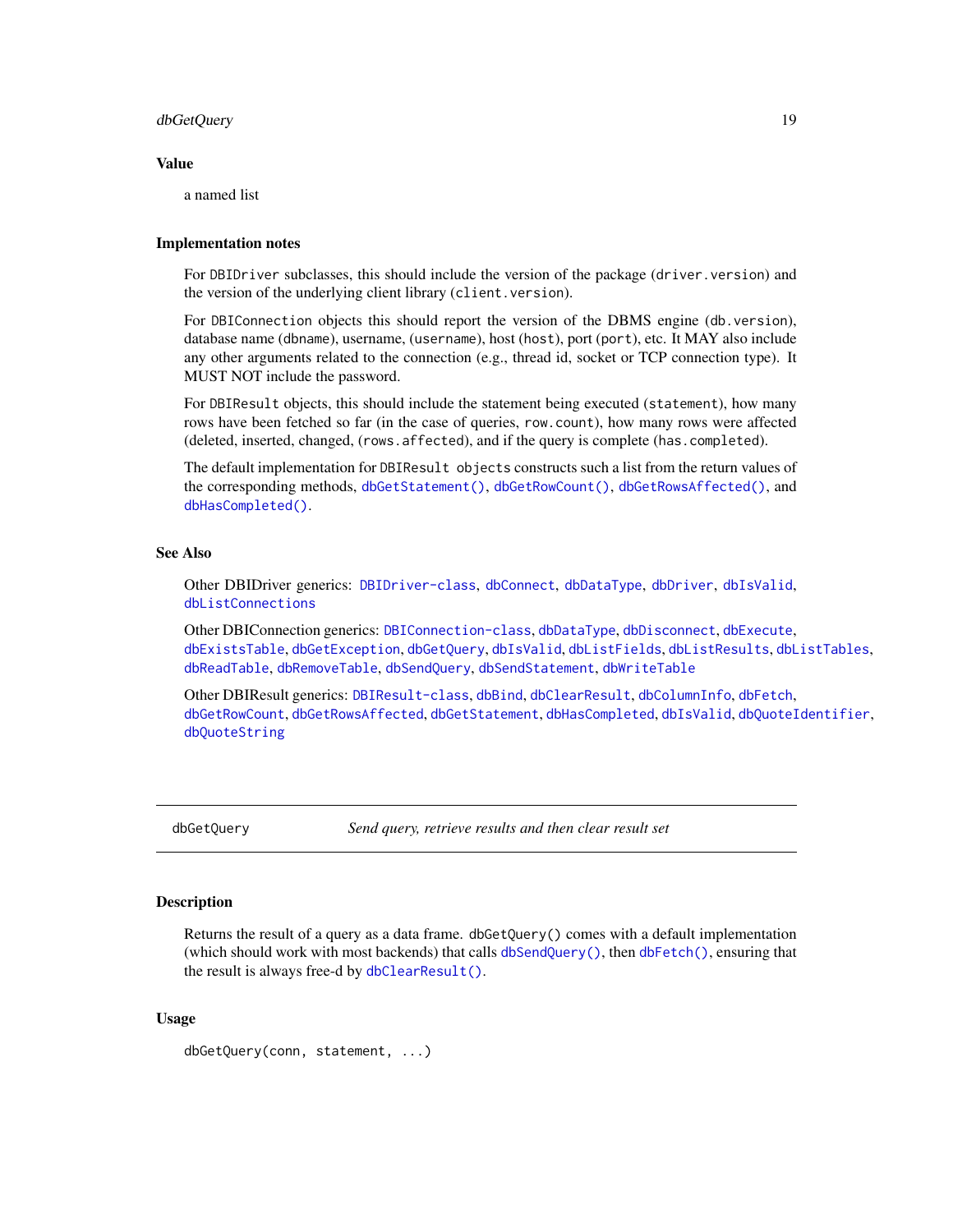<span id="page-19-0"></span>20 dbGetQuery

### Arguments

| conn                    | A DBIConnection object, as returned by dbConnect(). |
|-------------------------|-----------------------------------------------------|
| statement               | a character string containing SQL.                  |
| $\cdot$ $\cdot$ $\cdot$ | Other parameters passed on to methods.              |

## Details

This method is for SELECT queries only. Some backends may support data manipulation statements through this method for compatibility reasons. However, callers are strongly advised to use [dbExecute\(\)](#page-12-1) for data manipulation statements.

## Value

dbGetQuery() always returns a [data.frame](#page-0-0) with as many rows as records were fetched and as many columns as fields in the result set, even if the result is a single value or has one or zero rows. An error is raised when issuing a query over a closed or invalid connection, if the syntax of the query is invalid, or if the query is not a non-NA string. If the n argument is not an atomic whole number greater or equal to -1 or Inf, an error is raised, but a subsequent call to dbGetQuery() with proper n argument succeeds.

#### Implementation notes

Subclasses should override this method only if they provide some sort of performance optimization.

## Specification

Fetching multi-row queries with one or more columns be default returns the entire result. A value of [Inf](#page-0-0) for the n argument is supported and also returns the full result. If more rows than available are fetched, the result is returned in full without warning. If zero rows are fetched, the columns of the data frame are still fully typed. Fetching fewer rows than available is permitted, no warning is issued.

A column named row\_names is treated like any other column.

#### See Also

For updates: [dbSendStatement\(\)](#page-37-1) and [dbExecute\(\)](#page-12-1).

Other DBIConnection generics: [DBIConnection-class](#page-24-1), [dbDataType](#page-8-1), [dbDisconnect](#page-10-1), [dbExecute](#page-12-1), [dbExistsTable](#page-13-1), [dbGetException](#page-17-2), [dbGetInfo](#page-17-1), [dbIsValid](#page-26-2), [dbListFields](#page-28-2), [dbListResults](#page-29-1), [dbListTables](#page-30-1), [dbReadTable](#page-33-1), [dbRemoveTable](#page-35-1), [dbSendQuery](#page-36-1), [dbSendStatement](#page-37-1), [dbWriteTable](#page-40-1)

## Examples

```
con <- dbConnect(RSQLite::SQLite(), ":memory:")
dbWriteTable(con, "mtcars", mtcars)
```
dbGetQuery(con, "SELECT \* FROM mtcars")

dbDisconnect(con)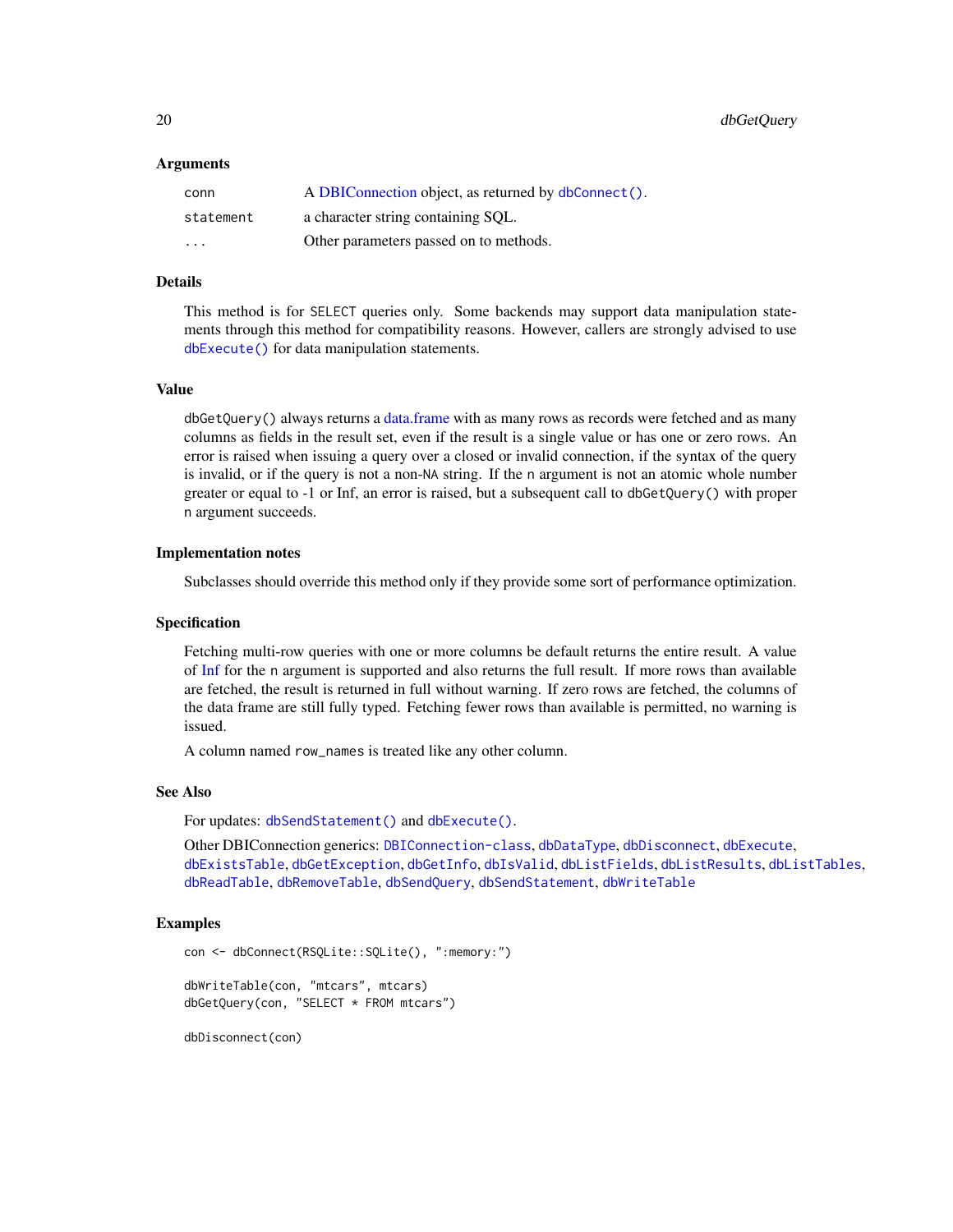<span id="page-20-1"></span><span id="page-20-0"></span>

Returns the total number of rows actually fetched with calls to [dbFetch\(\)](#page-14-1) for this result set.

## Usage

```
dbGetRowCount(res, ...)
```
## Arguments

| res      | An object inheriting from DBIResult.  |
|----------|---------------------------------------|
| $\cdots$ | Other arguments passed on to methods. |

## Value

dbGetRowCount() returns a scalar number (integer or numeric), the number of rows fetched so far. After calling [dbSendQuery\(\)](#page-36-1), the row count is initially zero. After a call to [dbFetch\(\)](#page-14-1) without limit, the row count matches the total number of rows returned. Fetching a limited number of rows increases the number of rows by the number of rows returned, even if fetching past the end of the result set. For queries with an empty result set, zero is returned even after fetching. For data manipulation statements issued with [dbSendStatement\(\)](#page-37-1), zero is returned before and after calling dbFetch(). Attempting to get the row count for a result set cleared with [dbClearResult\(\)](#page-5-1) gives an error.

## See Also

Other DBIResult generics: [DBIResult-class](#page-26-1), [dbBind](#page-3-1), [dbClearResult](#page-5-1), [dbColumnInfo](#page-6-1), [dbFetch](#page-14-1), [dbGetInfo](#page-17-1), [dbGetRowsAffected](#page-21-1), [dbGetStatement](#page-22-1), [dbHasCompleted](#page-23-1), [dbIsValid](#page-26-2), [dbQuoteIdentifier](#page-31-1), [dbQuoteString](#page-32-1)

#### Examples

```
con <- dbConnect(RSQLite::SQLite(), ":memory:")
dbWriteTable(con, "mtcars", mtcars)
rs <- dbSendQuery(con, "SELECT * FROM mtcars")
dbGetRowCount(rs)
ret1 <- dbFetch(rs, 10)
dbGetRowCount(rs)
ret2 <- dbFetch(rs)
dbGetRowCount(rs)
nrow(ret1) + nrow(ret2)
dbClearResult(rs)
dbDisconnect(con)
```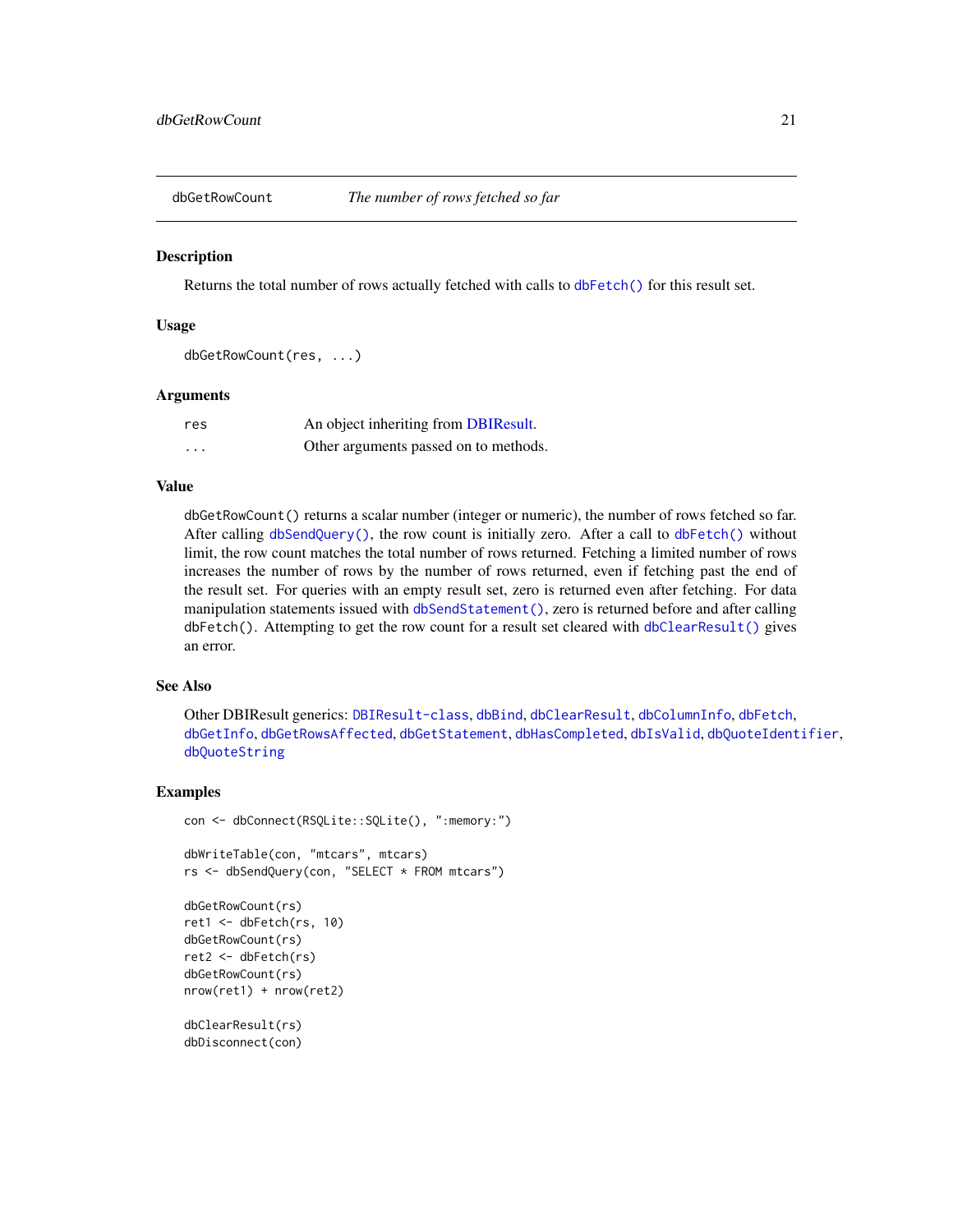<span id="page-21-1"></span><span id="page-21-0"></span>This method returns the number of rows that were added, deleted, or updated by a data manipulation statement.

## Usage

dbGetRowsAffected(res, ...)

## **Arguments**

| res      | An object inheriting from DBIResult.  |
|----------|---------------------------------------|
| $\cdots$ | Other arguments passed on to methods. |

## Value

dbGetRowsAffected() returns a scalar number (integer or numeric), the number of rows affected by a data manipulation statement issued with [dbSendStatement\(\)](#page-37-1). The value is available directly after the call and does not change after calling [dbFetch\(\)](#page-14-1). For queries issued with [dbSendQuery\(\)](#page-36-1), zero is returned before and after the call to dbFetch(). Attempting to get the rows affected for a result set cleared with [dbClearResult\(\)](#page-5-1) gives an error.

### See Also

Other DBIResult generics: [DBIResult-class](#page-26-1), [dbBind](#page-3-1), [dbClearResult](#page-5-1), [dbColumnInfo](#page-6-1), [dbFetch](#page-14-1), [dbGetInfo](#page-17-1), [dbGetRowCount](#page-20-1), [dbGetStatement](#page-22-1), [dbHasCompleted](#page-23-1), [dbIsValid](#page-26-2), [dbQuoteIdentifier](#page-31-1), [dbQuoteString](#page-32-1)

## Examples

```
con <- dbConnect(RSQLite::SQLite(), ":memory:")
```

```
dbWriteTable(con, "mtcars", mtcars)
rs <- dbSendStatement(con, "DELETE FROM mtcars")
dbGetRowsAffected(rs)
nrow(mtcars)
```
dbClearResult(rs) dbDisconnect(con)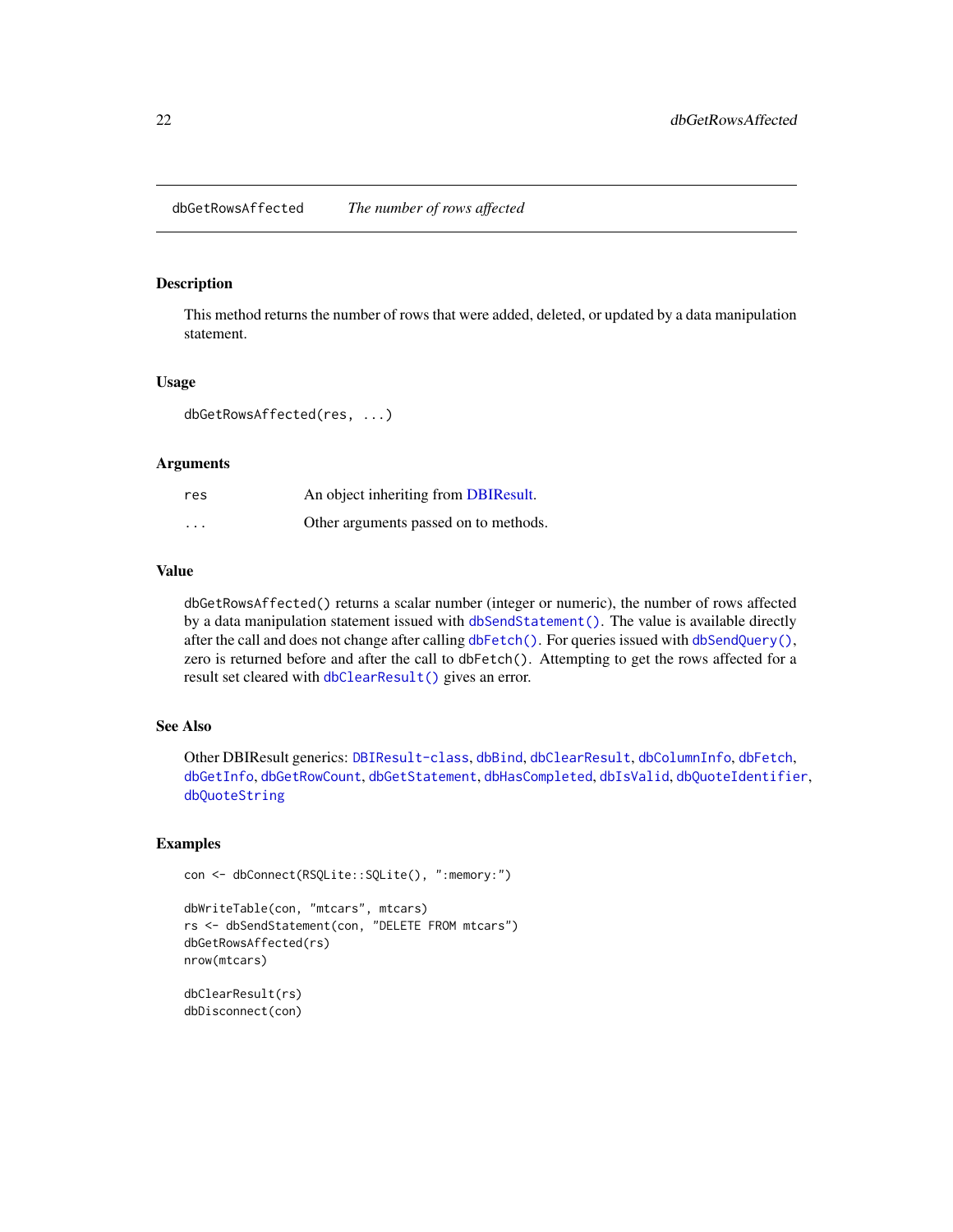<span id="page-22-1"></span><span id="page-22-0"></span>

Returns the statement that was passed to [dbSendQuery\(\)](#page-36-1) or [dbSendStatement\(\)](#page-37-1).

## Usage

```
dbGetStatement(res, ...)
```
## Arguments

| res                     | An object inheriting from DBIResult.  |
|-------------------------|---------------------------------------|
| $\cdot$ $\cdot$ $\cdot$ | Other arguments passed on to methods. |

## Value

dbGetStatement() returns a string, the query used in either [dbSendQuery\(\)](#page-36-1) or [dbSendStatement\(\)](#page-37-1). Attempting to query the statement for a result set cleared with [dbClearResult\(\)](#page-5-1) gives an error.

## See Also

Other DBIResult generics: [DBIResult-class](#page-26-1), [dbBind](#page-3-1), [dbClearResult](#page-5-1), [dbColumnInfo](#page-6-1), [dbFetch](#page-14-1), [dbGetInfo](#page-17-1), [dbGetRowCount](#page-20-1), [dbGetRowsAffected](#page-21-1), [dbHasCompleted](#page-23-1), [dbIsValid](#page-26-2), [dbQuoteIdentifier](#page-31-1), [dbQuoteString](#page-32-1)

## Examples

```
con <- dbConnect(RSQLite::SQLite(), ":memory:")
dbWriteTable(con, "mtcars", mtcars)
rs <- dbSendQuery(con, "SELECT * FROM mtcars")
dbGetStatement(rs)
```
dbClearResult(rs) dbDisconnect(con)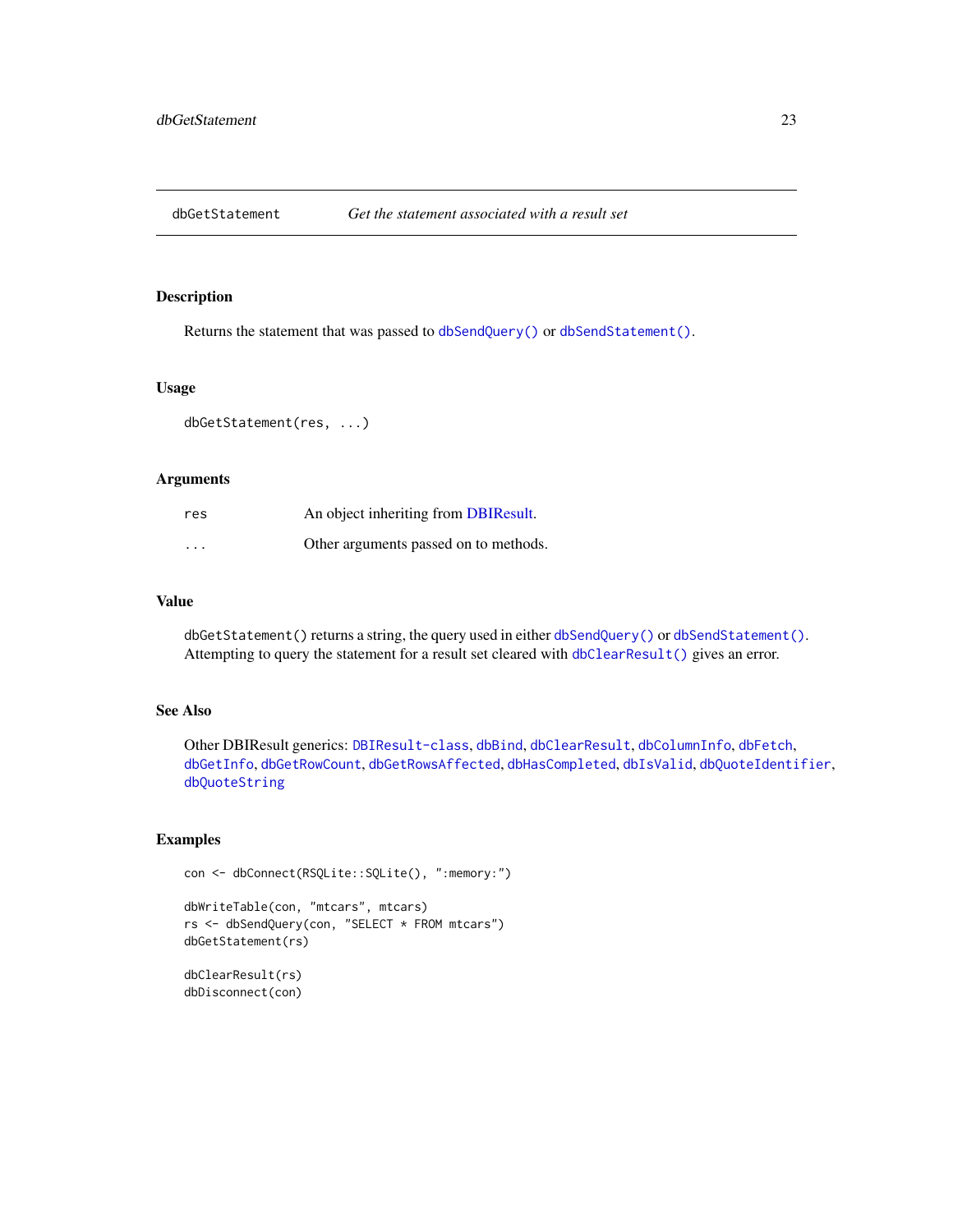<span id="page-23-1"></span><span id="page-23-0"></span>dbHasCompleted *Completion status*

#### Description

This method returns if the operation has completed. A SELECT query is completed if all rows have been fetched. A data manipulation statement is always completed.

## Usage

```
dbHasCompleted(res, ...)
```
#### Arguments

| res                     | An object inheriting from DBIResult.  |
|-------------------------|---------------------------------------|
| $\cdot$ $\cdot$ $\cdot$ | Other arguments passed on to methods. |

### Value

dbHasCompleted() returns a logical scalar. For a query initiated by [dbSendQuery\(\)](#page-36-1) with nonempty result set, dbHasCompleted() returns FALSE initially and TRUE after calling [dbFetch\(\)](#page-14-1) without limit. For a query initiated by [dbSendStatement\(\)](#page-37-1), dbHasCompleted() always returns TRUE. Attempting to query completion status for a result set cleared with [dbClearResult\(\)](#page-5-1) gives an error.

#### Specification

The completion status for a query is only guaranteed to be set to FALSE after attempting to fetch past the end of the entire result. Therefore, for a query with an empty result set, the initial return value is unspecified, but the result value is TRUE after trying to fetch only one row. Similarly, for a query with a result set of length n, the return value is unspecified after fetching n rows, but the result value is TRUE after trying to fetch only one more row.

#### See Also

Other DBIResult generics: [DBIResult-class](#page-26-1), [dbBind](#page-3-1), [dbClearResult](#page-5-1), [dbColumnInfo](#page-6-1), [dbFetch](#page-14-1), [dbGetInfo](#page-17-1), [dbGetRowCount](#page-20-1), [dbGetRowsAffected](#page-21-1), [dbGetStatement](#page-22-1), [dbIsValid](#page-26-2), [dbQuoteIdentifier](#page-31-1), [dbQuoteString](#page-32-1)

## Examples

```
con <- dbConnect(RSQLite::SQLite(), ":memory:")
dbWriteTable(con, "mtcars", mtcars)
rs <- dbSendQuery(con, "SELECT * FROM mtcars")
dbHasCompleted(rs)
ret1 <- dbFetch(rs, 10)
```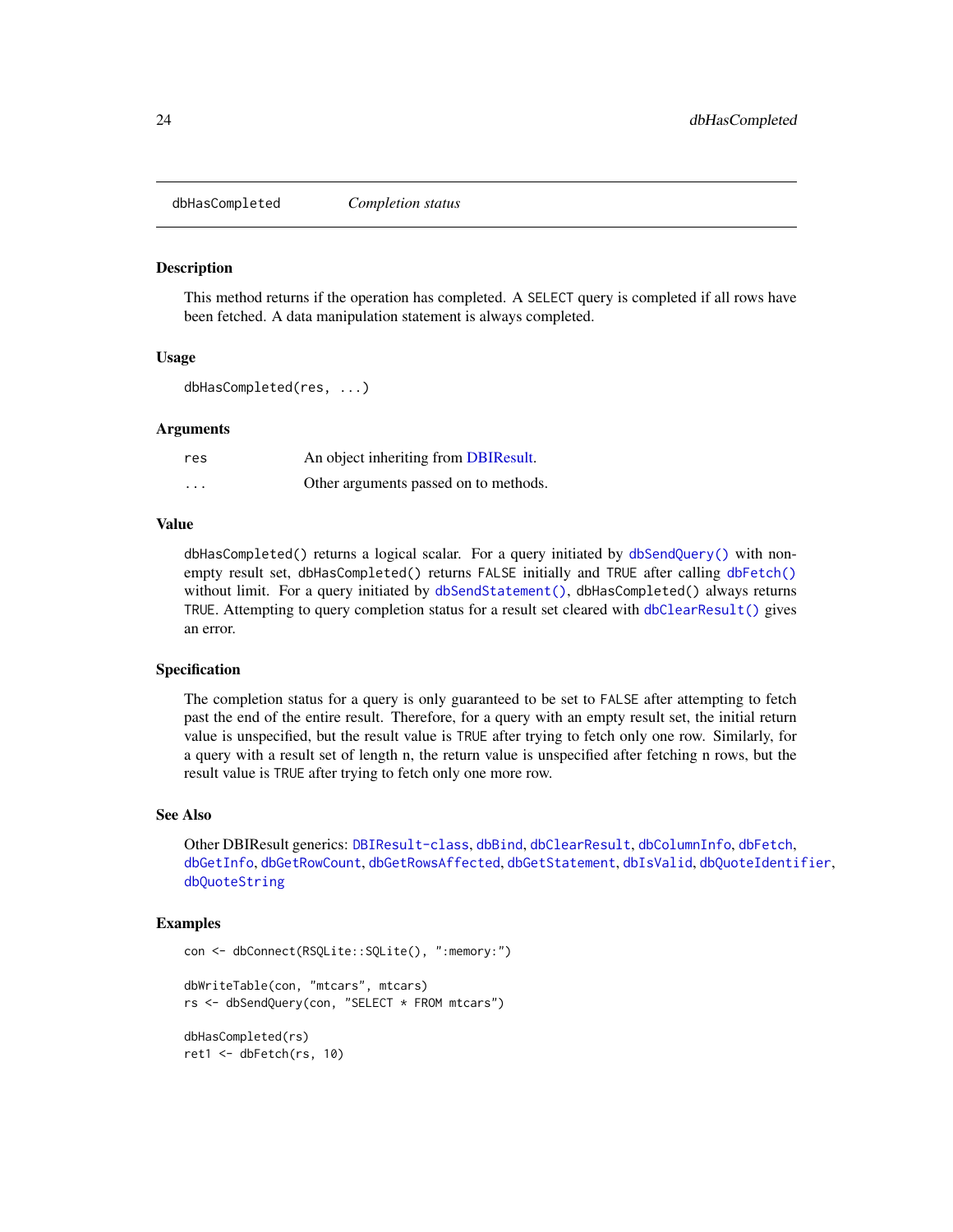## <span id="page-24-0"></span>DBIConnection-class 25

```
dbHasCompleted(rs)
ret2 <- dbFetch(rs)
dbHasCompleted(rs)
dbClearResult(rs)
dbDisconnect(con)
```
<span id="page-24-1"></span>DBIConnection-class *DBIConnection class*

## Description

This virtual class encapsulates the connection to a DBMS, and it provides access to dynamic queries, result sets, DBMS session management (transactions), etc.

## Implementation note

Individual drivers are free to implement single or multiple simultaneous connections.

## See Also

Other DBI classes: [DBIDriver-class](#page-25-1), [DBIObject-class](#page-25-2), [DBIResult-class](#page-26-1)

Other DBIConnection generics: [dbDataType](#page-8-1), [dbDisconnect](#page-10-1), [dbExecute](#page-12-1), [dbExistsTable](#page-13-1), [dbGetException](#page-17-2), [dbGetInfo](#page-17-1), [dbGetQuery](#page-18-1), [dbIsValid](#page-26-2), [dbListFields](#page-28-2), [dbListResults](#page-29-1), [dbListTables](#page-30-1), [dbReadTable](#page-33-1), [dbRemoveTable](#page-35-1), [dbSendQuery](#page-36-1), [dbSendStatement](#page-37-1), [dbWriteTable](#page-40-1)

## Examples

```
con <- dbConnect(RSQLite::SQLite(), ":memory:")
con
dbDisconnect(con)
## Not run:
con <- dbConnect(RPostgreSQL::PostgreSQL(), "username", "passsword")
con
dbDisconnect(con)
## End(Not run)
```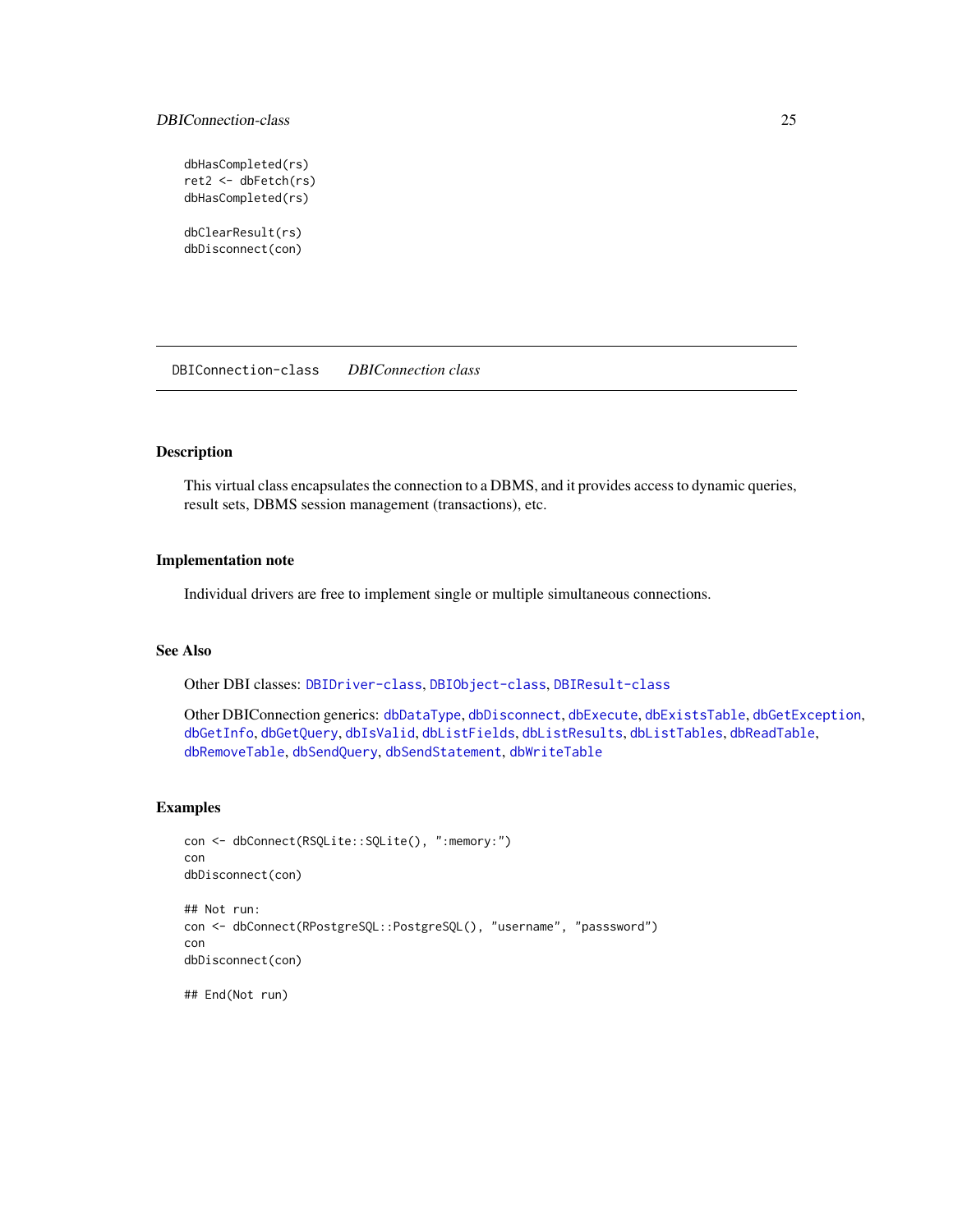<span id="page-25-1"></span><span id="page-25-0"></span>DBIDriver-class *DBIDriver class*

## Description

Base class for all DBMS drivers (e.g., RSQLite, MySQL, PostgreSQL). The virtual class DBIDriver defines the operations for creating connections and defining data type mappings. Actual driver classes, for instance RPgSQL, RMySQL, etc. implement these operations in a DBMS-specific manner.

## See Also

Other DBI classes: [DBIConnection-class](#page-24-1), [DBIObject-class](#page-25-2), [DBIResult-class](#page-26-1)

Other DBIDriver generics: [dbConnect](#page-7-1), [dbDataType](#page-8-1), [dbDriver](#page-11-1), [dbGetInfo](#page-17-1), [dbIsValid](#page-26-2), [dbListConnections](#page-28-1)

<span id="page-25-2"></span>DBIObject-class *DBIObject class*

## **Description**

Base class for all other DBI classes (e.g., drivers, connections). This is a virtual Class: No objects may be created from it.

#### Details

More generally, the DBI defines a very small set of classes and generics that allows users and applications access DBMS with a common interface. The virtual classes are DBIDriver that individual drivers extend, DBIConnection that represent instances of DBMS connections, and DBIResult that represent the result of a DBMS statement. These three classes extend the basic class of DBIObject, which serves as the root or parent of the class hierarchy.

#### Implementation notes

An implementation MUST provide methods for the following generics:

• [dbGetInfo\(\)](#page-17-1).

It MAY also provide methods for:

• [summary\(\)](#page-0-0). Print a concise description of the object. The default method invokes dbGetInfo(dbObj) and prints the name-value pairs one per line. Individual implementations may tailor this appropriately.

## See Also

Other DBI classes: [DBIConnection-class](#page-24-1), [DBIDriver-class](#page-25-1), [DBIResult-class](#page-26-1)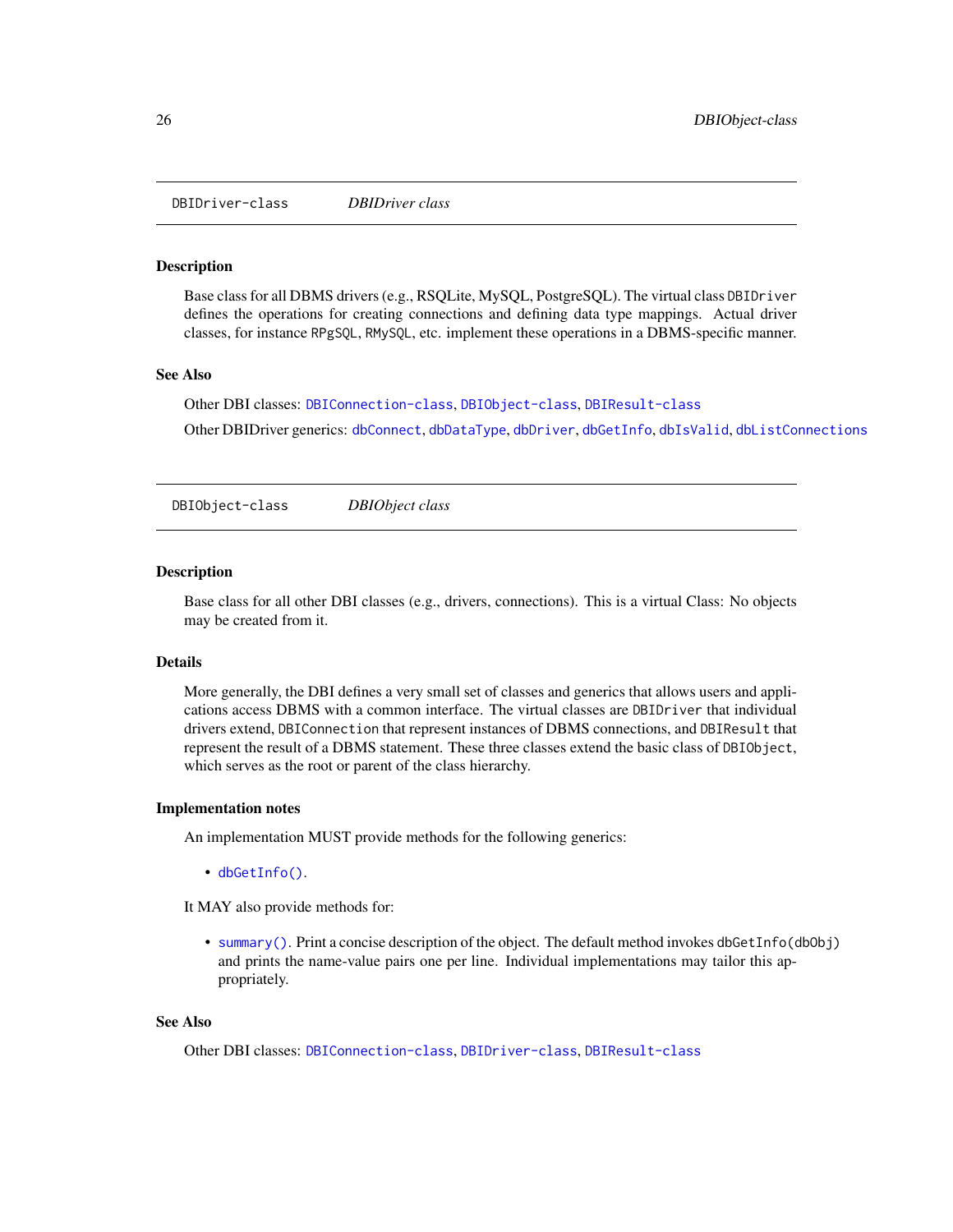## <span id="page-26-0"></span>DBIResult-class 27

## Examples

```
drv <- RSQLite::SQLite()
con <- dbConnect(drv)
rs <- dbSendQuery(con, "SELECT 1")
is(drv, "DBIObject") ## True
is(con, "DBIObject") ## True
is(rs, "DBIObject")
dbClearResult(rs)
dbDisconnect(con)
```
<span id="page-26-1"></span>DBIResult-class *DBIResult class*

## Description

This virtual class describes the result and state of execution of a DBMS statement (any statement, query or non-query). The result set keeps track of whether the statement produces output how many rows were affected by the operation, how many rows have been fetched (if statement is a query), whether there are more rows to fetch, etc.

## Implementation notes

Individual drivers are free to allow single or multiple active results per connection.

The default show method displays a summary of the query using other DBI generics.

#### See Also

Other DBI classes: [DBIConnection-class](#page-24-1), [DBIDriver-class](#page-25-1), [DBIObject-class](#page-25-2)

Other DBIResult generics: [dbBind](#page-3-1), [dbClearResult](#page-5-1), [dbColumnInfo](#page-6-1), [dbFetch](#page-14-1), [dbGetInfo](#page-17-1), [dbGetRowCount](#page-20-1), [dbGetRowsAffected](#page-21-1), [dbGetStatement](#page-22-1), [dbHasCompleted](#page-23-1), [dbIsValid](#page-26-2), [dbQuoteIdentifier](#page-31-1), [dbQuoteString](#page-32-1)

<span id="page-26-2"></span>dbIsValid *Is this DBMS object still valid?*

#### Description

This generic tests whether a database object is still valid (i.e. it hasn't been disconnected or cleared).

## Usage

dbIsValid(dbObj, ...)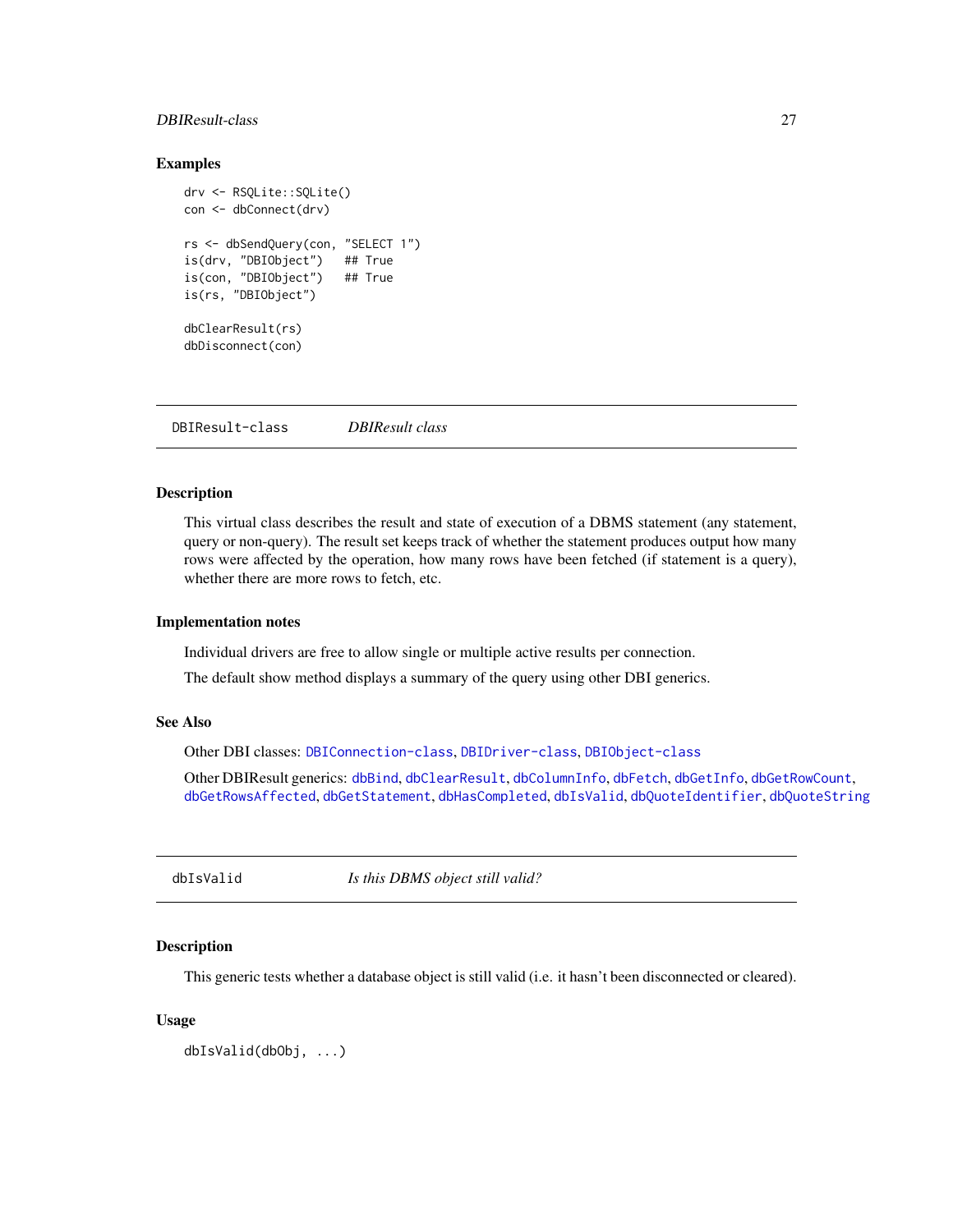## <span id="page-27-0"></span>**Arguments**

| dbObi    | An object inheriting from DBIObject, i.e. DBIDriver, DBIConnection, or a<br><b>DBIResult</b> |  |  |
|----------|----------------------------------------------------------------------------------------------|--|--|
| $\cdots$ | Other arguments to methods.                                                                  |  |  |

## Value

dbIsValid() returns a logical scalar, TRUE if the object specified by dbObj is valid, FALSE otherwise. A [DBIConnection](#page-24-1) object is initially valid, and becomes invalid after disconnecting with [dbDisconnect\(\)](#page-10-1). A [DBIResult](#page-26-1) object is valid after a call to [dbSendQuery\(\)](#page-36-1), and stays valid even after all rows have been fetched; only clearing it with [dbClearResult\(\)](#page-5-1) invalidates it. A [DBIResult](#page-26-1) object is also valid after a call to [dbSendStatement\(\)](#page-37-1), and stays valid after querying the number of rows affected; only clearing it with [dbClearResult\(\)](#page-5-1) invalidates it. If the connection to the database system is dropped (e.g., due to connectivity problems, server failure, etc.), dbIsValid() should return FALSE. This is not tested automatically.

## See Also

Other DBIDriver generics: [DBIDriver-class](#page-25-1), [dbConnect](#page-7-1), [dbDataType](#page-8-1), [dbDriver](#page-11-1), [dbGetInfo](#page-17-1), [dbListConnections](#page-28-1)

Other DBIConnection generics: [DBIConnection-class](#page-24-1), [dbDataType](#page-8-1), [dbDisconnect](#page-10-1), [dbExecute](#page-12-1), [dbExistsTable](#page-13-1), [dbGetException](#page-17-2), [dbGetInfo](#page-17-1), [dbGetQuery](#page-18-1), [dbListFields](#page-28-2), [dbListResults](#page-29-1), [dbListTables](#page-30-1), [dbReadTable](#page-33-1), [dbRemoveTable](#page-35-1), [dbSendQuery](#page-36-1), [dbSendStatement](#page-37-1), [dbWriteTable](#page-40-1)

Other DBIResult generics: [DBIResult-class](#page-26-1), [dbBind](#page-3-1), [dbClearResult](#page-5-1), [dbColumnInfo](#page-6-1), [dbFetch](#page-14-1), [dbGetInfo](#page-17-1), [dbGetRowCount](#page-20-1), [dbGetRowsAffected](#page-21-1), [dbGetStatement](#page-22-1), [dbHasCompleted](#page-23-1), [dbQuoteIdentifier](#page-31-1), [dbQuoteString](#page-32-1)

## Examples

```
dbIsValid(RSQLite::SQLite())
con <- dbConnect(RSQLite::SQLite(), ":memory:")
dbIsValid(con)
rs <- dbSendQuery(con, "SELECT 1")
dbIsValid(rs)
dbClearResult(rs)
dbIsValid(rs)
dbDisconnect(con)
dbIsValid(con)
```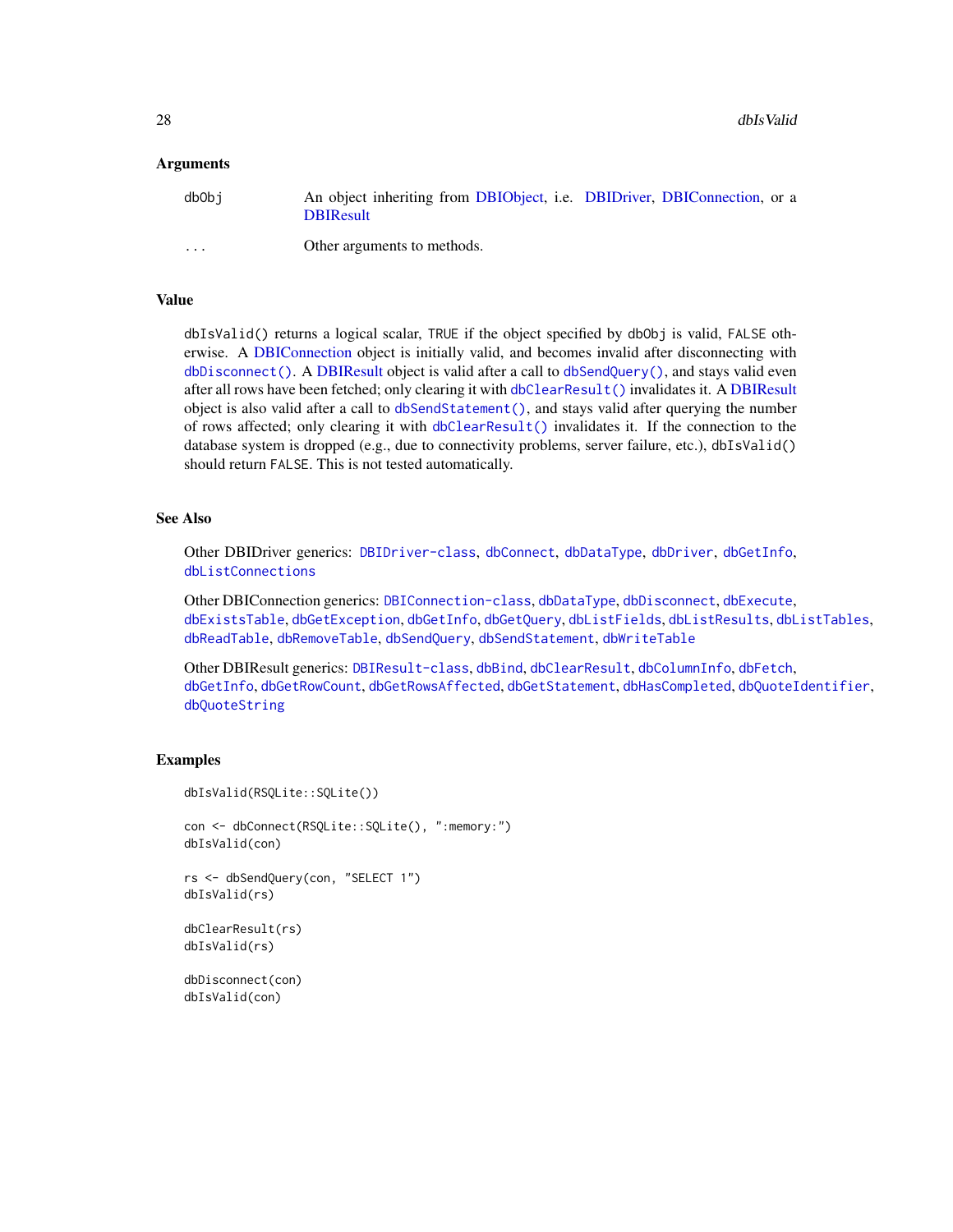<span id="page-28-1"></span><span id="page-28-0"></span>dbListConnections *List currently open connections*

## Description

Drivers that implement only a single connections MUST return a list containing a single element. If no connection are open, methods MUST return an empty list.

## Usage

```
dbListConnections(drv, ...)
```
## Arguments

| drv      | A object inheriting from DBIDriver    |
|----------|---------------------------------------|
| $\cdots$ | Other arguments passed on to methods. |

## Value

a list

## See Also

Other DBIDriver generics: [DBIDriver-class](#page-25-1), [dbConnect](#page-7-1), [dbDataType](#page-8-1), [dbDriver](#page-11-1), [dbGetInfo](#page-17-1), [dbIsValid](#page-26-2)

<span id="page-28-2"></span>dbListFields *List field names of a remote table*

## Description

List field names of a remote table

## Usage

```
dbListFields(conn, name, ...)
```
## Arguments

| conn                    | A DBIConnection object, as returned by dbConnect().   |
|-------------------------|-------------------------------------------------------|
| name                    | a character string with the name of the remote table. |
| $\cdot$ $\cdot$ $\cdot$ | Other parameters passed on to methods.                |

## Value

a character vector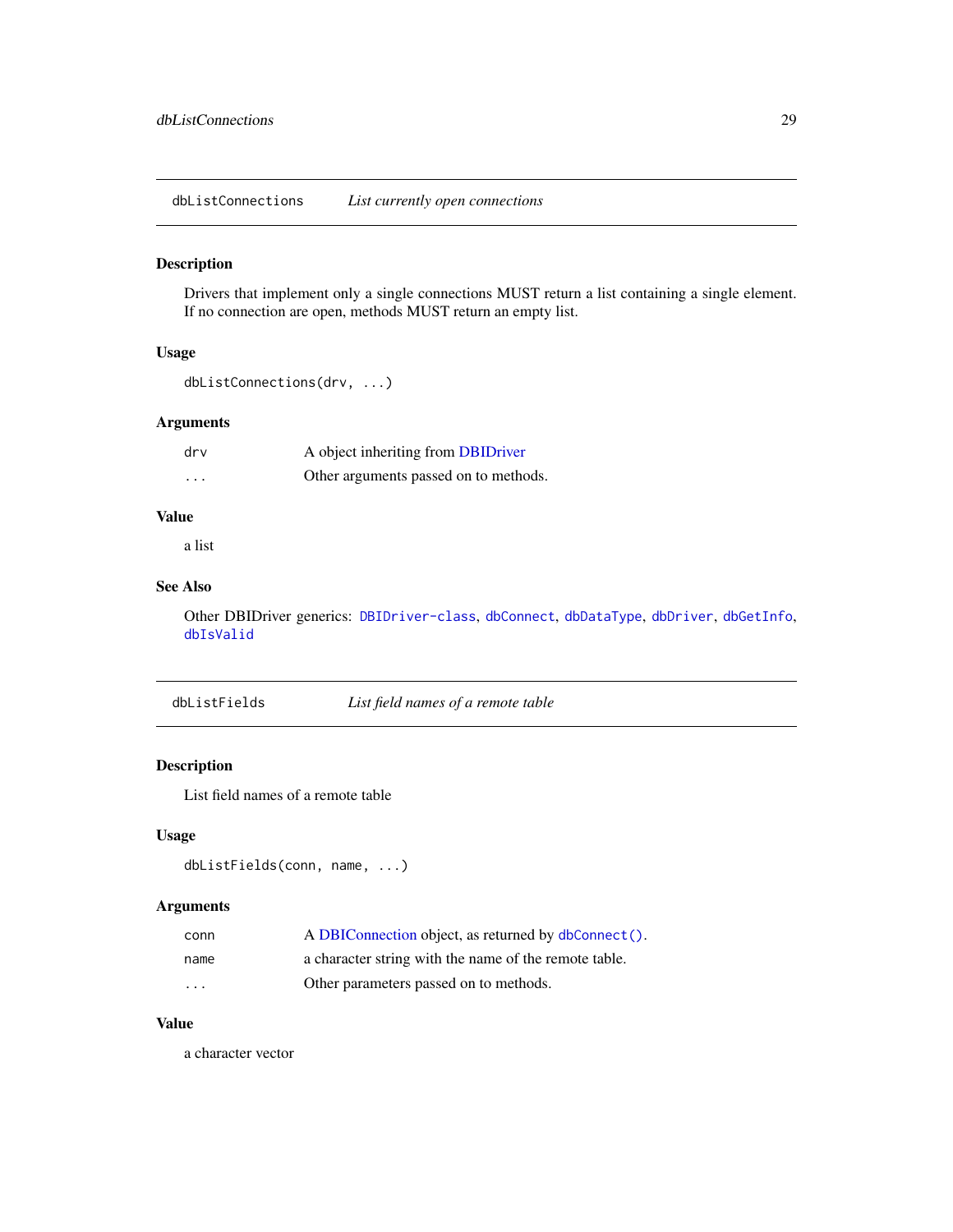## See Also

[dbColumnInfo\(\)](#page-6-1) to get the type of the fields.

Other DBIConnection generics: [DBIConnection-class](#page-24-1), [dbDataType](#page-8-1), [dbDisconnect](#page-10-1), [dbExecute](#page-12-1), [dbExistsTable](#page-13-1), [dbGetException](#page-17-2), [dbGetInfo](#page-17-1), [dbGetQuery](#page-18-1), [dbIsValid](#page-26-2), [dbListResults](#page-29-1), [dbListTables](#page-30-1), [dbReadTable](#page-33-1), [dbRemoveTable](#page-35-1), [dbSendQuery](#page-36-1), [dbSendStatement](#page-37-1), [dbWriteTable](#page-40-1)

## Examples

```
con <- dbConnect(RSQLite::SQLite(), ":memory:")
dbWriteTable(con, "mtcars", mtcars)
dbListFields(con, "mtcars")
dbDisconnect(con)
```
<span id="page-29-1"></span>dbListResults *A list of all pending results*

## Description

List of [DBIResult](#page-26-1) objects currently active on the connection.

## Usage

dbListResults(conn, ...)

## **Arguments**

| conn | A DBIConnection object, as returned by dbConnect(). |
|------|-----------------------------------------------------|
| .    | Other parameters passed on to methods.              |

### Value

a list. If no results are active, an empty list. If only a single result is active, a list with one element.

## See Also

Other DBIConnection generics: [DBIConnection-class](#page-24-1), [dbDataType](#page-8-1), [dbDisconnect](#page-10-1), [dbExecute](#page-12-1), [dbExistsTable](#page-13-1), [dbGetException](#page-17-2), [dbGetInfo](#page-17-1), [dbGetQuery](#page-18-1), [dbIsValid](#page-26-2), [dbListFields](#page-28-2), [dbListTables](#page-30-1), [dbReadTable](#page-33-1), [dbRemoveTable](#page-35-1), [dbSendQuery](#page-36-1), [dbSendStatement](#page-37-1), [dbWriteTable](#page-40-1)

<span id="page-29-0"></span>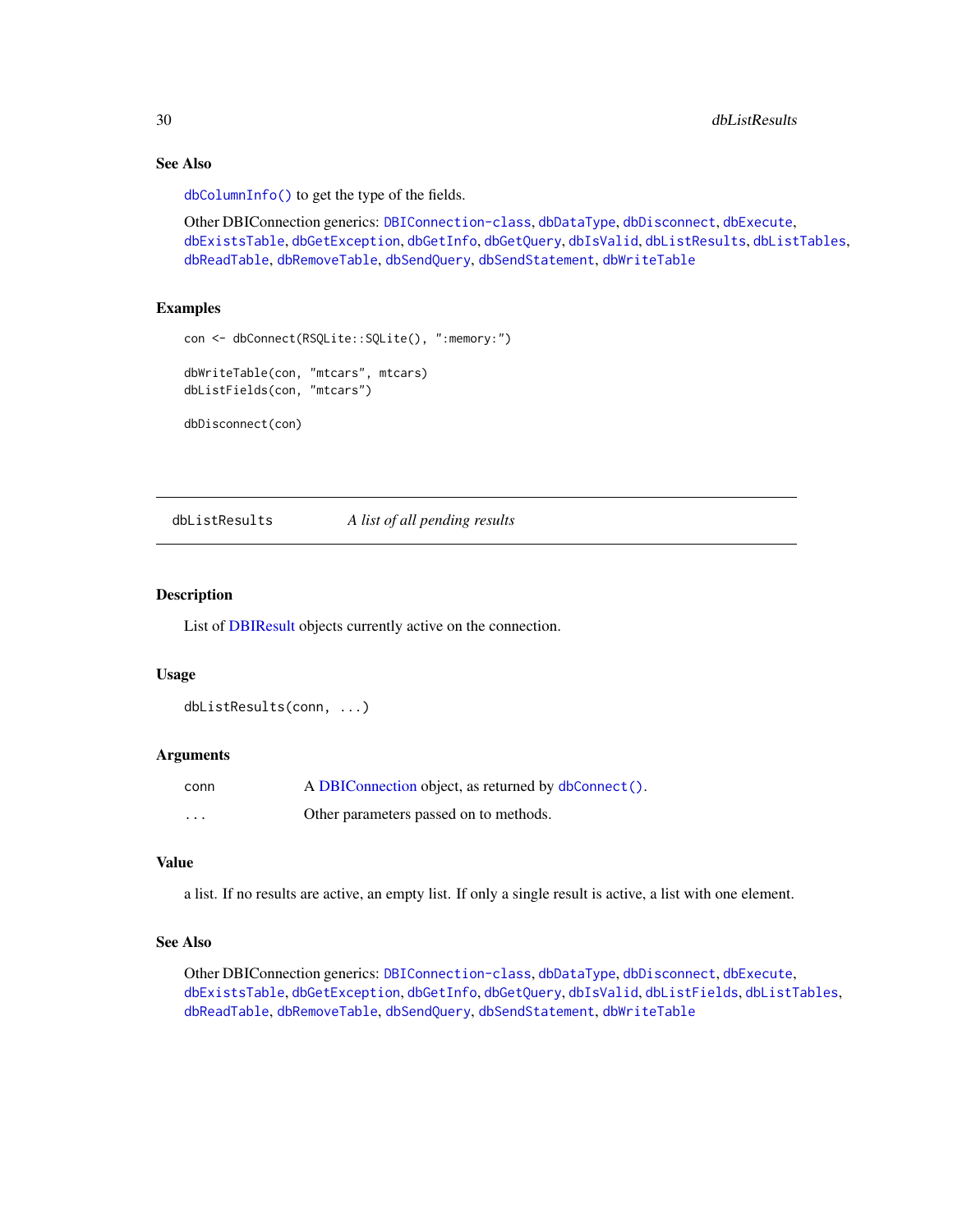<span id="page-30-1"></span><span id="page-30-0"></span>dbListTables *List remote tables*

#### Description

Returns the unquoted names of remote tables accessible through this connection. This should, where possible, include temporary tables, and views.

#### Usage

```
dbListTables(conn, ...)
```
## Arguments

| conn | A DBIConnection object, as returned by dbConnect(). |
|------|-----------------------------------------------------|
| .    | Other parameters passed on to methods.              |

## Value

dbListTables() returns a character vector that enumerates all tables and views in the database. Tables added with [dbWriteTable\(\)](#page-40-1) are part of the list, including temporary tables if supported by the database. As soon a table is removed from the database, it is also removed from the list of database tables.

The returned names are suitable for quoting with dbQuoteIdentifier(). An error is raised when calling this method for a closed or invalid connection.

## Additional arguments

TBD: temporary = NA

This must be provided as named argument. See the "Specification" section for details on their usage.

## See Also

Other DBIConnection generics: [DBIConnection-class](#page-24-1), [dbDataType](#page-8-1), [dbDisconnect](#page-10-1), [dbExecute](#page-12-1), [dbExistsTable](#page-13-1), [dbGetException](#page-17-2), [dbGetInfo](#page-17-1), [dbGetQuery](#page-18-1), [dbIsValid](#page-26-2), [dbListFields](#page-28-2), [dbListResults](#page-29-1), [dbReadTable](#page-33-1), [dbRemoveTable](#page-35-1), [dbSendQuery](#page-36-1), [dbSendStatement](#page-37-1), [dbWriteTable](#page-40-1)

## Examples

```
con <- dbConnect(RSQLite::SQLite(), ":memory:")
dbListTables(con)
dbWriteTable(con, "mtcars", mtcars)
dbListTables(con)
```
dbDisconnect(con)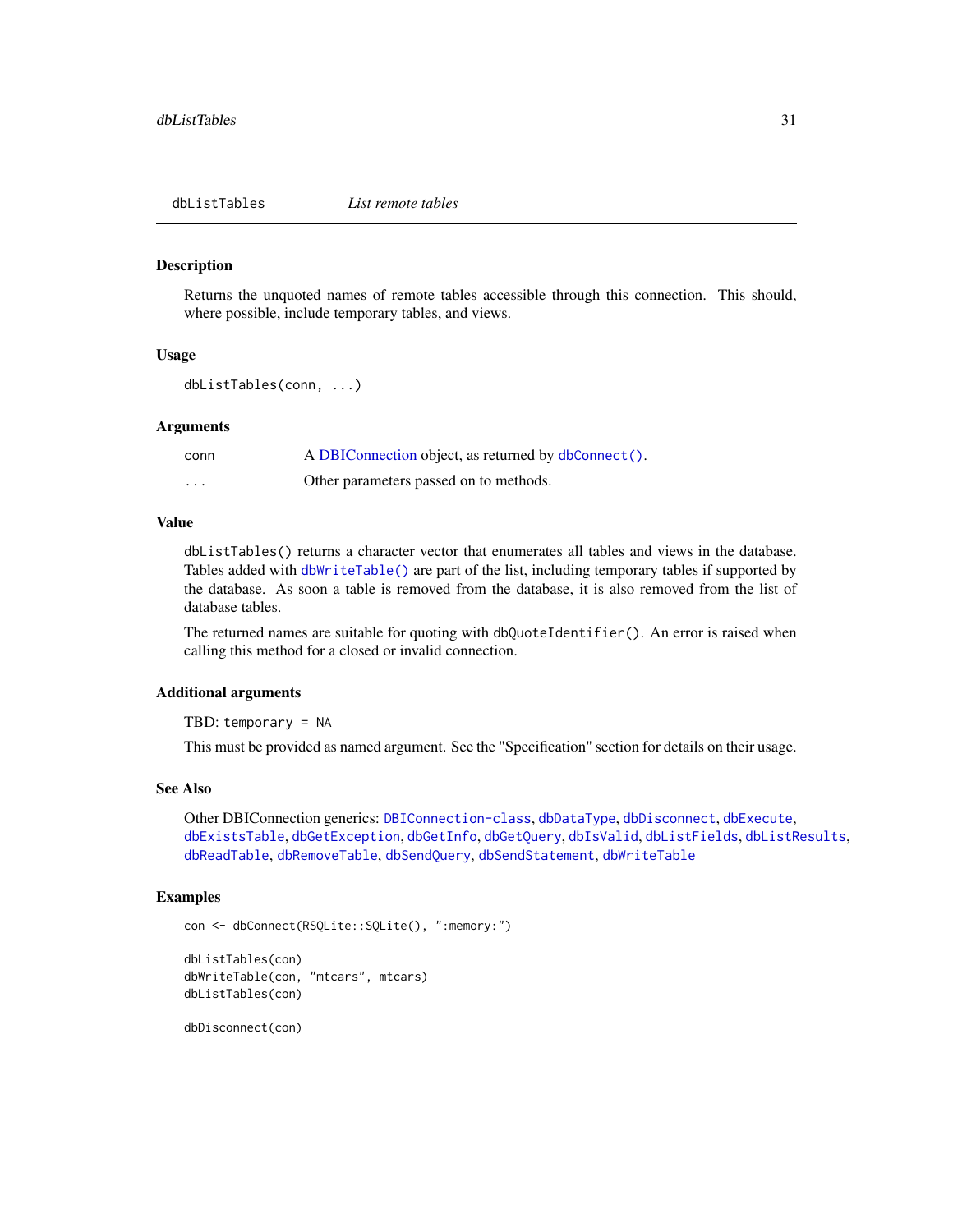<span id="page-31-1"></span><span id="page-31-0"></span>dbQuoteIdentifier *Quote identifiers*

## **Description**

Call this method to generate a string that is suitable for use in a query as a column name, to make sure that you generate valid SQL and avoid SQL injection.

## Usage

dbQuoteIdentifier(conn, x, ...)

## Arguments

| conn                    | A subclass of DBIConnection, representing an active connection to an DBMS. |
|-------------------------|----------------------------------------------------------------------------|
|                         | A character vector to quote as identifier.                                 |
| $\cdot$ $\cdot$ $\cdot$ | Other arguments passed on to methods.                                      |

## Value

dbQuoteIdentifier() returns an object that can be coerced to [character,](#page-0-0) of the same length as the input. For an empty character vector this function returns a length-0 object. An error is raised if the input contains NA, but not for an empty string.

When passing the returned object again to dbQuoteIdentifier() as x argument, it is returned unchanged. Passing objects of class [SQL](#page-45-1) should also return them unchanged. (For backends it may be most convenient to return [SQL](#page-45-1) objects to achieve this behavior, but this is not required.)

## Specification

Calling  $dbGetQuery()$  for a query of the format SELECT 1 AS ... returns a data frame with the identifier, unquoted, as column name. Quoted identifiers can be used as table and column names in SQL queries, in particular in queries like SELECT 1 AS  $\dots$  and SELECT  $*$  FROM (SELECT 1)  $\dots$ The method must use a quoting mechanism that is unambiguously different from the quoting mechanism used for strings, so that a query like SELECT ... FROM (SELECT 1 AS ...) throws an error if the column names do not match.

The method can quote column names that contain special characters such as a space, a dot, a comma, or quotes used to mark strings or identifiers, if the database supports this. In any case, checking the validity of the identifier should be performed only when executing a query, and not by dbQuoteIdentifier().

## See Also

Other DBIResult generics: [DBIResult-class](#page-26-1), [dbBind](#page-3-1), [dbClearResult](#page-5-1), [dbColumnInfo](#page-6-1), [dbFetch](#page-14-1), [dbGetInfo](#page-17-1), [dbGetRowCount](#page-20-1), [dbGetRowsAffected](#page-21-1), [dbGetStatement](#page-22-1), [dbHasCompleted](#page-23-1), [dbIsValid](#page-26-2), [dbQuoteString](#page-32-1)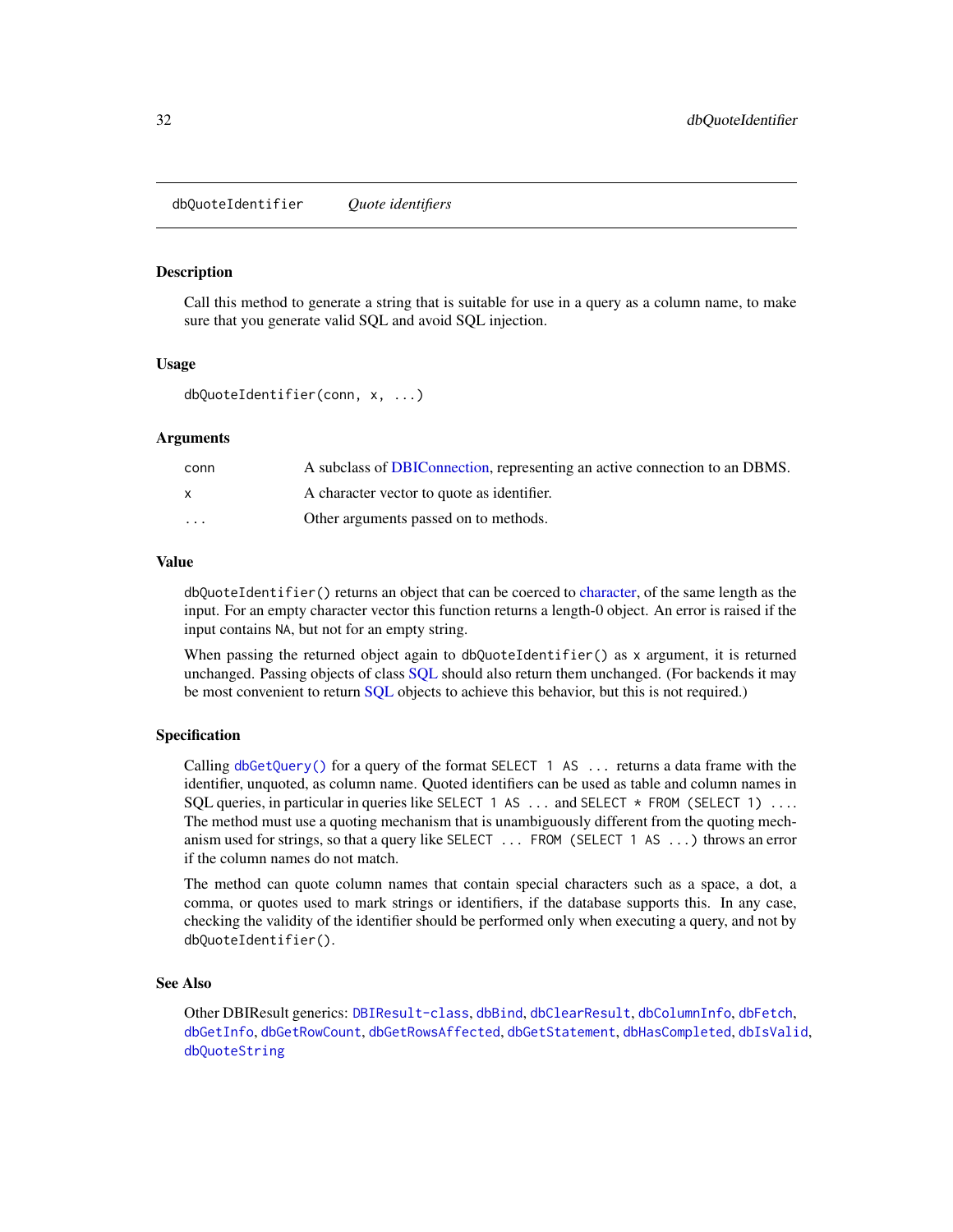## <span id="page-32-0"></span>dbQuoteString 33

## Examples

```
# Quoting ensures that arbitrary input is safe for use in a query
name <- "Robert'); DROP TABLE Students;--"
dbQuoteIdentifier(ANSI(), name)
# SQL vectors are always passed through as is
var_name <- SQL("select")
var_name
dbQuoteIdentifier(ANSI(), var_name)
# This mechanism is used to prevent double escaping
dbQuoteIdentifier(ANSI(), dbQuoteIdentifier(ANSI(), name))
```
<span id="page-32-1"></span>

| dbQuoteString | Quote literal strings |  |
|---------------|-----------------------|--|
|---------------|-----------------------|--|

## **Description**

Call this method to generate a string that is suitable for use in a query as a string literal, to make sure that you generate valid SQL and avoid SQL injection.

## Usage

```
dbQuoteString(conn, x, ...)
```
#### Arguments

| conn     | A subclass of DBIConnection, representing an active connection to an DBMS. |
|----------|----------------------------------------------------------------------------|
|          | A character vector to quote as string.                                     |
| $\cdots$ | Other arguments passed on to methods.                                      |

## Value

dbQuoteString() returns an object that can be coerced to [character,](#page-0-0) of the same length as the input. For an empty character vector this function returns a length-0 object.

When passing the returned object again to dbQuoteString() as x argument, it is returned unchanged. Passing objects of class [SQL](#page-45-1) should also return them unchanged. (For backends it may be most convenient to return [SQL](#page-45-1) objects to achieve this behavior, but this is not required.)

## Specification

The returned expression can be used in a SELECT ... query, and for any scalar character x the value of dbGetQuery(paste0("SELECT", dbQuoteString(x)))[[1]] must be identical to x, even if x contains spaces, tabs, quotes (single or double), backticks, or newlines (in any combination) or is itself the result of a dbQuoteString() call coerced back to character (even repeatedly). If x is NA, the result must merely satisfy [is.na\(\)](#page-0-0). The strings "NA" or "NULL" are not treated specially.

NA should be translated to an unquoted SQL NULL, so that the query SELECT \* FROM (SELECT 1) a WHERE ... IS NULL returns one row.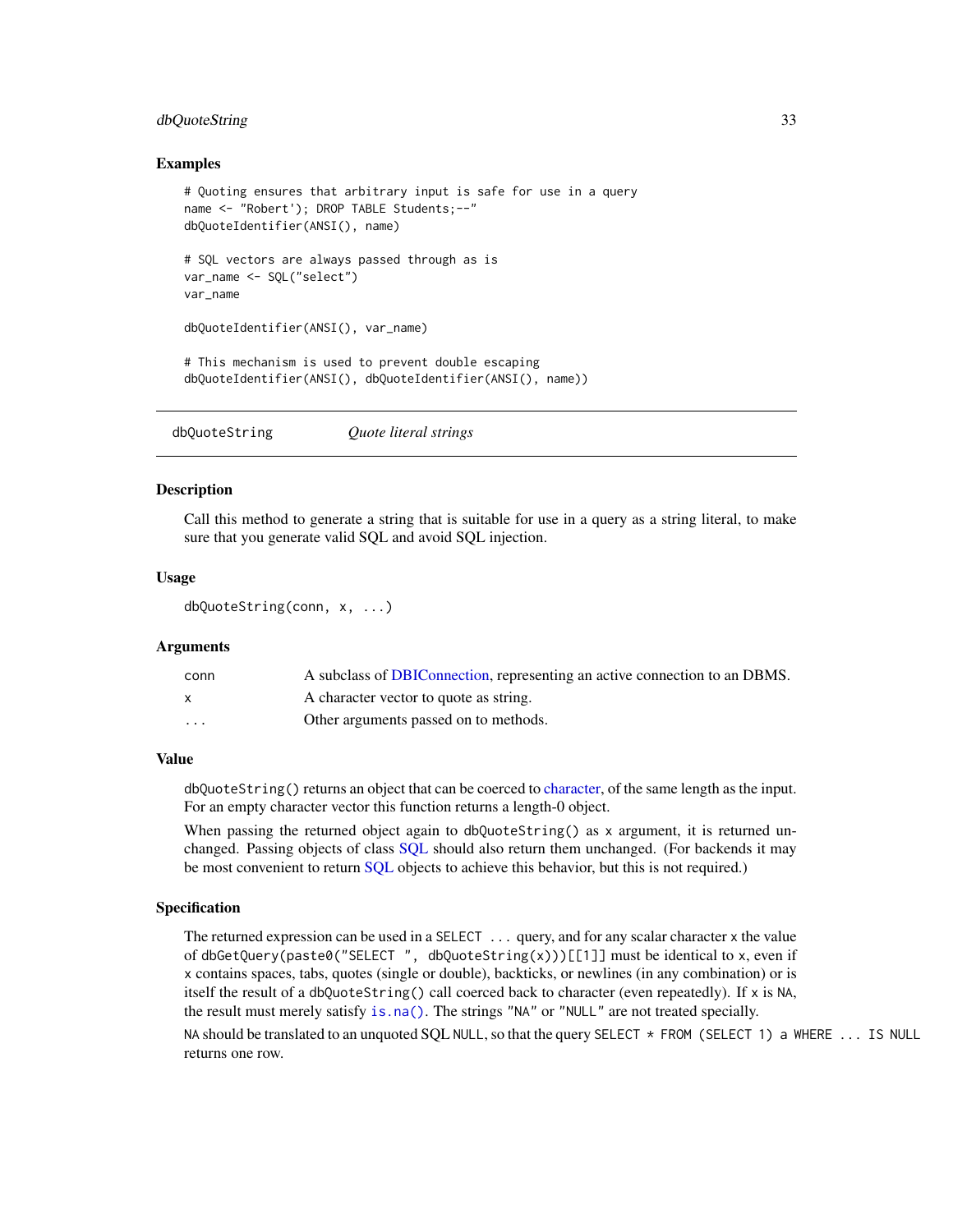## See Also

Other DBIResult generics: [DBIResult-class](#page-26-1), [dbBind](#page-3-1), [dbClearResult](#page-5-1), [dbColumnInfo](#page-6-1), [dbFetch](#page-14-1), [dbGetInfo](#page-17-1), [dbGetRowCount](#page-20-1), [dbGetRowsAffected](#page-21-1), [dbGetStatement](#page-22-1), [dbHasCompleted](#page-23-1), [dbIsValid](#page-26-2), [dbQuoteIdentifier](#page-31-1)

## Examples

```
# Quoting ensures that arbitrary input is safe for use in a query
name <- "Robert'); DROP TABLE Students; --"
dbQuoteString(ANSI(), name)
# NAs become NULL
dbQuoteString(ANSI(), c("x", NA))
# SQL vectors are always passed through as is
var_name <- SQL("select")
var_name
dbQuoteString(ANSI(), var_name)
# This mechanism is used to prevent double escaping
dbQuoteString(ANSI(), dbQuoteString(ANSI(), name))
```
<span id="page-33-1"></span>

dbReadTable *Copy data frames from database tables*

## **Description**

Reads a database table to a data frame, optionally converting a column to row names and converting the column names to valid R identifiers.

## Usage

```
dbReadTable(conn, name, ...)
```
## Arguments

| conn                    | A DBIConnection object, as returned by dbConnect().                                                               |
|-------------------------|-------------------------------------------------------------------------------------------------------------------|
| name                    | A character string specifying the unquoted DBMS table name, or the result of a<br>call to $dbQuoteIdentifier()$ . |
| $\cdot$ $\cdot$ $\cdot$ | Other parameters passed on to methods.                                                                            |

## Value

dbReadTable() returns a data frame that contains the complete data from the remote table, effectively the result of calling  $dbGetQuery()$  with SELECT  $*$  FROM <name>. An error is raised if the table does not exist. An empty table is returned as a data frame with zero rows.

The presence of [rownames](#page-44-1) depends on the row.names argument, see [sqlColumnToRownames\(\)](#page-44-2) for details:

<span id="page-33-0"></span>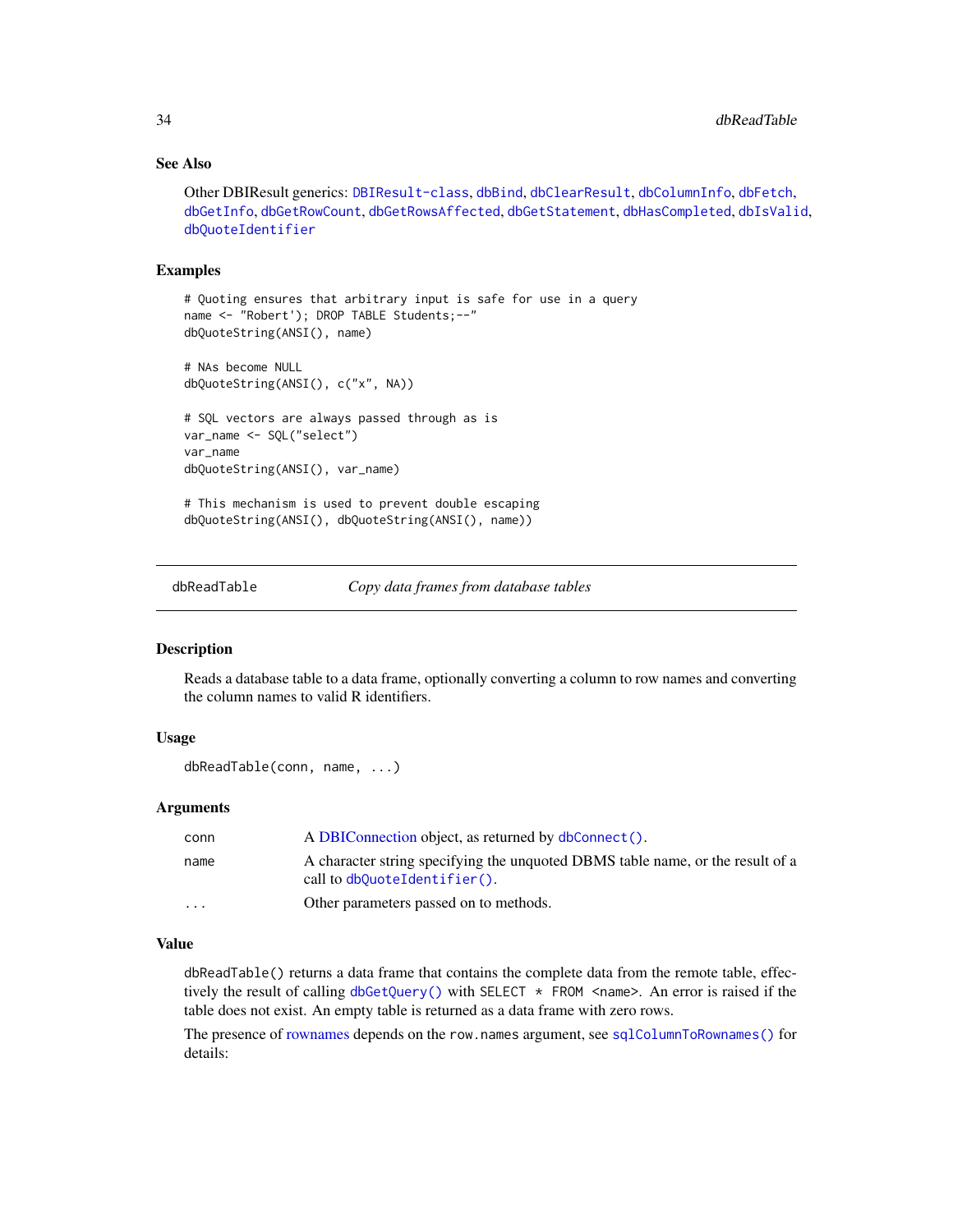- <span id="page-34-0"></span>• If FALSE or NULL, the returned data frame doesn't have row names.
- If TRUE, a column named "row\_names" is converted to row names, an error is raised if no such column exists.
- If NA, a column named "row\_names" is converted to row names if it exists, otherwise no translation occurs.
- If a string, this specifies the name of the column in the remote table that contains the row names, an error is raised if no such column exists.

The default is row.names = FALSE.

If the database supports identifiers with special characters, the columns in the returned data frame are converted to valid R identifiers if the check.names argument is TRUE, otherwise non-syntactic column names can be returned unquoted.

An error is raised when calling this method for a closed or invalid connection. An error is raised if name cannot be processed with [dbQuoteIdentifier\(\)](#page-31-1) or if this results in a non-scalar. Unsupported values for row.names and check.names (non-scalars, unsupported data types, NA for check.names) also raise an error.

## Additional arguments

The following arguments are not part of the dbReadTable() generic (to improve compatibility across backends) but are part of the DBI specification:

- row.names
- check.names

They must be provided as named arguments. See the "Value" section for details on their usage.

## Specification

The name argument is processed as follows, to support databases that allow non-syntactic names for their objects:

- If an unquoted table name as string: dbReadTable() will do the quoting, perhaps by calling dbQuoteIdentifier(conn, x = name)
- If the result of a call to [dbQuoteIdentifier\(\)](#page-31-1): no more quoting is done

## See Also

Other DBIConnection generics: [DBIConnection-class](#page-24-1), [dbDataType](#page-8-1), [dbDisconnect](#page-10-1), [dbExecute](#page-12-1), [dbExistsTable](#page-13-1), [dbGetException](#page-17-2), [dbGetInfo](#page-17-1), [dbGetQuery](#page-18-1), [dbIsValid](#page-26-2), [dbListFields](#page-28-2), [dbListResults](#page-29-1), [dbListTables](#page-30-1), [dbRemoveTable](#page-35-1), [dbSendQuery](#page-36-1), [dbSendStatement](#page-37-1), [dbWriteTable](#page-40-1)

## Examples

```
con <- dbConnect(RSQLite::SQLite(), ":memory:")
dbWriteTable(con, "mtcars", mtcars[1:10, ])
dbReadTable(con, "mtcars")
```
dbDisconnect(con)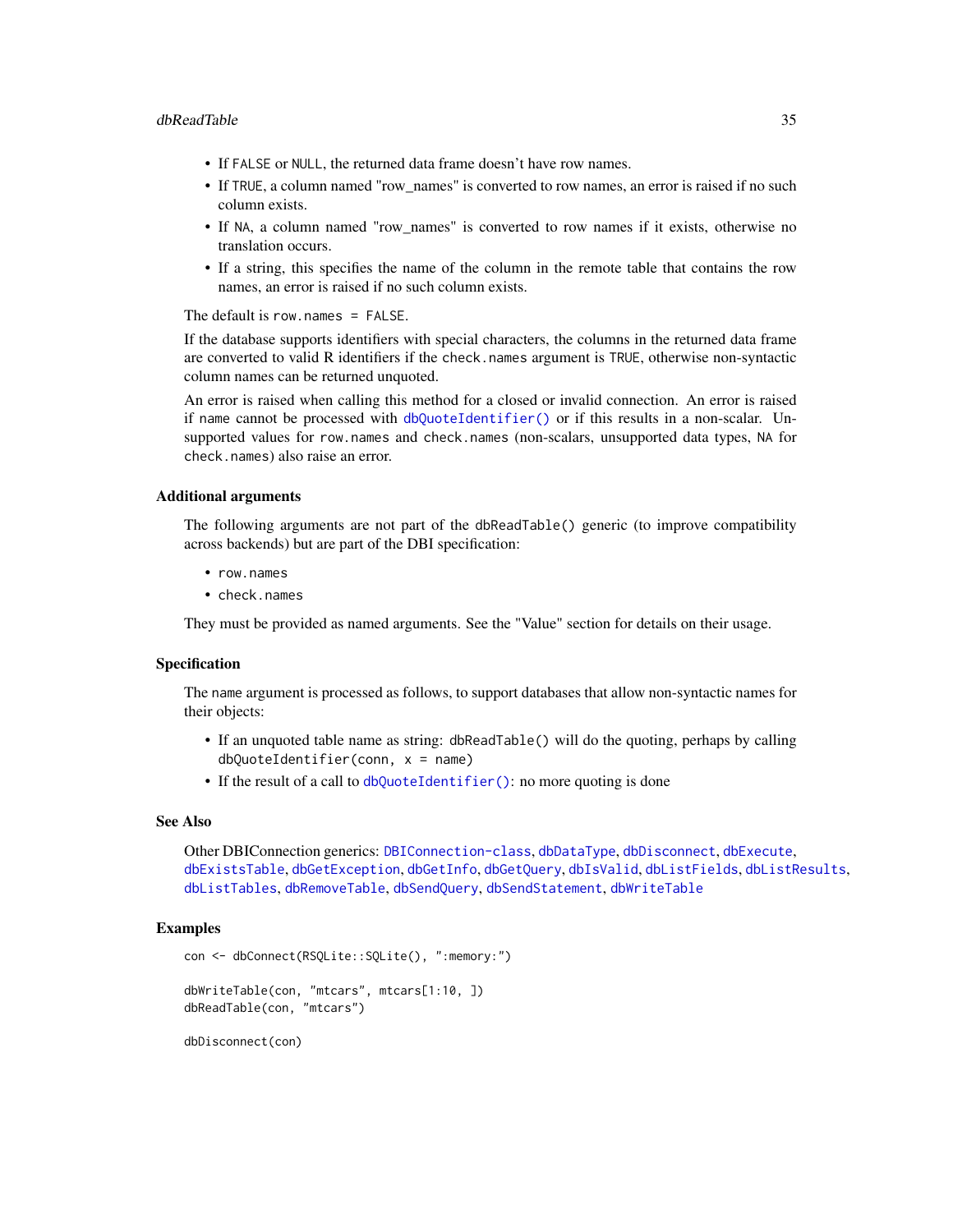<span id="page-35-1"></span><span id="page-35-0"></span>

Remove a remote table (e.g., created by [dbWriteTable\(\)](#page-40-1)) from the database.

## Usage

```
dbRemoveTable(conn, name, ...)
```
## Arguments

| conn                    | A DBIConnection object, as returned by dbConnect(). |
|-------------------------|-----------------------------------------------------|
| name                    | A character string specifying a DBMS table name.    |
| $\cdot$ $\cdot$ $\cdot$ | Other parameters passed on to methods.              |

## Value

dbRemoveTable() returns TRUE, invisibly. If the table does not exist, an error is raised. An attempt to remove a view with this function may result in an error.

An error is raised when calling this method for a closed or invalid connection. An error is also raised if name cannot be processed with [dbQuoteIdentifier\(\)](#page-31-1) or if this results in a non-scalar.

## Specification

A table removed by dbRemoveTable() doesn't appear in the list of tables returned by [dbListTables\(\)](#page-30-1), and [dbExistsTable\(\)](#page-13-1) returns FALSE. The removal propagates immediately to other connections to the same database. This function can also be used to remove a temporary table.

The name argument is processed as follows, to support databases that allow non-syntactic names for their objects:

- If an unquoted table name as string: dbRemoveTable() will do the quoting, perhaps by calling dbQuoteIdentifier(conn, x = name)
- If the result of a call to [dbQuoteIdentifier\(\)](#page-31-1): no more quoting is done

#### See Also

Other DBIConnection generics: [DBIConnection-class](#page-24-1), [dbDataType](#page-8-1), [dbDisconnect](#page-10-1), [dbExecute](#page-12-1), [dbExistsTable](#page-13-1), [dbGetException](#page-17-2), [dbGetInfo](#page-17-1), [dbGetQuery](#page-18-1), [dbIsValid](#page-26-2), [dbListFields](#page-28-2), [dbListResults](#page-29-1), [dbListTables](#page-30-1), [dbReadTable](#page-33-1), [dbSendQuery](#page-36-1), [dbSendStatement](#page-37-1), [dbWriteTable](#page-40-1)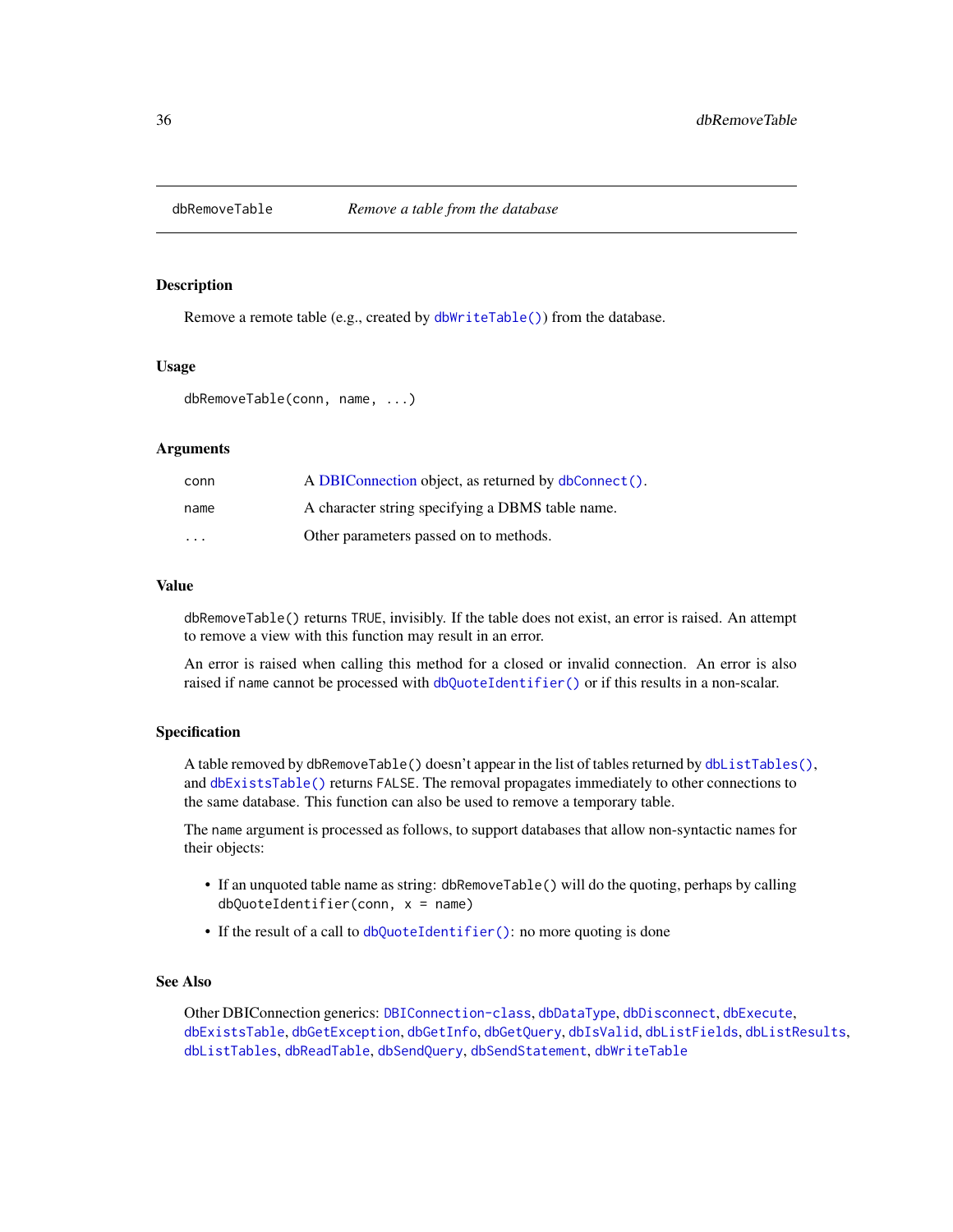## <span id="page-36-0"></span>dbSendQuery 37

## Examples

```
con <- dbConnect(RSQLite::SQLite(), ":memory:")
dbExistsTable(con, "iris")
dbWriteTable(con, "iris", iris)
dbExistsTable(con, "iris")
dbRemoveTable(con, "iris")
dbExistsTable(con, "iris")
```
dbDisconnect(con)

<span id="page-36-1"></span>

dbSendQuery *Execute a query on a given database connection*

#### Description

The dbSendQuery() method only submits and synchronously executes the SQL query to the database engine. It does *not* extract any records — for that you need to use the [dbFetch\(\)](#page-14-1) method, and then you must call [dbClearResult\(\)](#page-5-1) when you finish fetching the records you need. For interactive use, you should almost always prefer [dbGetQuery\(\)](#page-18-1).

## Usage

dbSendQuery(conn, statement, ...)

#### Arguments

| conn      | A DBIConnection object, as returned by dbConnect(). |
|-----------|-----------------------------------------------------|
| statement | a character string containing SQL.                  |
| $\cdot$   | Other parameters passed on to methods.              |

## Details

This method is for SELECT queries only. Some backends may support data manipulation queries through this method for compatibility reasons. However, callers are strongly encouraged to use [dbSendStatement\(\)](#page-37-1) for data manipulation statements.

The query is submitted to the database server and the DBMS executes it, possibly generating vast amounts of data. Where these data live is driver-specific: some drivers may choose to leave the output on the server and transfer them piecemeal to R, others may transfer all the data to the client – but not necessarily to the memory that R manages. See individual drivers' dbSendQuery() documentation for details.

## Value

dbSendQuery() returns an S4 object that inherits from [DBIResult.](#page-26-1) The result set can be used with [dbFetch\(\)](#page-14-1) to extract records. Once you have finished using a result, make sure to clear it with [dbClearResult\(\)](#page-5-1). An error is raised when issuing a query over a closed or invalid connection, if the syntax of the query is invalid, or if the query is not a non-NA string.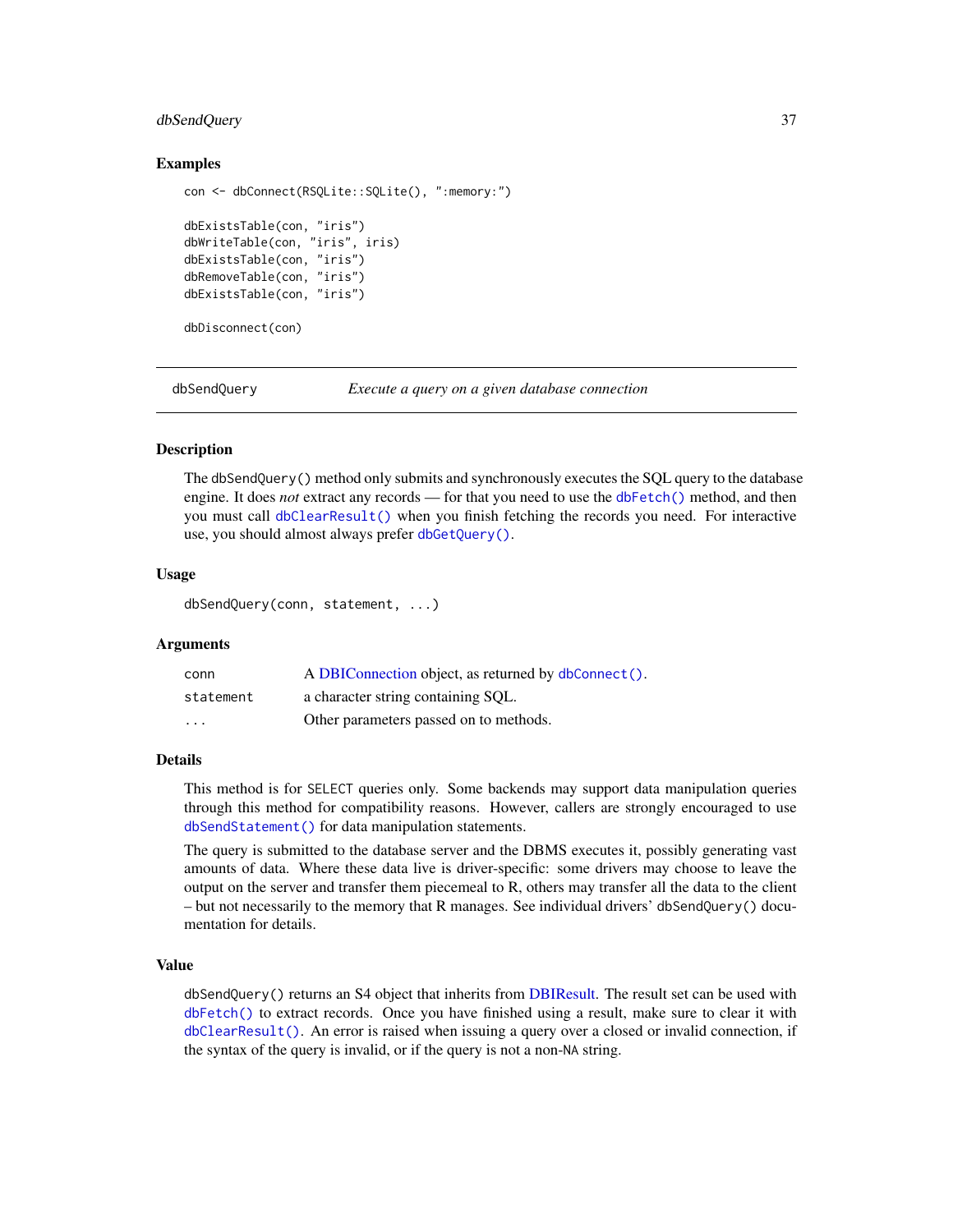## <span id="page-37-0"></span>Specification

No warnings occur under normal conditions. When done, the DBIResult object must be cleared with a call to [dbClearResult\(\)](#page-5-1). Failure to clear the result set leads to a warning when the connection is closed.

If the backend supports only one open result set per connection, issuing a second query invalidates an already open result set and raises a warning. The newly opened result set is valid and must be cleared with dbClearResult().

### See Also

```
For updates: dbSendStatement() and dbExecute().
```
Other DBIConnection generics: [DBIConnection-class](#page-24-1), [dbDataType](#page-8-1), [dbDisconnect](#page-10-1), [dbExecute](#page-12-1), [dbExistsTable](#page-13-1), [dbGetException](#page-17-2), [dbGetInfo](#page-17-1), [dbGetQuery](#page-18-1), [dbIsValid](#page-26-2), [dbListFields](#page-28-2), [dbListResults](#page-29-1), [dbListTables](#page-30-1), [dbReadTable](#page-33-1), [dbRemoveTable](#page-35-1), [dbSendStatement](#page-37-1), [dbWriteTable](#page-40-1)

#### Examples

```
con <- dbConnect(RSQLite::SQLite(), ":memory:")
```

```
dbWriteTable(con, "mtcars", mtcars)
rs <- dbSendQuery(con, "SELECT * FROM mtcars WHERE cyl = 4;")
dbFetch(rs)
dbClearResult(rs)
dbDisconnect(con)
```
<span id="page-37-1"></span>

| dbSendStatement | Execute a data manipulation statement on a given database connec- |  |
|-----------------|-------------------------------------------------------------------|--|
|                 | tion                                                              |  |

#### Description

The dbSendStatement() method only submits and synchronously executes the SQL data manipulation statement (e.g., UPDATE, DELETE, INSERT INTO, DROP TABLE, ...) to the database engine. To query the number of affected rows, call [dbGetRowsAffected\(\)](#page-21-1) on the returned result object. You must also call [dbClearResult\(\)](#page-5-1) after that. For interactive use, you should almost always prefer [dbExecute\(\)](#page-12-1).

## Usage

```
dbSendStatement(conn, statement, ...)
```

| conn                    | A DBIConnection object, as returned by dbConnect(). |
|-------------------------|-----------------------------------------------------|
| statement               | a character string containing SQL.                  |
| $\cdot$ $\cdot$ $\cdot$ | Other parameters passed on to methods.              |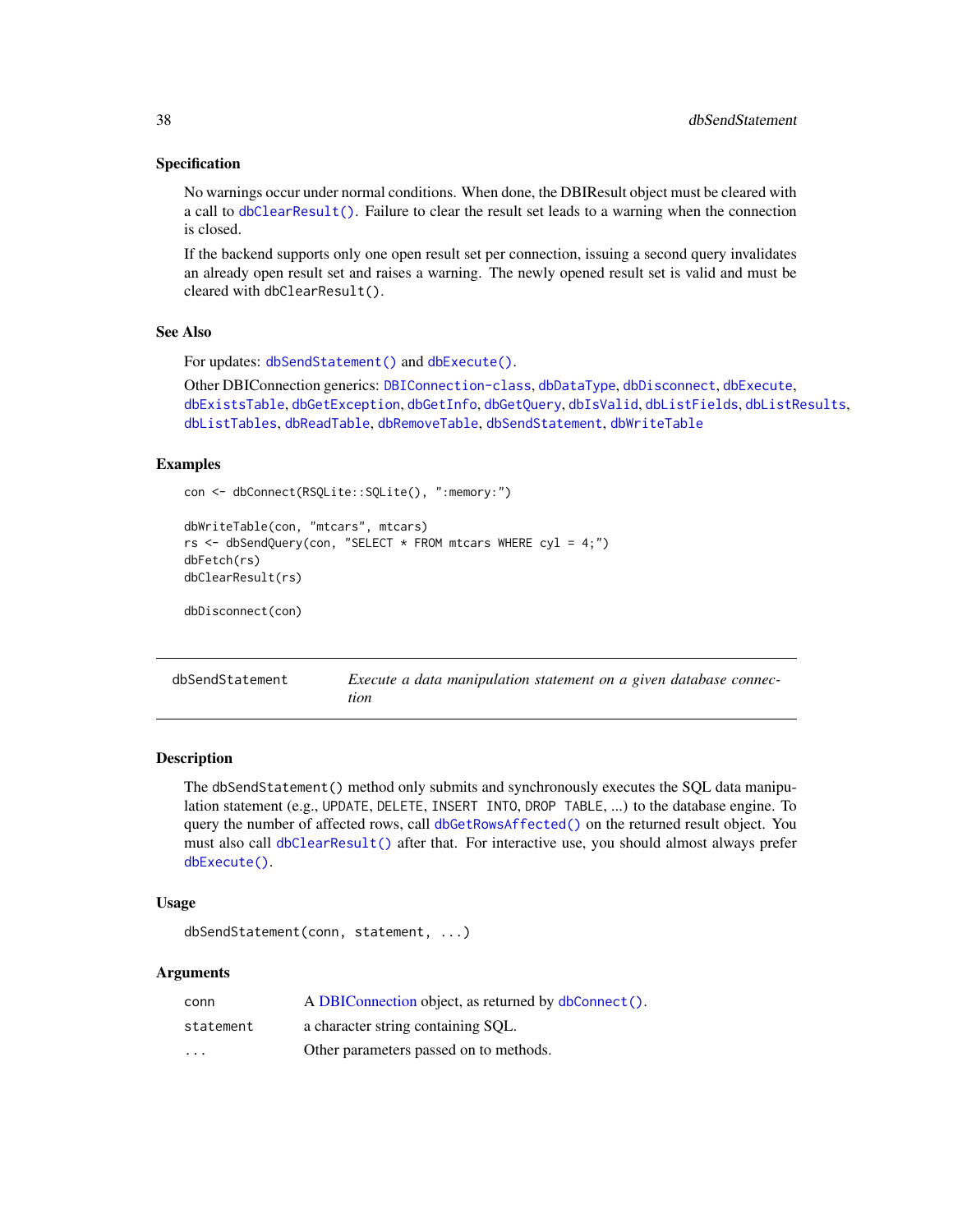## <span id="page-38-0"></span>dbWithTransaction 39

## Details

[dbSendStatement\(\)](#page-37-1) comes with a default implementation that simply forwards to [dbSendQuery\(\)](#page-36-1), to support backends that only implement the latter.

## Value

dbSendStatement() returns an S4 object that inherits from [DBIResult.](#page-26-1) The result set can be used with [dbGetRowsAffected\(\)](#page-21-1) to determine the number of rows affected by the query. Once you have finished using a result, make sure to clear it with  $dbClearResult()$ . An error is raised when issuing a statement over a closed or invalid connection, if the syntax of the statement is invalid, or if the statement is not a non-NA string.

## Specification

No warnings occur under normal conditions. When done, the DBIResult object must be cleared with a call to [dbClearResult\(\)](#page-5-1). Failure to clear the result set leads to a warning when the connection is closed. If the backend supports only one open result set per connection, issuing a second query invalidates an already open result set and raises a warning. The newly opened result set is valid and must be cleared with dbClearResult().

## See Also

For queries: [dbSendQuery\(\)](#page-36-1) and [dbGetQuery\(\)](#page-18-1).

Other DBIConnection generics: [DBIConnection-class](#page-24-1), [dbDataType](#page-8-1), [dbDisconnect](#page-10-1), [dbExecute](#page-12-1), [dbExistsTable](#page-13-1), [dbGetException](#page-17-2), [dbGetInfo](#page-17-1), [dbGetQuery](#page-18-1), [dbIsValid](#page-26-2), [dbListFields](#page-28-2), [dbListResults](#page-29-1), [dbListTables](#page-30-1), [dbReadTable](#page-33-1), [dbRemoveTable](#page-35-1), [dbSendQuery](#page-36-1), [dbWriteTable](#page-40-1)

## Examples

```
con <- dbConnect(RSQLite::SQLite(), ":memory:")
dbWriteTable(con, "cars", head(cars, 3))
rs <- dbSendStatement(con,
  "INSERT INTO cars (speed, dist) VALUES (1, 1), (2, 2), (3, 3);")
dbHasCompleted(rs)
dbGetRowsAffected(rs)
dbClearResult(rs)
dbReadTable(con, "cars") # there are now 6 rows
dbDisconnect(con)
```
<span id="page-38-1"></span>dbWithTransaction *Self-contained SQL transactions*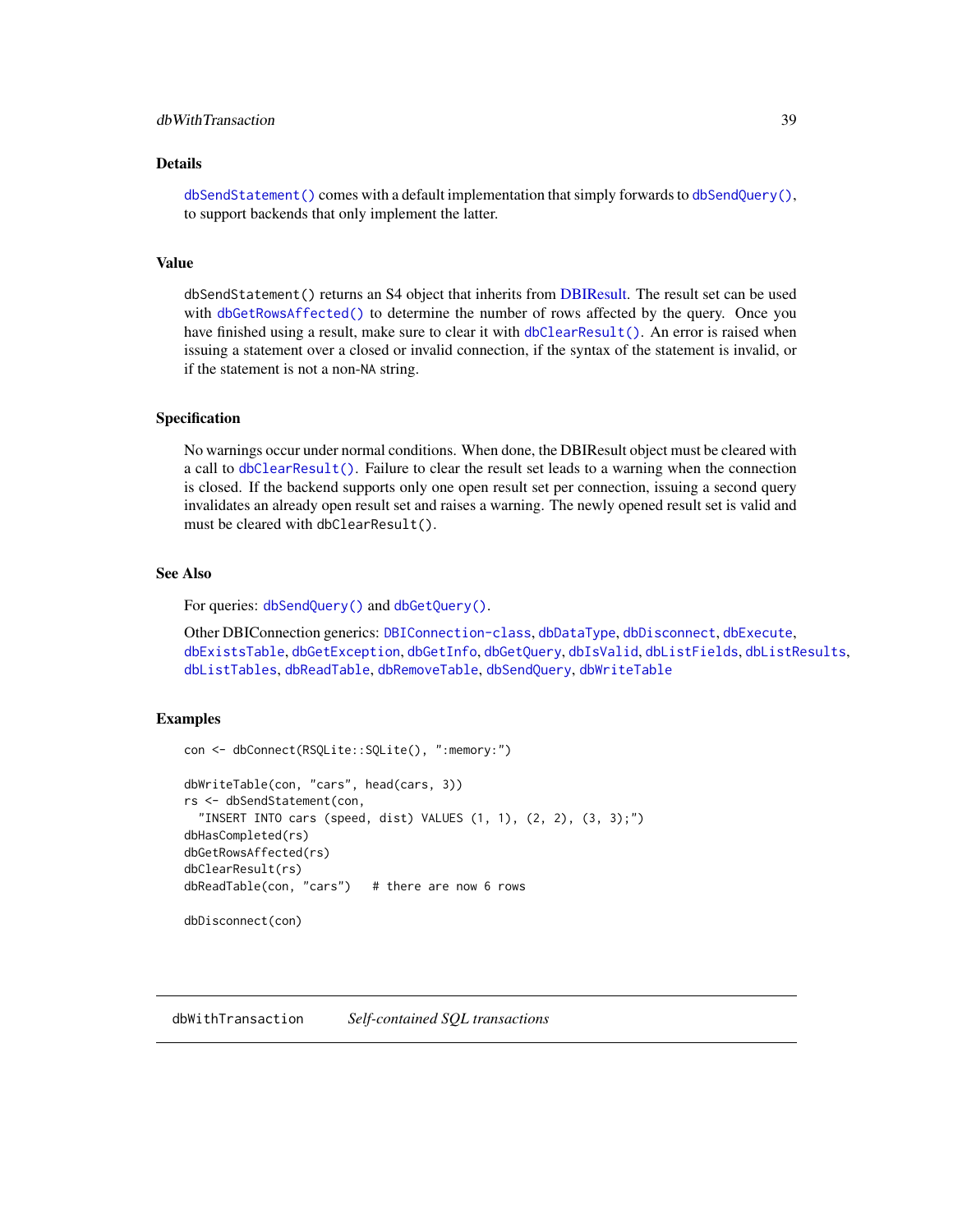Given that [transactions](#page-50-1) are implemented, this function allows you to pass in code that is run in a transaction. The default method of dbWithTransaction() calls [dbBegin\(\)](#page-50-2) before executing the code, and [dbCommit\(\)](#page-50-2) after successful completion, or [dbRollback\(\)](#page-50-2) in case of an error. The advantage is that you don't have to remember to do dbBegin() and dbCommit() or dbRollback() – that is all taken care of. The special function dbBreak() allows an early exit with rollback, it can be called only inside dbWithTransaction().

## Usage

```
dbWithTransaction(conn, code, ...)
```
dbBreak()

## Arguments

| conn     | A DBIConnection object, as returned by dbConnect(). |
|----------|-----------------------------------------------------|
| code     | An arbitrary block of R code.                       |
| $\cdots$ | Other parameters passed on to methods.              |

## Details

DBI implements dbWithTransaction(), backends should need to override this generic only if they implement specialized handling.

## Value

dbWithTransaction() returns the value of the executed code. Failure to initiate the transaction (e.g., if the connection is closed or invalid of if [dbBegin\(\)](#page-50-2) has been called already) gives an error.

#### Specification

dbWithTransaction() initiates a transaction with dbBegin(), executes the code given in the code argument, and commits the transaction with  $dbCommit()$ . If the code raises an error, the transaction is instead aborted with [dbRollback\(\)](#page-50-2), and the error is propagated. If the code calls dbBreak(), execution of the code stops and the transaction is silently aborted. All side effects caused by the code (such as the creation of new variables) propagate to the calling environment.

#### Examples

```
con <- dbConnect(RSQLite::SQLite(), ":memory:")
dbWriteTable(con, "cash", data.frame(amount = 100))
dbWriteTable(con, "account", data.frame(amount = 2000))
# All operations are carried out as logical unit:
dbWithTransaction(
 con,
 {
```
<span id="page-39-0"></span>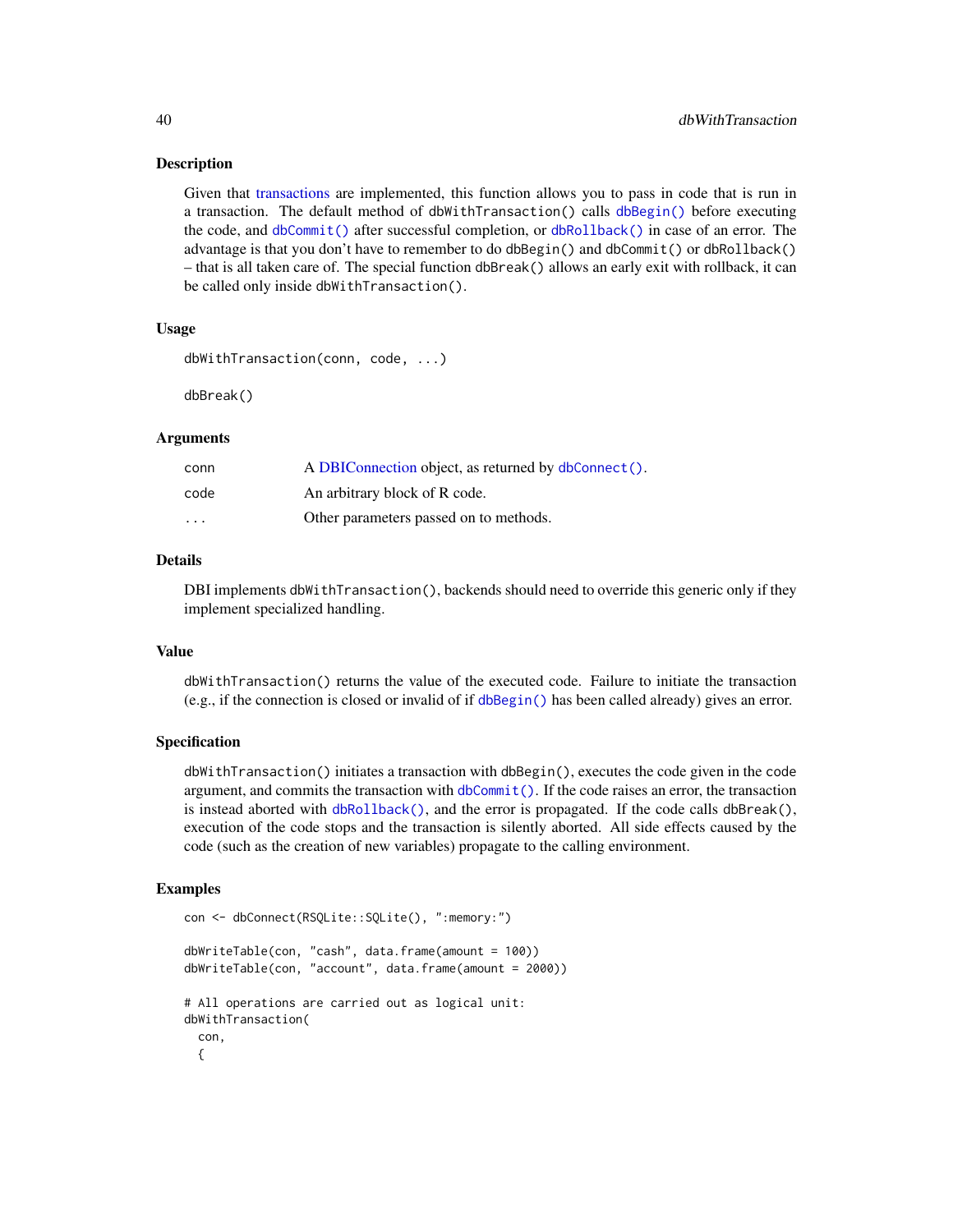```
withdrawal <- 300
   dbExecute(con, "UPDATE cash SET amount = amount + ?", list(withthdrawal))dbExecute(con, "UPDATE account SET amount = amount - ?", list(withdrawal))
 }
)
# The code is executed as if in the curent environment:
withdrawal
# The changes are committed to the database after successful execution:
dbReadTable(con, "cash")
dbReadTable(con, "account")
# Rolling back with dbBreak():
dbWithTransaction(
 con,
 {
   withdrawal <- 5000
   dbExecute(con, "UPDATE cash SET amount = amount + ?", list(withdrawal))
   dbExecute(con, "UPDATE account SET amount = amount - ?", list(withdrawal))if (dbReadTable(con, "account")$amount < 0) {
     dbBreak()
    }
 }
)
# These changes were not committed to the database:
dbReadTable(con, "cash")
dbReadTable(con, "account")
dbDisconnect(con)
```
<span id="page-40-1"></span>dbWriteTable *Copy data frames to database tables*

## Description

Writes, overwrites or appends a data frame to a database table, optionally converting row names to a column and specifying SQL data types for fields.

## Usage

```
dbWriteTable(conn, name, value, ...)
```

| conn | A DBIConnection object, as returned by dbConnect().                            |
|------|--------------------------------------------------------------------------------|
| name | A character string specifying the unquoted DBMS table name, or the result of a |
|      | call to $dbQuoteIdentifier()$ .                                                |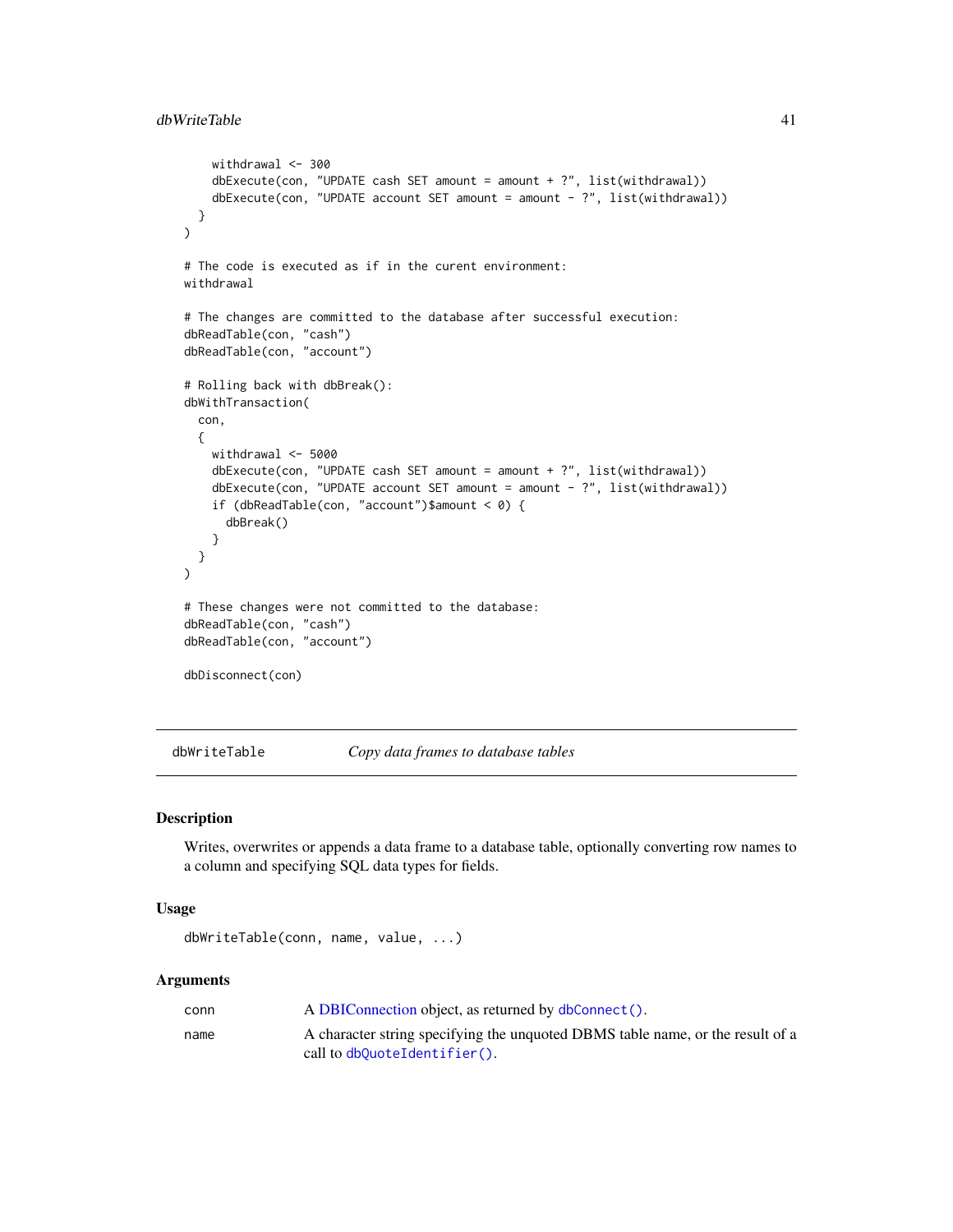<span id="page-41-0"></span>

| value    | a data.frame (or coercible to data.frame). |
|----------|--------------------------------------------|
| $\cdots$ | Other parameters passed on to methods.     |

#### Value

dbWriteTable() returns TRUE, invisibly. If the table exists, and both append and overwrite arguments are unset, or append = TRUE and the data frame with the new data has different column names, an error is raised; the remote table remains unchanged.

An error is raised when calling this method for a closed or invalid connection. An error is also raised if name cannot be processed with [dbQuoteIdentifier\(\)](#page-31-1) or if this results in a non-scalar. Invalid values for the additional arguments row.names, overwrite, append, field.types, and temporary (non-scalars, unsupported data types, NA, incompatible values, duplicate or missing names, incompatible columns) also raise an error.

## Additional arguments

The following arguments are not part of the dbWriteTable() generic (to improve compatibility across backends) but are part of the DBI specification:

- row.names (default: NA)
- overwrite (default: FALSE)
- append (default: FALSE)
- field.types (default: NULL)
- temporary (default: FALSE)

They must be provided as named arguments. See the "Specification" and "Value" sections for details on their usage.

## Specification

The name argument is processed as follows, to support databases that allow non-syntactic names for their objects:

- If an unquoted table name as string: dbWriteTable() will do the quoting, perhaps by calling  $dbQuoteIdentifier(conn, x = name)$
- If the result of a call to [dbQuoteIdentifier\(\)](#page-31-1): no more quoting is done

If the overwrite argument is TRUE, an existing table of the same name will be overwritten. This argument doesn't change behavior if the table does not exist yet.

If the append argument is TRUE, the rows in an existing table are preserved, and the new data are appended. If the table doesn't exist yet, it is created.

If the temporary argument is TRUE, the table is not available in a second connection and is gone after reconnecting. Not all backends support this argument. A regular, non-temporary table is visible in a second connection and after reconnecting to the database.

SQL keywords can be used freely in table names, column names, and data. Quotes, commas, and spaces can also be used in the data, and, if the database supports non-syntactic identifiers, also for table names and column names.

The following data types must be supported at least, and be read identically with [dbReadTable\(\)](#page-33-1):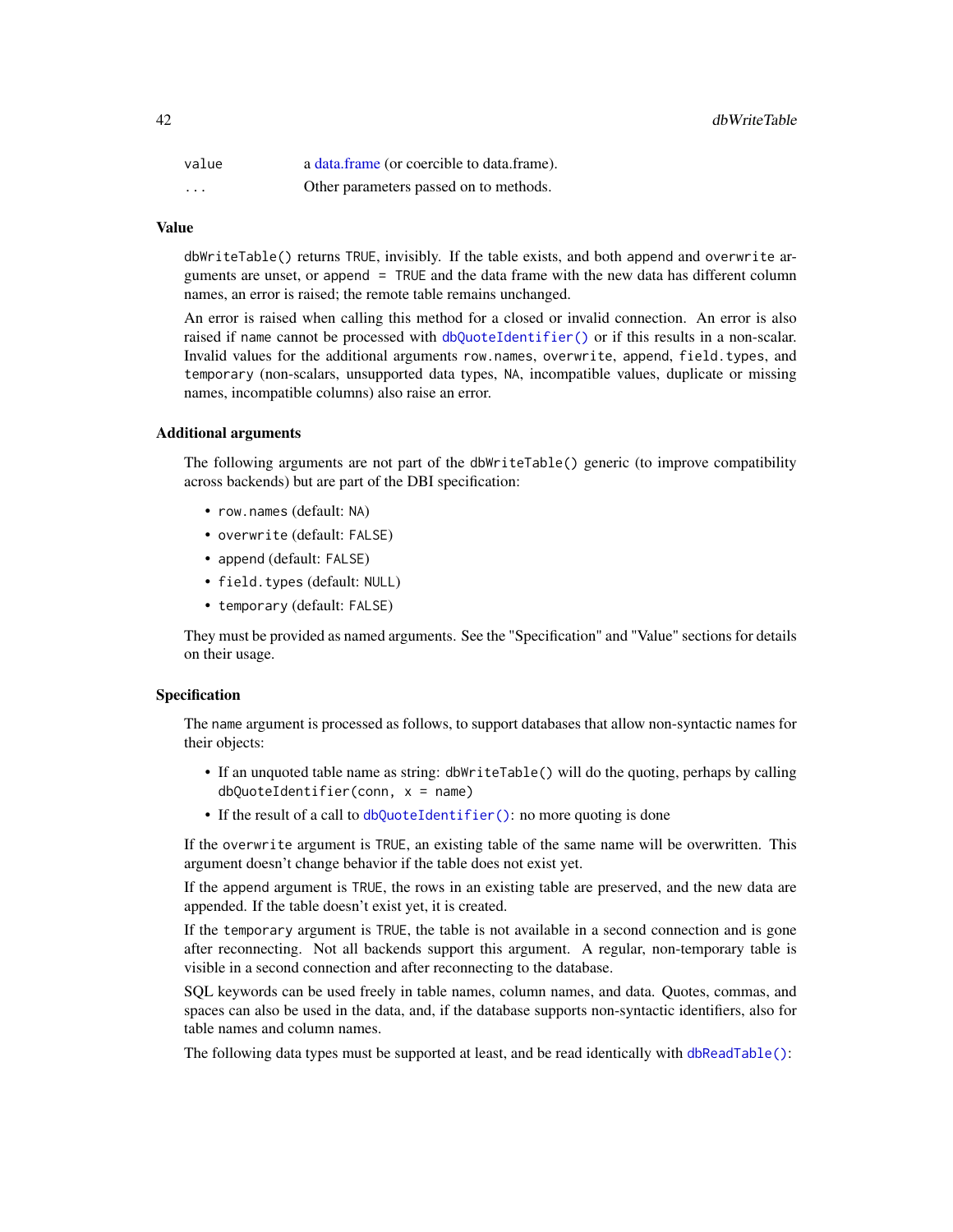## <span id="page-42-0"></span>dbWriteTable 43

- integer
- numeric (also with Inf and NaN values, the latter are translated to NA)
- logical
- NA as NULL
- 64-bit values (using "bigint" as field type); the result can be converted to a numeric, which may lose precision,
- character (in both UTF-8 and native encodings), supporting empty strings
- factor (returned as character)
- list of raw (if supported by the database)
- objects of type [blob::blob](#page-0-0) (if supported by the database)
- date (if supported by the database; returned as Date)
- time (if supported by the database; returned as objects that inherit from difftime)
- timestamp (if supported by the database; returned as POSIXct with time zone support)

Mixing column types in the same table is supported.

The field.types argument must be a named character vector with at most one entry for each column. It indicates the SQL data type to be used for a new column.

The interpretation of [rownames](#page-44-1) depends on the row.names argument, see [sqlRownamesToColumn\(\)](#page-44-2) for details:

- If FALSE or NULL, row names are ignored.
- If TRUE, row names are converted to a column named "row\_names", even if the input data frame only has natural row names from 1 to  $nrow(...)$ .
- If NA, a column named "row\_names" is created if the data has custom row names, no extra column is created in the case of natural row names.
- If a string, this specifies the name of the column in the remote table that contains the row names, even if the input data frame only has natural row names.

#### See Also

Other DBIConnection generics: [DBIConnection-class](#page-24-1), [dbDataType](#page-8-1), [dbDisconnect](#page-10-1), [dbExecute](#page-12-1), [dbExistsTable](#page-13-1), [dbGetException](#page-17-2), [dbGetInfo](#page-17-1), [dbGetQuery](#page-18-1), [dbIsValid](#page-26-2), [dbListFields](#page-28-2), [dbListResults](#page-29-1), [dbListTables](#page-30-1), [dbReadTable](#page-33-1), [dbRemoveTable](#page-35-1), [dbSendQuery](#page-36-1), [dbSendStatement](#page-37-1)

#### Examples

```
con <- dbConnect(RSQLite::SQLite(), ":memory:")
dbWriteTable(con, "mtcars", mtcars[1:5, ])
dbReadTable(con, "mtcars")
dbWriteTable(con, "mtcars", mtcars[6:10, ], append = TRUE)
dbReadTable(con, "mtcars")
dbWriteTable(con, "mtcars", mtcars[1:10, ], overwrite = TRUE)
```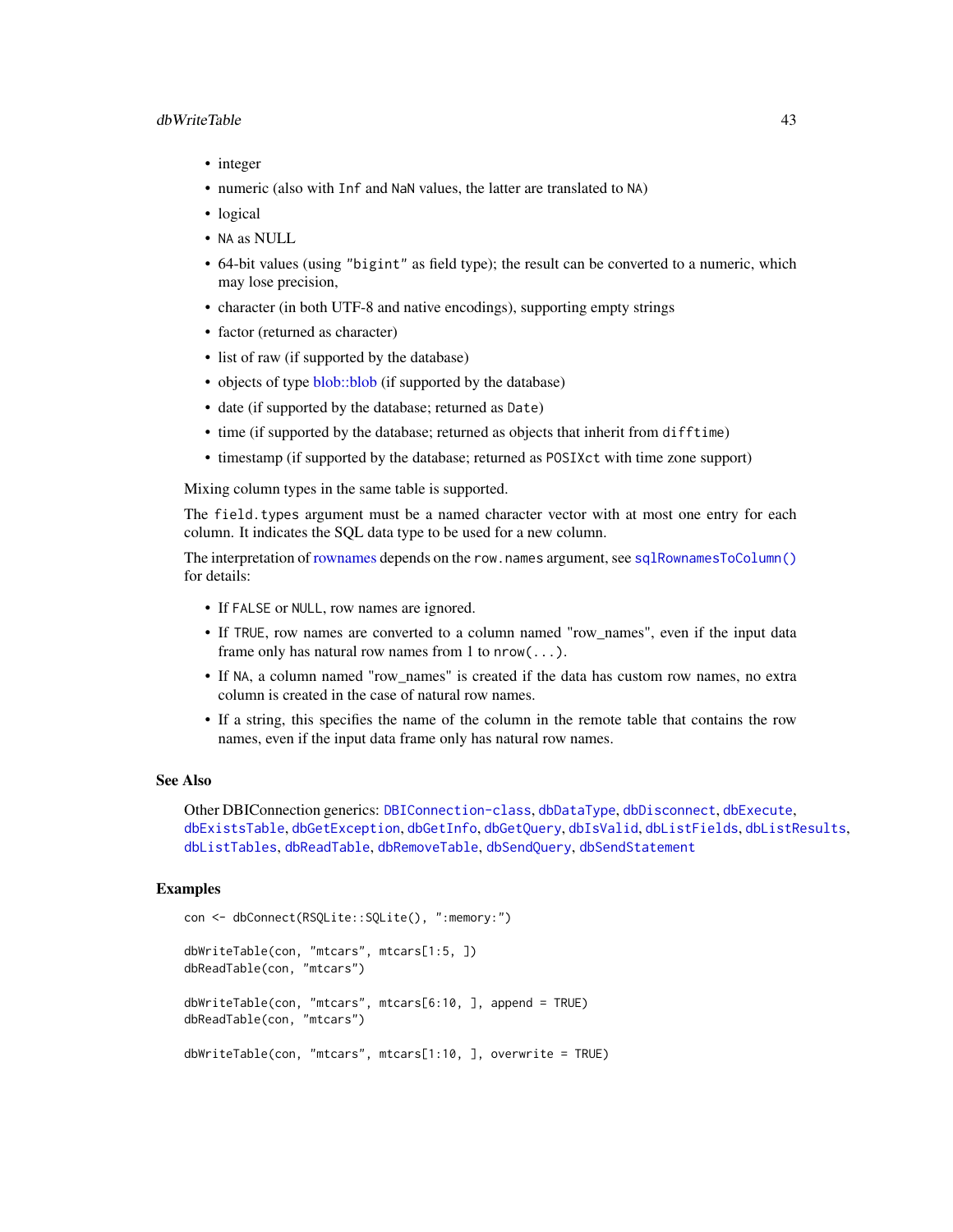```
dbReadTable(con, "mtcars")
# No row names
dbWriteTable(con, "mtcars", mtcars[1:10, ], overwrite = TRUE, row.names = FALSE)
dbReadTable(con, "mtcars")
```

```
make.db.names Make R identifiers into legal SQL identifiers
```
These methods are DEPRECATED. Please use [dbQuoteIdentifier\(\)](#page-31-1) (or possibly [dbQuoteString\(\)](#page-32-1)) instead.

## Usage

```
make.db.names(dbObj, snames, keywords = .SQL92Keywords, unique = TRUE,
  allow.keywords = TRUE, ...)
```

```
make.db.names.default(snames, keywords = .SQL92Keywords, unique = TRUE,
  allow.keywords = TRUE)
```

```
isSQLKeyword(dbObj, name, keywords = .SQL92Keywords, case = c("lower",
  "upper", "any")[3], ...)
```

```
isSQLKeyword.default(name, keywords = .SQL92Keywords, case = c("lower",
  "upper", "any")[3])
```

| dbObj    | any DBI object (e.g., DBIDriver).                                                                                                                                                                                                        |
|----------|------------------------------------------------------------------------------------------------------------------------------------------------------------------------------------------------------------------------------------------|
| snames   | a character vector of R identifiers (symbols) from which we need to make SQL<br>identifiers.                                                                                                                                             |
| keywords | a character vector with SQL keywords, by default it's . SQL92Keywords defined<br>by the DBI.                                                                                                                                             |
| unique   | logical describing whether the resulting set of SQL names should be unique. Its<br>default is TRUE. Following the SQL 92 standard, uniqueness of SQL identifiers<br>is determined regardless of whether letters are upper or lower case. |
|          | allow. keywords logical describing whether SQL keywords should be allowed in the resulting set<br>of SQL names. Its default is TRUE                                                                                                      |
| $\ddots$ | any other argument are passed to the driver implementation.                                                                                                                                                                              |
| name     | a character vector with database identifier candidates we need to determine<br>whether they are legal SQL identifiers or not.                                                                                                            |
| case     | a character string specifying whether to make the comparison as lower case,<br>upper case, or any of the two. it defaults to any.                                                                                                        |

<span id="page-43-0"></span>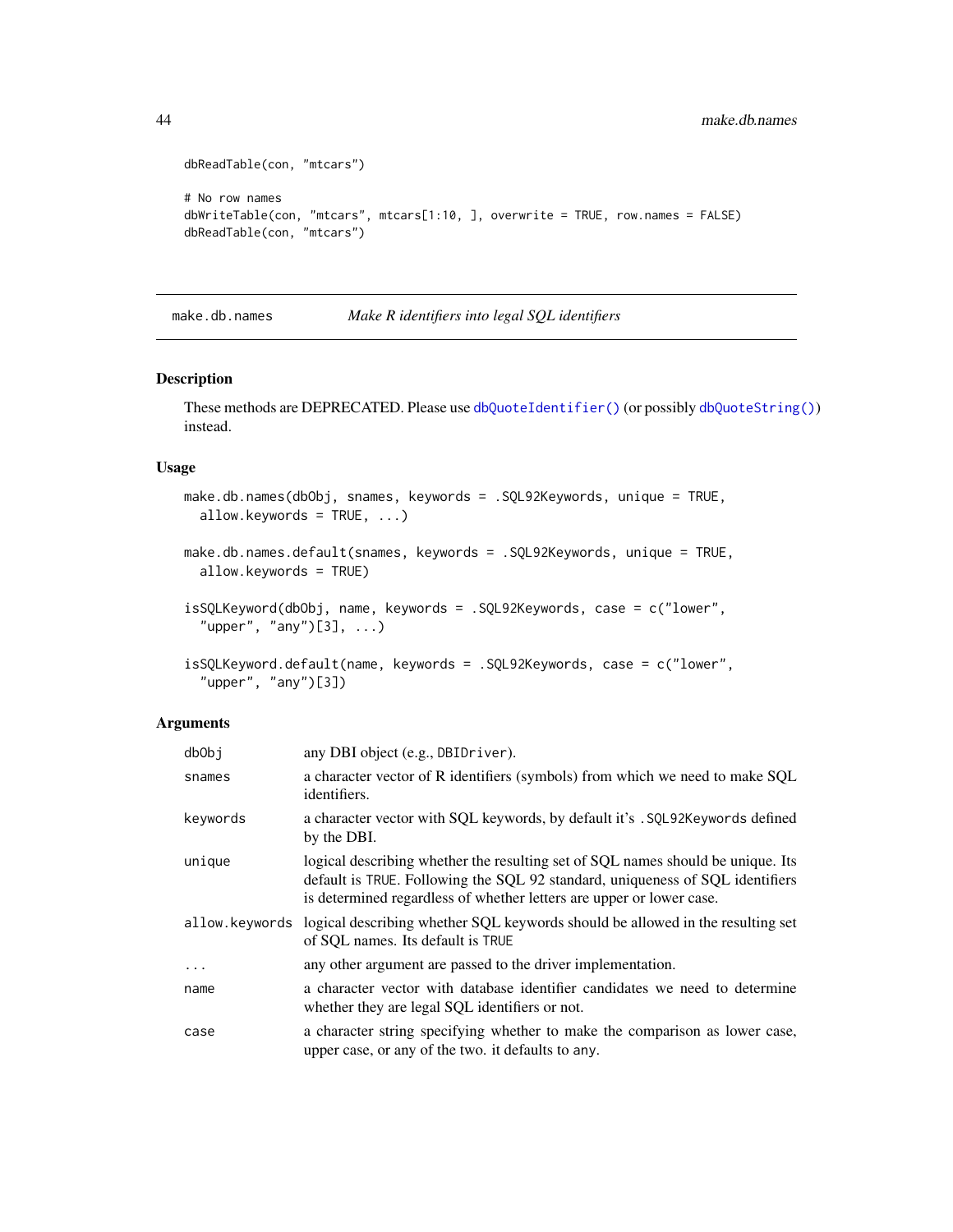#### <span id="page-44-0"></span>rownames 45

### Details

The algorithm in make.db.names first invokes make.names and then replaces each occurrence of a dot . by an underscore \_. If allow.keywords is FALSE and identifiers collide with SQL keywords, a small integer is appended to the identifier in the form of "\_n".

The set of SQL keywords is stored in the character vector .SQL92Keywords and reflects the SQL ANSI/ISO standard as documented in "X/Open SQL and RDA", 1994, ISBN 1-872630-68-8. Users can easily override or update this vector.

## Value

make.db.names returns a character vector of legal SQL identifiers corresponding to its snames argument.

SQLKeywords returns a character vector of all known keywords for the database-engine associated with db<sub>Obj</sub>.

isSQLKeyword returns a logical vector parallel to name.

## Bugs

The current mapping is not guaranteed to be fully reversible: some SQL identifiers that get mapped into R identifiers with make.names and then back to SQL with [make.db.names\(\)](#page-43-1) will not be equal to the original SQL identifiers (e.g., compound SQL identifiers of the form username.tablename will loose the dot ".").

## References

The set of SQL keywords is stored in the character vector .SQL92Keywords and reflects the SQL ANSI/ISO standard as documented in "X/Open SQL and RDA", 1994, ISBN 1-872630-68-8. Users can easily override or update this vector.

<span id="page-44-1"></span>rownames *Convert row names back and forth between columns*

## <span id="page-44-2"></span>Description

These functions provide a reasonably automatic way of preserving the row names of data frame during back-and-forth translation to an SQL table. By default, row names will be converted to an explicit column called "row\_names", and any query returning a column called "row\_names" will have those automatically set as row names. These methods are mostly useful for backend implementers.

## Usage

sqlRownamesToColumn(df, row.names = NA)

sqlColumnToRownames(df, row.names = NA)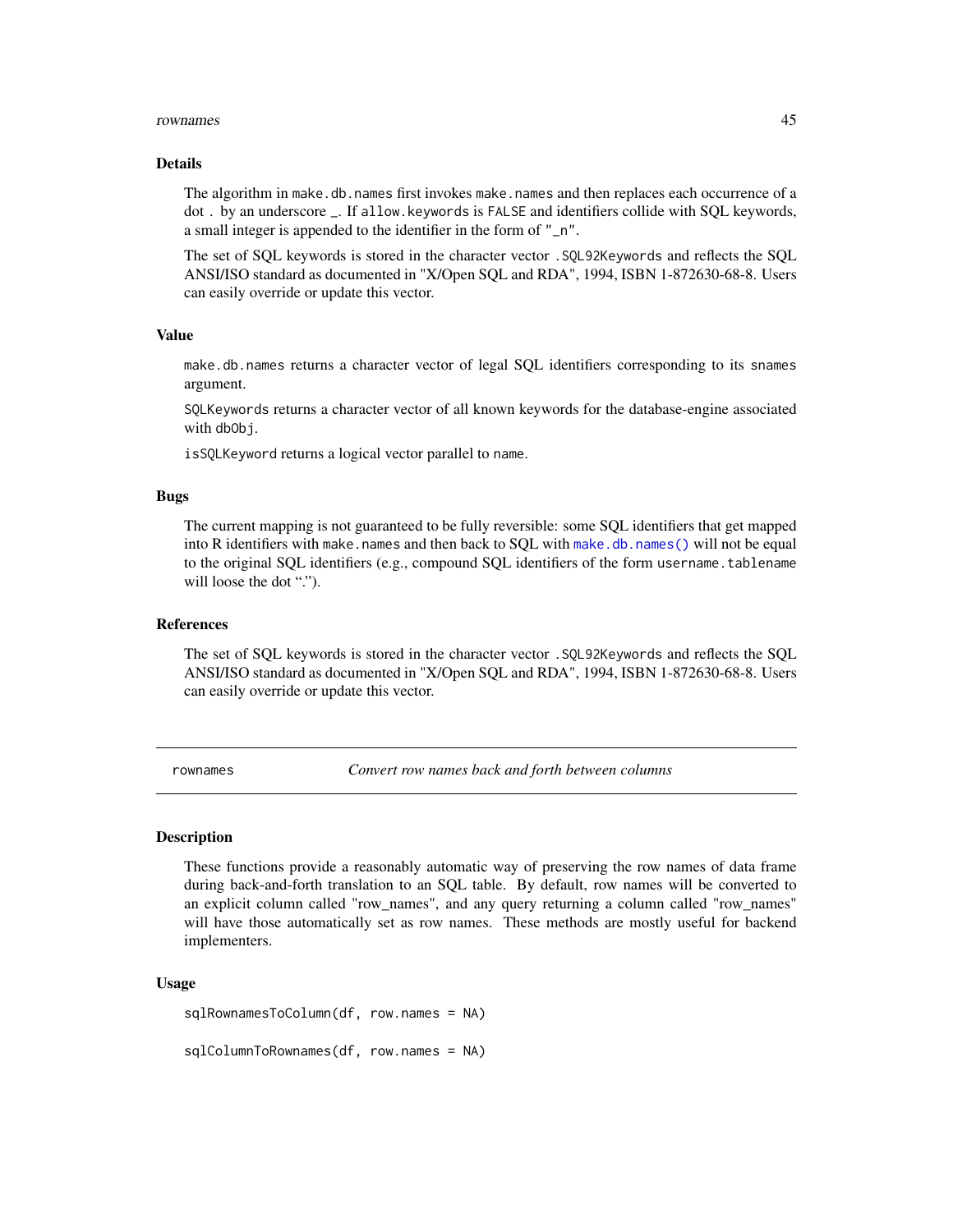## <span id="page-45-0"></span>**Arguments**

| df        | A data frame                                                                                                                                                                 |
|-----------|------------------------------------------------------------------------------------------------------------------------------------------------------------------------------|
| row.names | Either TRUE, FALSE, NA or a string.                                                                                                                                          |
|           | If TRUE, always translate row names to a column called "row_names". If FALSE,<br>never translate row names. If NA, translate rownames only if they're a character<br>vector. |
|           | A string is equivalent to TRUE, but allows you to override the default name.                                                                                                 |
|           | For backward compatibility, NULL is equivalent to FALSE.                                                                                                                     |
|           |                                                                                                                                                                              |

## Examples

```
# If have row names
sqlRownamesToColumn(head(mtcars))
sqlRownamesToColumn(head(mtcars), FALSE)
sqlRownamesToColumn(head(mtcars), "ROWNAMES")
# If don't have
sqlRownamesToColumn(head(iris))
sqlRownamesToColumn(head(iris), TRUE)
sqlRownamesToColumn(head(iris), "ROWNAMES")
```
<span id="page-45-1"></span>

SQL *SQL quoting*

## Description

This set of classes and generics make it possible to flexibly deal with SQL escaping needs. By default, any user supplied input to a query should be escaped using either [dbQuoteIdentifier\(\)](#page-31-1) or [dbQuoteString\(\)](#page-32-1) depending on whether it refers to a table or variable name, or is a literal string. These functions may return an object of the SQL class, which tells DBI functions that a character string does not need to be escaped anymore, to prevent double escaping. The SQL class has associated the SQL() constructor function.

## Usage

 $SQL(x)$ 

## Arguments

|                         | A character vector to label as being escaped SQL.         |
|-------------------------|-----------------------------------------------------------|
| $\cdot$ $\cdot$ $\cdot$ | Other arguments passed on to methods. Not otherwise used. |

## Value

An object of class SQL.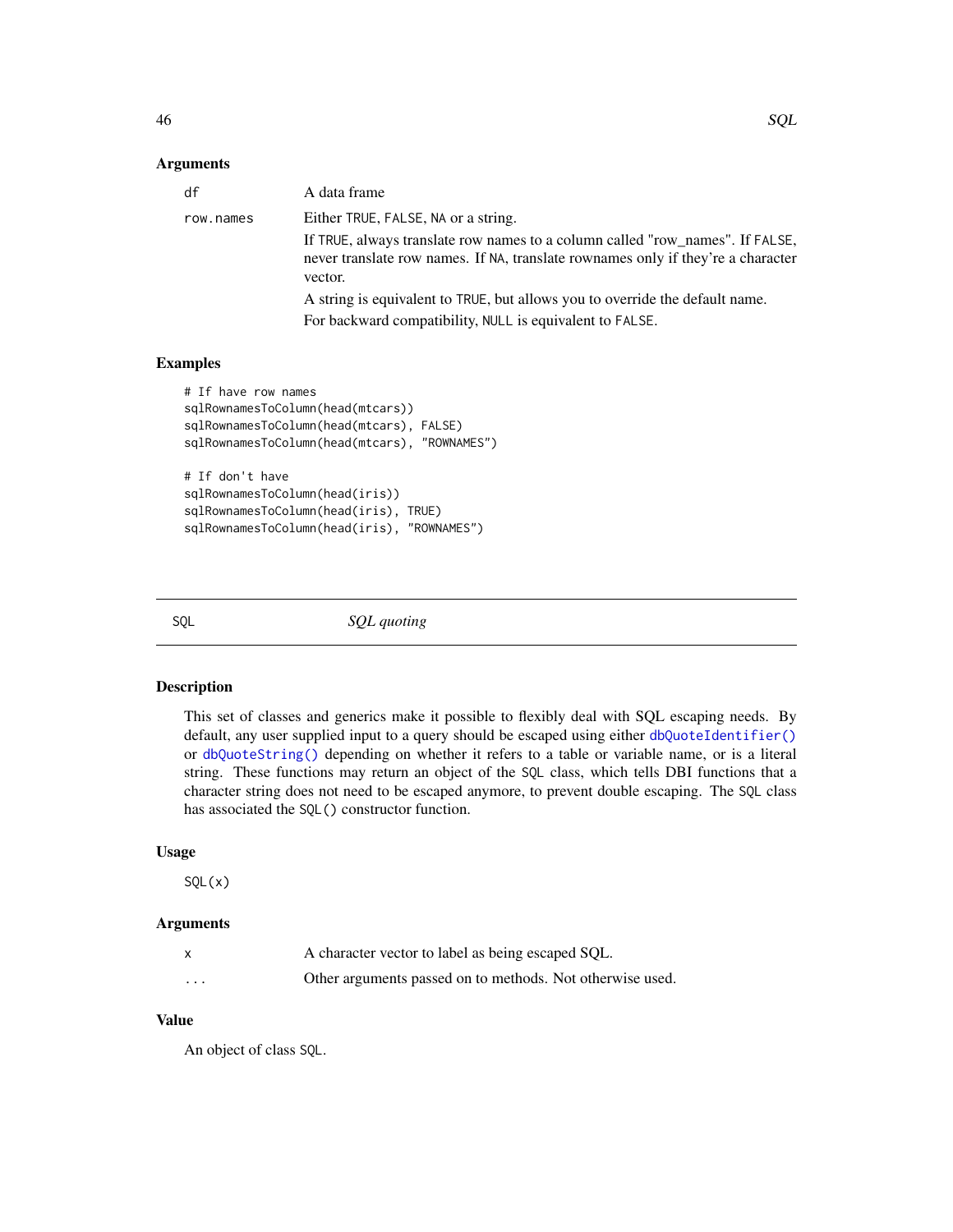## <span id="page-46-0"></span>sqlAppendTable 47

#### Implementation notes

DBI provides default generics for SQL-92 compatible quoting. If the database uses a different convention, you will need to provide your own methods. Note that because of the way that S4 dispatch finds methods and because SQL inherits from character, if you implement (e.g.) a method for dbQuoteString(MyConnection, character), you will also need to implement dbQuoteString(MyConnection, SQL) - this should simply return x unchanged.

## Examples

```
dbQuoteIdentifier(ANSI(), "SELECT")
dbQuoteString(ANSI(), "SELECT")
# SQL vectors are always passed through as is
var_name <- SQL("SELECT")
var_name
dbQuoteIdentifier(ANSI(), var_name)
dbQuoteString(ANSI(), var_name)
# This mechanism is used to prevent double escaping
dbQuoteString(ANSI(), dbQuoteString(ANSI(), "SELECT"))
```
sqlAppendTable *Insert rows into a table*

## Description

sqlAppendTable generates a single SQL string that inserts a data frame into an existing table. sqlAppendTableTemplate generates a template suitable for use with [dbBind\(\)](#page-3-1). These methods are mostly useful for backend implementers.

## Usage

```
sqlAppendTable(con, table, values, row.names = NA, ...)
sqlAppendTableTemplate(con, table, values, row.names = NA, prefix = "?",
  ...)
```

| con    | A database connection.                                                                                                   |
|--------|--------------------------------------------------------------------------------------------------------------------------|
| table  | Name of the table. Escaped with $dbQuoteIdentifier()$ .                                                                  |
| values | A data frame. Factors will be converted to character vectors. Character vectors<br>will be escaped with dbQuoteString(). |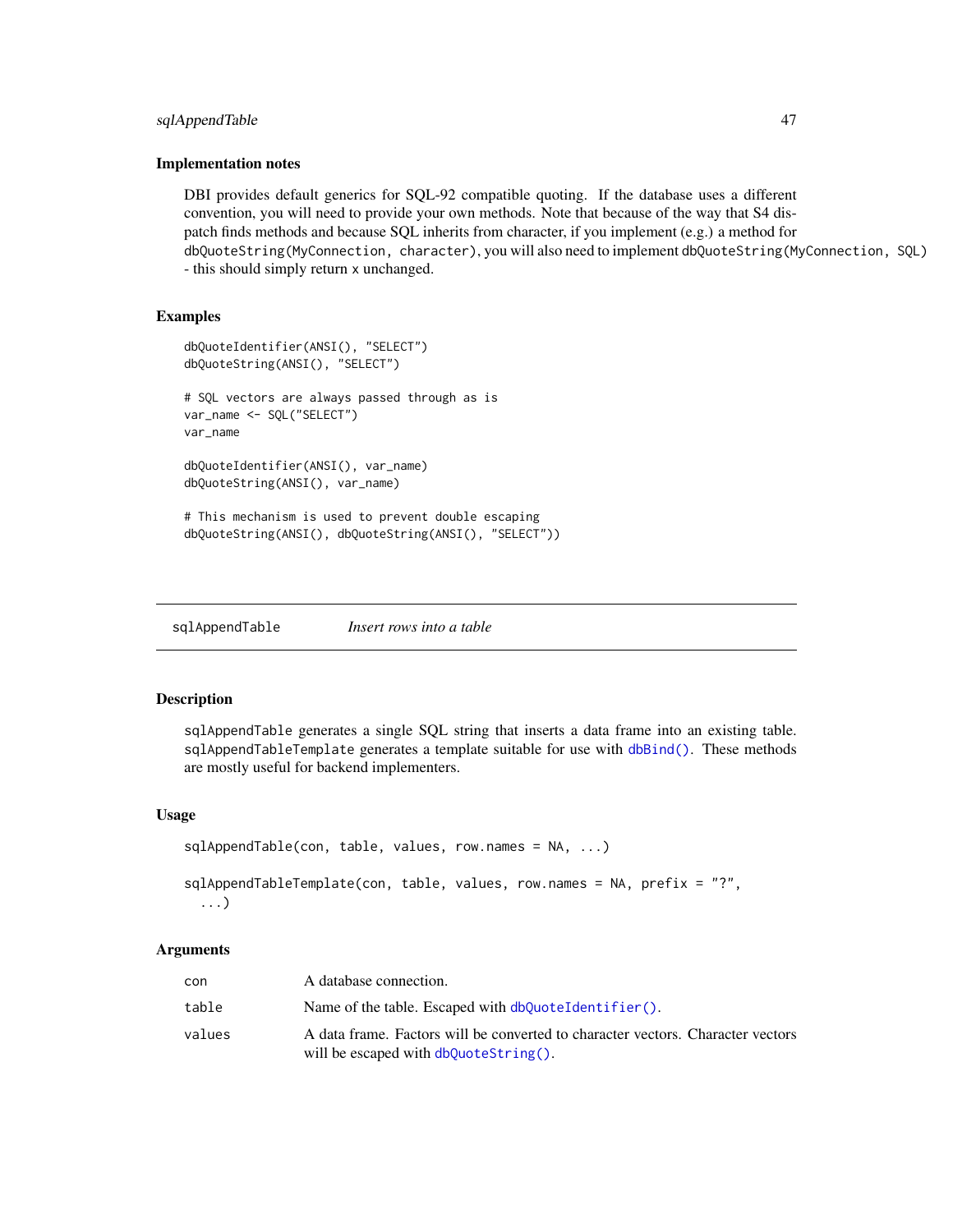<span id="page-47-0"></span>

| row.names               | Either TRUE, FALSE, NA or a string.                                                                                                                               |
|-------------------------|-------------------------------------------------------------------------------------------------------------------------------------------------------------------|
|                         | If TRUE, always translate row names to a column called "row_names". If FALSE,<br>never translate row names. If NA, translate rownames only if they're a character |
|                         | vector.                                                                                                                                                           |
|                         | A string is equivalent to TRUE, but allows you to override the default name.                                                                                      |
|                         | For backward compatibility, NULL is equivalent to FALSE.                                                                                                          |
| $\cdot$ $\cdot$ $\cdot$ | Other arguments used by individual methods.                                                                                                                       |
| prefix                  | Parameter prefix to put in front of column id.                                                                                                                    |

## Examples

```
sqlAppendTable(ANSI(), "iris", head(iris))
sqlAppendTable(ANSI(), "mtcars", head(mtcars))
sqlAppendTable(ANSI(), "mtcars", head(mtcars), row.names = FALSE)
sqlAppendTableTemplate(ANSI(), "iris", iris)
sqlAppendTableTemplate(ANSI(), "mtcars", mtcars)
sqlAppendTableTemplate(ANSI(), "mtcars", mtcars, row.names = FALSE)
```
sqlCreateTable *Create a simple table*

## Description

Exposes interface to simple CREATE TABLE commands. The default method is ANSI SQL 99 compliant. This method is mostly useful for backend implementers.

## Usage

```
sqlCreateTable(con, table, fields, row.names = NA, temporary = FALSE, ...)
```

| con       | A database connection.                                                                                                                                                                                                                                                                                                                                          |
|-----------|-----------------------------------------------------------------------------------------------------------------------------------------------------------------------------------------------------------------------------------------------------------------------------------------------------------------------------------------------------------------|
| table     | Name of the table. Escaped with dbQuoteIdentifier().                                                                                                                                                                                                                                                                                                            |
| fields    | Either a character vector or a data frame.<br>A named character vector: Names are column names, values are types. Names<br>are escaped with dbQuoteIdentifier(). Field types are unescaped.<br>A data frame: field types are generated using dbDataType().                                                                                                      |
| row.names | Either TRUE, FALSE, NA or a string.<br>If TRUE, always translate row names to a column called "row_names". If FALSE,<br>never translate row names. If NA, translate rownames only if they're a character<br>vector.<br>A string is equivalent to TRUE, but allows you to override the default name.<br>For backward compatibility, NULL is equivalent to FALSE. |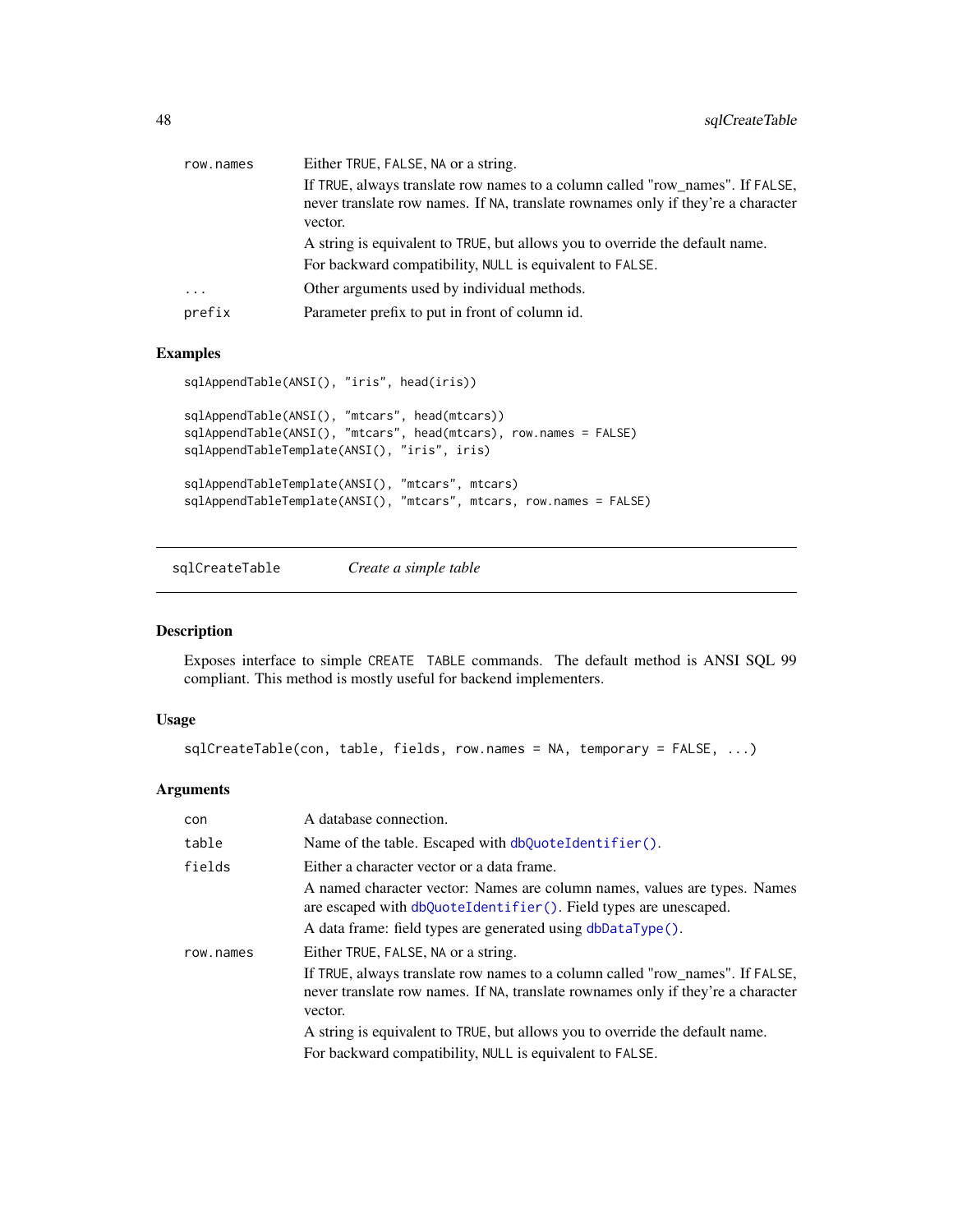#### <span id="page-48-0"></span>sqlData 49

| temporary               | If TRUE, will generate a temporary table statement. |
|-------------------------|-----------------------------------------------------|
| $\cdot$ $\cdot$ $\cdot$ | Other arguments used by individual methods.         |

## DBI-backends

If you implement one method (i.e. for strings or data frames), you need to implement both, otherwise the S4 dispatch rules will be ambiguous and will generate an error on every call.

## Examples

```
sqlCreateTable(ANSI(), "my-table", c(a = "integer", b = "text"))
sqlCreateTable(ANSI(), "my-table", iris)
# By default, character row names are converted to a row_names colum
sqlCreateTable(ANSI(), "mtcars", mtcars[, 1:5])
sqlCreateTable(ANSI(), "mtcars", mtcars[, 1:5], row.names = FALSE)
```
sqlData *Convert a data frame into form suitable for upload to an SQL database*

## Description

This is a generic method that coerces R objects into vectors suitable for upload to the database. The output will vary a little from method to method depending on whether the main upload device is through a single SQL string or multiple parameterized queries. This method is mostly useful for backend implementers.

## Usage

```
sqlData(con, value, row.names = NA, ...)
```

| con       | A database connection.                                                                                                                                                       |
|-----------|------------------------------------------------------------------------------------------------------------------------------------------------------------------------------|
| value     | A data frame                                                                                                                                                                 |
| row.names | Either TRUE, FALSE, NA or a string.                                                                                                                                          |
|           | If TRUE, always translate row names to a column called "row_names". If FALSE,<br>never translate row names. If NA, translate rownames only if they're a character<br>vector. |
|           | A string is equivalent to TRUE, but allows you to override the default name.<br>For backward compatibility, NULL is equivalent to FALSE.                                     |
|           | Other arguments used by individual methods.                                                                                                                                  |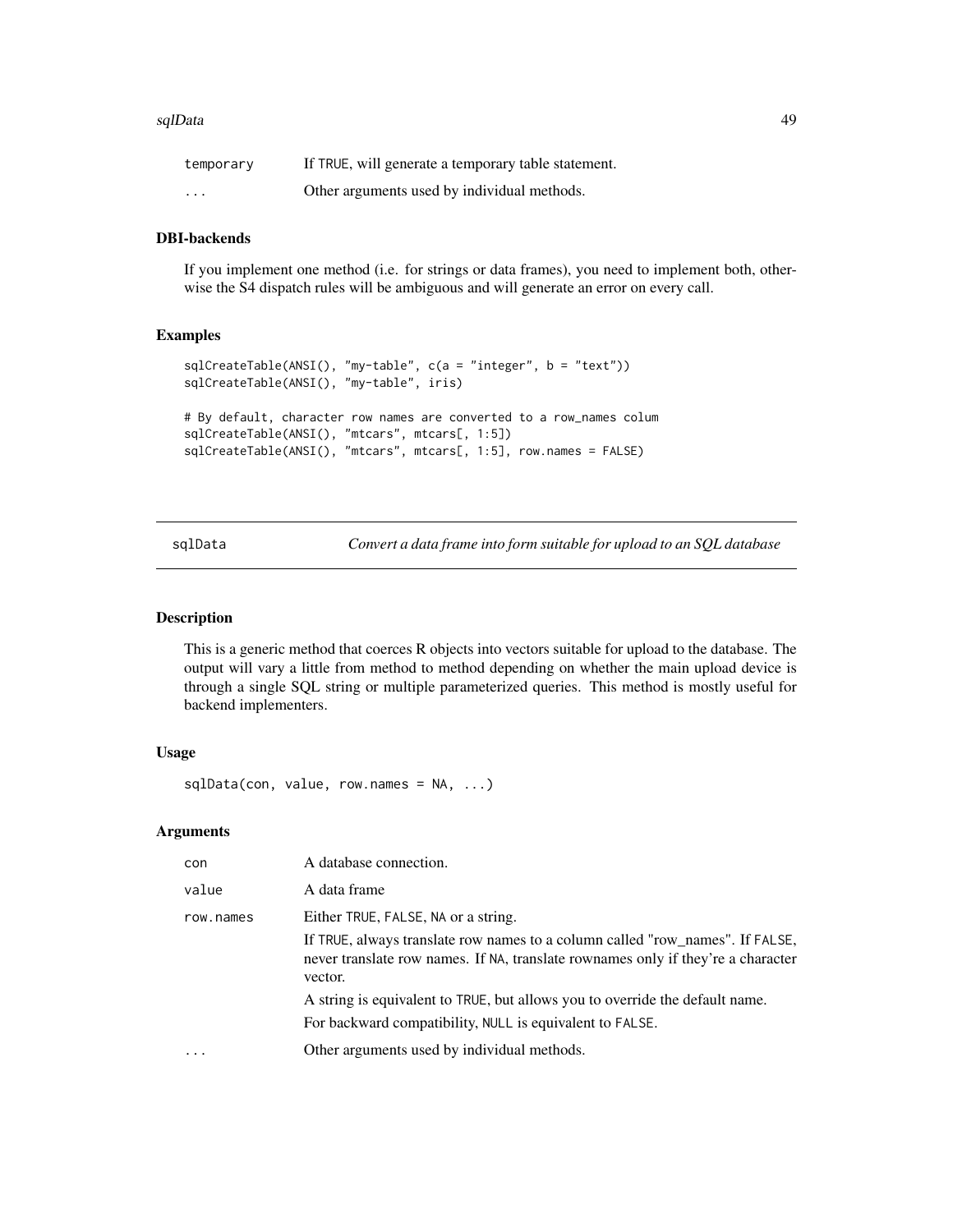## Details

The default method:

- Converts factors to characters
- Quotes all strings
- Converts all columns to strings
- Replaces NA with NULL

## Examples

```
con <- dbConnect(RSQLite::SQLite(), ":memory:")
sqlData(con, head(iris))
sqlData(con, head(mtcars))
```
dbDisconnect(con)

sqlInterpolate *Safely interpolate values into an SQL string*

## Description

Safely interpolate values into an SQL string

## Usage

```
sqlInterpolate(conn, sql, ..., .dots = list())
```
## Arguments

| conn             | A database connection.                                                                                                                                                                                                         |
|------------------|--------------------------------------------------------------------------------------------------------------------------------------------------------------------------------------------------------------------------------|
| sgl              | A SQL string containing variables to interpolate. Variables must start with a<br>question mark and can be any valid R identifier, <i>i.e.</i> it must start with a letter or<br>., and be followed by a letter, digit, . or _. |
| $\ldots$ , .dots | Named values (for ) or a named list (for .dots) to interpolate into a string.<br>All strings will be first escaped with $dbQuoteString()$ prior to interpolation to<br>protect against SQL injection attacks.                  |

## Backend authors

If you are implementing an SQL backend with non-ANSI quoting rules, you'll need to implement a method for [sqlParseVariables\(\)](#page-0-0). Failure to do so does not expose you to SQL injection attacks, but will (rarely) result in errors matching supplied and interpolated variables.

<span id="page-49-0"></span>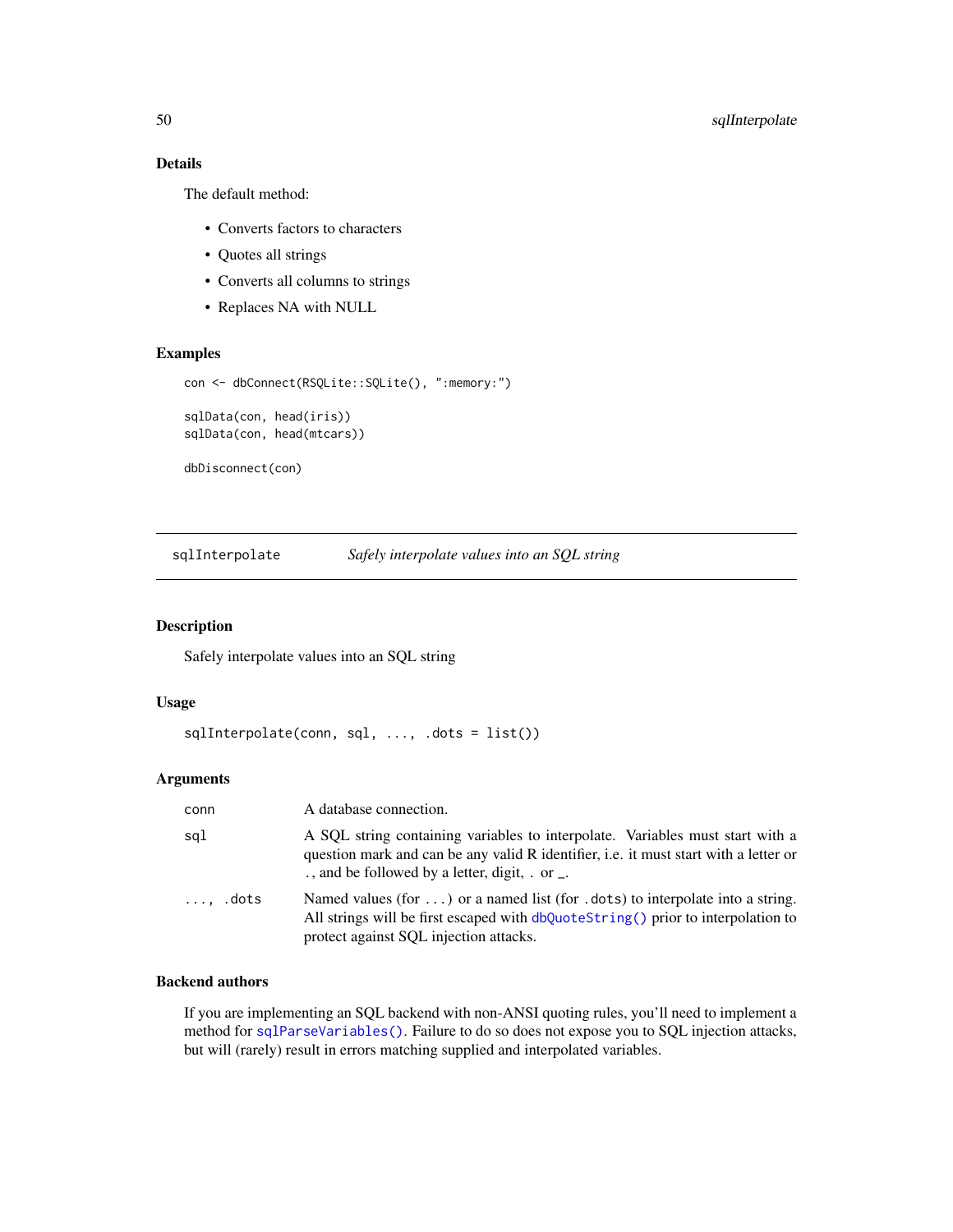#### <span id="page-50-0"></span>Table-class 51

## Examples

```
sql <- "SELECT * FROM X WHERE name = ?name"
sqlInterpolate(ANSI(), sql, name = "Hadley")
```

```
# This is safe because the single quote has been double escaped
sqlInterpolate(ANSI(), sql, name = "H'); DROP TABLE--;")
```
Table-class *Refer to a table nested in a hierarchy (e.g. within a schema)*

#### Description

Refer to a table nested in a hierarchy (e.g. within a schema)

#### Usage

Table(...)

## Arguments

... Components of the hierarchy, e.g. schema, table, or cluster, catalog, schema, table. For more on these concepts, see [http://stackoverflow.com/question](http://stackoverflow.com/questions/7022755/)s/ [7022755/](http://stackoverflow.com/questions/7022755/)

<span id="page-50-1"></span>transactions *Begin/commit/rollback SQL transactions*

## <span id="page-50-2"></span>Description

A transaction encapsulates several SQL statements in an atomic unit. It is initiated with dbBegin() and either made persistent with dbCommit() or undone with dbRollback(). In any case, the DBMS guarantees that either all or none of the statements have a permanent effect. This helps ensuring consistency of write operations to multiple tables.

#### Usage

dbBegin(conn, ...)

dbCommit(conn, ...)

dbRollback(conn, ...)

| conn | A DBIConnection object, as returned by dbConnect(). |
|------|-----------------------------------------------------|
| .    | Other parameters passed on to methods.              |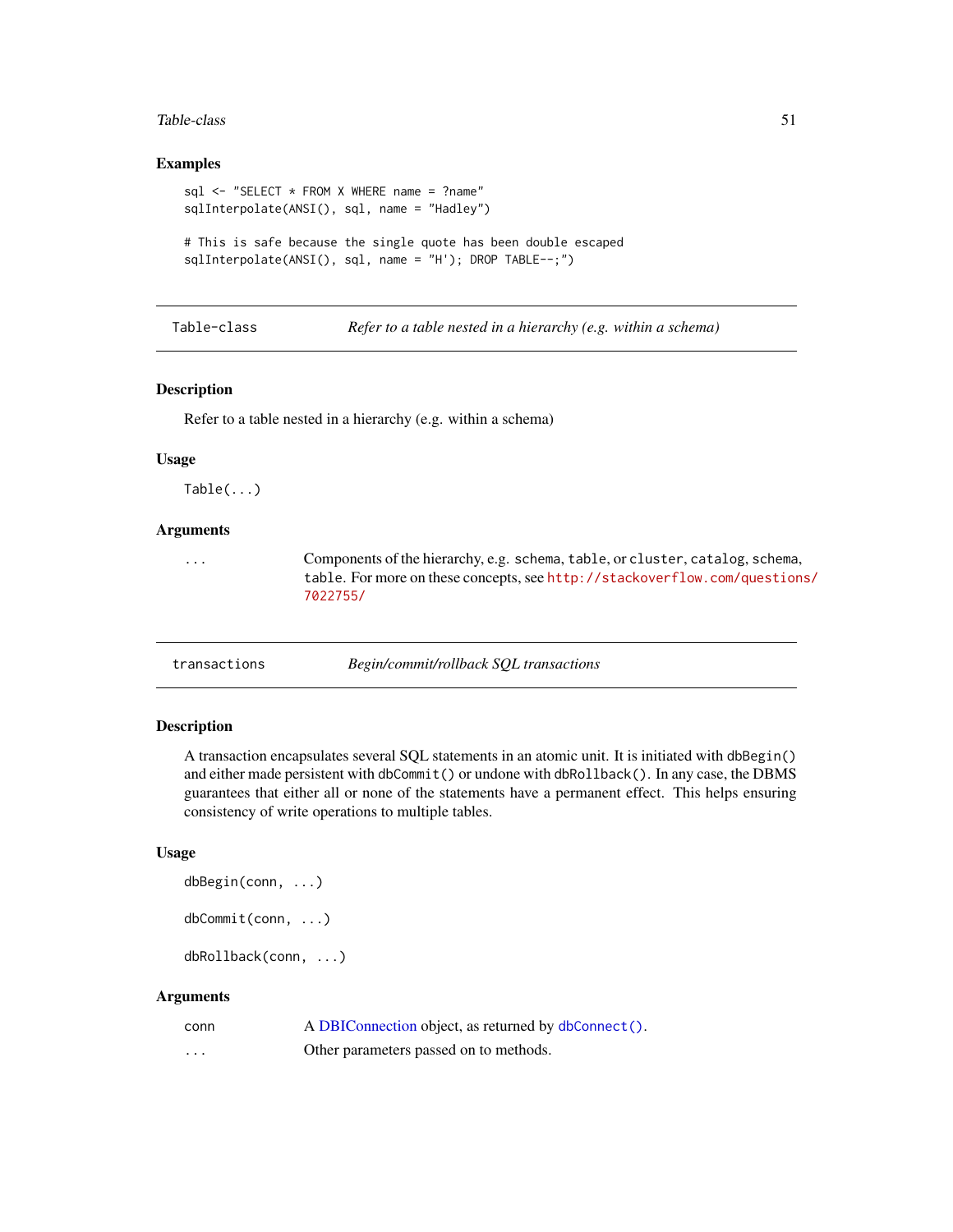#### <span id="page-51-0"></span>Details

Not all database engines implement transaction management, in which case these methods should not be implemented for the specific [DBIConnection](#page-24-1) subclass.

#### Value

dbBegin(), dbCommit() and dbRollback() return TRUE, invisibly. The implementations are expected to raise an error in case of failure, but this is not tested. In any way, all generics throw an error with a closed or invalid connection. In addition, a call to dbCommit() or dbRollback() without a prior call to dbBegin() raises an error. Nested transactions are not supported by DBI, an attempt to call dbBegin() twice yields an error.

#### Specification

Actual support for transactions may vary between backends. A transaction is initiated by a call to dbBegin() and committed by a call to dbCommit(). Data written in a transaction must persist after the transaction is committed. For example, a table that is missing when the transaction is started but is created and populated during the transaction must exist and contain the data added there both during and after the transaction, and also in a new connection.

A transaction can also be aborted with dbRollback(). All data written in such a transaction must be removed after the transaction is rolled back. For example, a table that is missing when the transaction is started but is created during the transaction must not exist anymore after the rollback.

Disconnection from a connection with an open transaction effectively rolls back the transaction. All data written in such a transaction must be removed after the transaction is rolled back.

The behavior is not specified if other arguments are passed to these functions. In particular, **RSQLite** issues named transactions with support for nesting if the name argument is set.

The transaction isolation level is not specified by DBI.

## See Also

Self-contained transactions: [dbWithTransaction\(\)](#page-38-1)

con <- dbConnect(RSQLite::SQLite(), ":memory:")

## Examples

```
dbWriteTable(con, "cash", data.frame(amount = 100))
dbWriteTable(con, "account", data.frame(amount = 2000))
# All operations are carried out as logical unit:
dbBegin(con)
withdrawal <- 300
dbExecute(con, "UPDATE cash SET amount = amount + ?", list(withthdrawal))dbExecute(con, "UPDATE account SET amount = amount - ?", list(withdrawal))dbCommit(con)
dbReadTable(con, "cash")
dbReadTable(con, "account")
```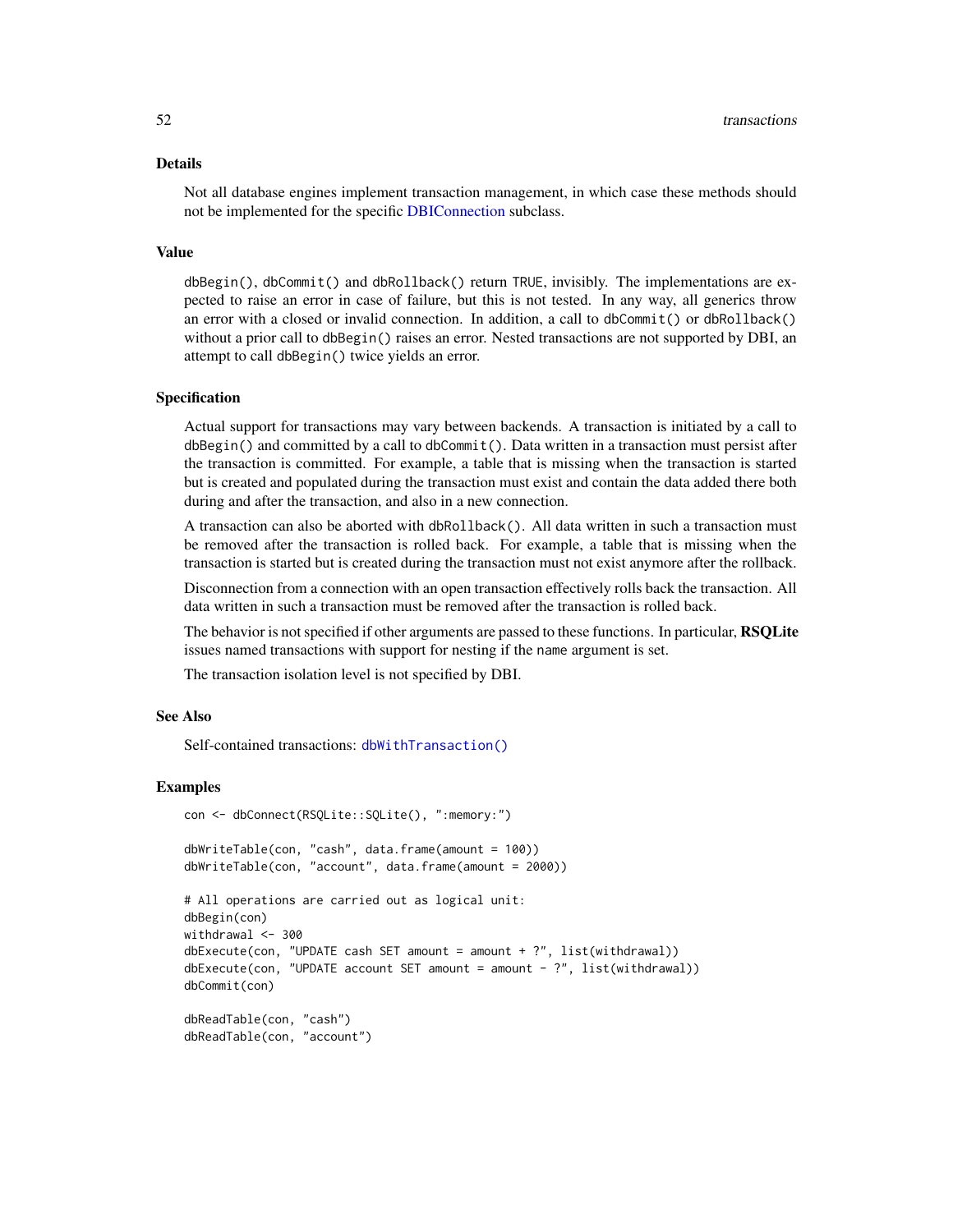## transactions 53

```
# Rolling back after detecting negative value on account:
dbBegin(con)
withdrawal <- 5000
dbExecute(con, "UPDATE cash SET amount = amount + ?", list(withdrawal))
dbExecute(con, "UPDATE account SET amount = amount - ?", list(withdrawal))
if (dbReadTable(con, "account")$amount >= 0) {
 dbCommit(con)
} else {
  dbRollback(con)
}
dbReadTable(con, "cash")
dbReadTable(con, "account")
dbDisconnect(con)
```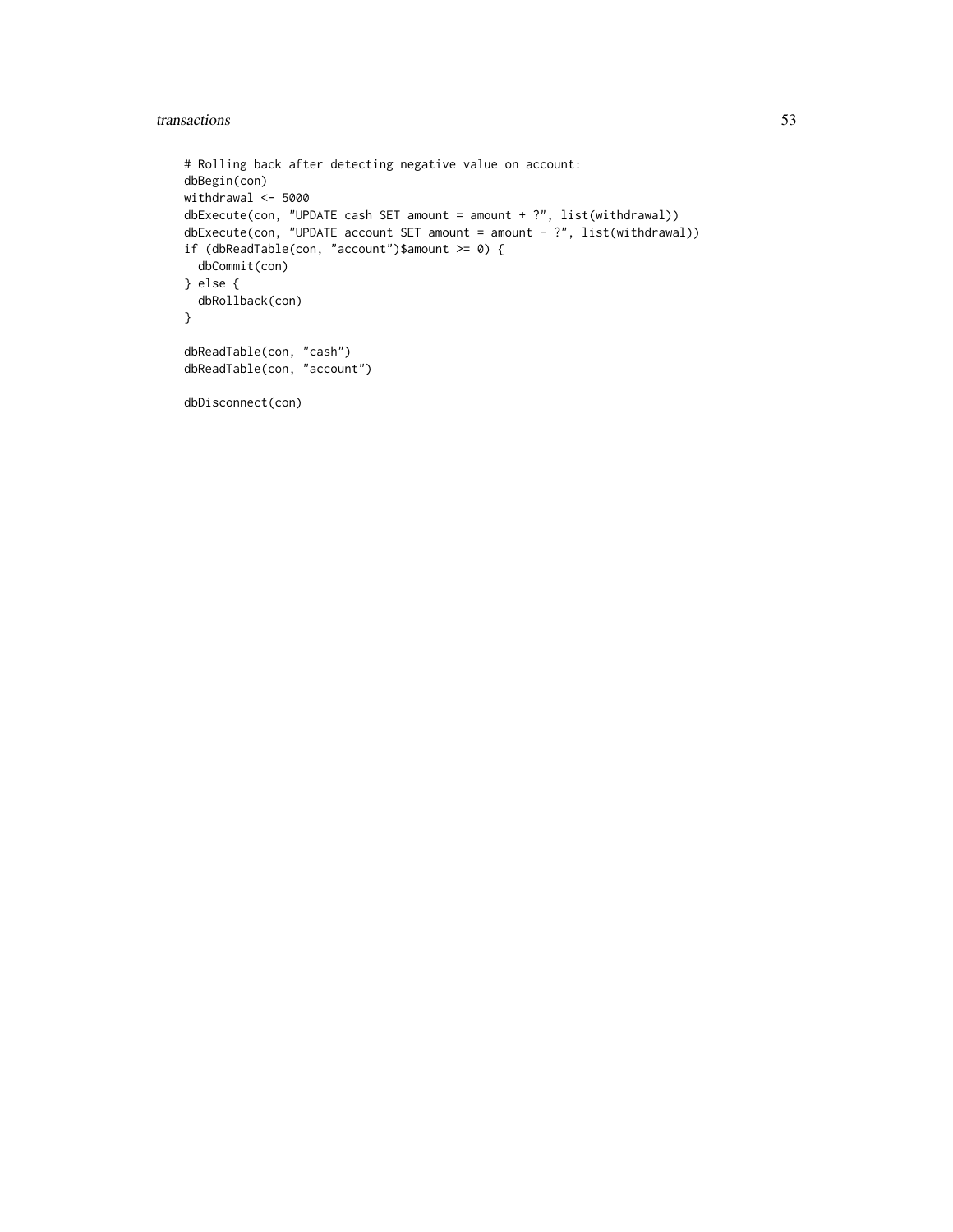# <span id="page-53-0"></span>**Index**

as.Date(), *[16](#page-15-0)* as.POSIXct(), *[16](#page-15-0)* blob::blob, *[6](#page-5-0)*, *[10](#page-9-0)*, *[43](#page-42-0)* character, *[6](#page-5-0)*, *[10](#page-9-0)*, *[16](#page-15-0)*, *[32,](#page-31-0) [33](#page-32-0)* data.frame, *[5](#page-4-0)*, *[16](#page-15-0)*, *[20](#page-19-0)*, *[42](#page-41-0)* Date, *[6](#page-5-0)*, *[17](#page-16-0)* Dates, *[10](#page-9-0)* DateTimeClasses, *[10](#page-9-0)* dbBegin *(*transactions*)*, [51](#page-50-0) dbBegin(), *[40](#page-39-0)* dbBind, [4,](#page-3-0) *[7,](#page-6-0) [8](#page-7-0)*, *[17](#page-16-0)*, *[19](#page-18-0)*, *[21–](#page-20-0)[24](#page-23-0)*, *[27,](#page-26-0) [28](#page-27-0)*, *[32](#page-31-0)*, *[34](#page-33-0)* dbBind(), *[47](#page-46-0)* dbBreak *(*dbWithTransaction*)*, [39](#page-38-0) dbClearResult, *[6](#page-5-0)*, [6,](#page-5-0) *[8](#page-7-0)*, *[17](#page-16-0)*, *[19](#page-18-0)*, *[21–](#page-20-0)[24](#page-23-0)*, *[27,](#page-26-0) [28](#page-27-0)*, *[32](#page-31-0)*, *[34](#page-33-0)* dbClearResult(), *[5](#page-4-0)*, *[13](#page-12-0)*, *[17](#page-16-0)*, *[19](#page-18-0)*, *[21–](#page-20-0)[24](#page-23-0)*, *[28](#page-27-0)*, *[37](#page-36-0)[–39](#page-38-0)* dbColumnInfo, *[6,](#page-5-0) [7](#page-6-0)*, [7,](#page-6-0) *[17](#page-16-0)*, *[19](#page-18-0)*, *[21–](#page-20-0)[24](#page-23-0)*, *[27,](#page-26-0) [28](#page-27-0)*, *[32](#page-31-0)*, *[34](#page-33-0)* dbColumnInfo(), *[30](#page-29-0)* dbCommit *(*transactions*)*, [51](#page-50-0) dbCommit(), *[40](#page-39-0)* dbConnect, [8,](#page-7-0) *[10](#page-9-0)*, *[13](#page-12-0)*, *[19](#page-18-0)*, *[26](#page-25-0)*, *[28,](#page-27-0) [29](#page-28-0)* dbConnect(), *[3](#page-2-0)*, *[11](#page-10-0)*, *[13,](#page-12-0) [14](#page-13-0)*, *[18](#page-17-0)*, *[20](#page-19-0)*, *[29–](#page-28-0)[31](#page-30-0)*, *[34](#page-33-0)*, *[36](#page-35-0)[–38](#page-37-0)*, *[40,](#page-39-0) [41](#page-40-0)*, *[51](#page-50-0)* dbDataType, *[9](#page-8-0)*, [9,](#page-8-0) *[12](#page-11-0)[–15](#page-14-0)*, *[18–](#page-17-0)[20](#page-19-0)*, *[25,](#page-24-0) [26](#page-25-0)*, *[28](#page-27-0)[–31](#page-30-0)*, *[35,](#page-34-0) [36](#page-35-0)*, *[38,](#page-37-0) [39](#page-38-0)*, *[43](#page-42-0)* dbDataType(), *[10](#page-9-0)*, *[48](#page-47-0)* dbDisconnect, *[10](#page-9-0)*, [11,](#page-10-0) *[14,](#page-13-0) [15](#page-14-0)*, *[18–](#page-17-0)[20](#page-19-0)*, *[25](#page-24-0)*, *[28](#page-27-0)*, *[30,](#page-29-0) [31](#page-30-0)*, *[35,](#page-34-0) [36](#page-35-0)*, *[38,](#page-37-0) [39](#page-38-0)*, *[43](#page-42-0)* dbDisconnect(), *[3](#page-2-0)*, *[9](#page-8-0)*, *[28](#page-27-0)* dbDriver, *[9,](#page-8-0) [10](#page-9-0)*, [12,](#page-11-0) *[19](#page-18-0)*, *[26](#page-25-0)*, *[28,](#page-27-0) [29](#page-28-0)* dbExecute, *[10](#page-9-0)*, *[12](#page-11-0)*, [13,](#page-12-0) *[15](#page-14-0)*, *[18–](#page-17-0)[20](#page-19-0)*, *[25](#page-24-0)*, *[28](#page-27-0)*, *[30,](#page-29-0) [31](#page-30-0)*, *[35,](#page-34-0) [36](#page-35-0)*, *[38,](#page-37-0) [39](#page-38-0)*, *[43](#page-42-0)* dbExecute(), *[20](#page-19-0)*, *[38](#page-37-0)* dbExistsTable, *[10](#page-9-0)*, *[12](#page-11-0)*, *[14](#page-13-0)*, [14,](#page-13-0) *[18–](#page-17-0)[20](#page-19-0)*, *[25](#page-24-0)*, *[28](#page-27-0)*, *[30,](#page-29-0) [31](#page-30-0)*, *[35,](#page-34-0) [36](#page-35-0)*, *[38,](#page-37-0) [39](#page-38-0)*, *[43](#page-42-0)*

dbExistsTable(), *[36](#page-35-0)* dbFetch, *[6](#page-5-0)[–8](#page-7-0)*, [15,](#page-14-0) *[19](#page-18-0)*, *[21](#page-20-0)[–24](#page-23-0)*, *[27,](#page-26-0) [28](#page-27-0)*, *[32](#page-31-0)*, *[34](#page-33-0)* dbFetch(), *[4,](#page-3-0) [5](#page-4-0)*, *[19](#page-18-0)*, *[21,](#page-20-0) [22](#page-21-0)*, *[24](#page-23-0)*, *[37](#page-36-0)* dbGetException, *[10](#page-9-0)*, *[12](#page-11-0)*, *[14,](#page-13-0) [15](#page-14-0)*, [18,](#page-17-0) *[19,](#page-18-0) [20](#page-19-0)*, *[25](#page-24-0)*, *[28](#page-27-0)*, *[30,](#page-29-0) [31](#page-30-0)*, *[35,](#page-34-0) [36](#page-35-0)*, *[38,](#page-37-0) [39](#page-38-0)*, *[43](#page-42-0)* dbGetInfo, *[6](#page-5-0)[–10](#page-9-0)*, *[12](#page-11-0)[–15](#page-14-0)*, *[17,](#page-16-0) [18](#page-17-0)*, [18,](#page-17-0) *[20](#page-19-0)[–32](#page-31-0)*, *[34](#page-33-0)[–36](#page-35-0)*, *[38,](#page-37-0) [39](#page-38-0)*, *[43](#page-42-0)* dbGetInfo(), *[26](#page-25-0)* dbGetQuery, *[10](#page-9-0)*, *[12](#page-11-0)*, *[14,](#page-13-0) [15](#page-14-0)*, *[18,](#page-17-0) [19](#page-18-0)*, [19,](#page-18-0) *[25](#page-24-0)*, *[28](#page-27-0)*, *[30,](#page-29-0) [31](#page-30-0)*, *[35,](#page-34-0) [36](#page-35-0)*, *[38,](#page-37-0) [39](#page-38-0)*, *[43](#page-42-0)* dbGetQuery(), *[3](#page-2-0)*, *[14](#page-13-0)*, *[32](#page-31-0)*, *[34](#page-33-0)*, *[37](#page-36-0)*, *[39](#page-38-0)* dbGetRowCount, *[6](#page-5-0)[–8](#page-7-0)*, *[17](#page-16-0)*, *[19](#page-18-0)*, [21,](#page-20-0) *[22](#page-21-0)[–24](#page-23-0)*, *[27,](#page-26-0) [28](#page-27-0)*, *[32](#page-31-0)*, *[34](#page-33-0)* dbGetRowCount(), *[5](#page-4-0)*, *[19](#page-18-0)* dbGetRowsAffected, *[6](#page-5-0)[–8](#page-7-0)*, *[17](#page-16-0)*, *[19](#page-18-0)*, *[21](#page-20-0)*, [22,](#page-21-0) *[23,](#page-22-0) [24](#page-23-0)*, *[27,](#page-26-0) [28](#page-27-0)*, *[32](#page-31-0)*, *[34](#page-33-0)* dbGetRowsAffected(), *[4,](#page-3-0) [5](#page-4-0)*, *[13](#page-12-0)*, *[19](#page-18-0)*, *[38,](#page-37-0) [39](#page-38-0)* dbGetStatement, *[6](#page-5-0)[–8](#page-7-0)*, *[17](#page-16-0)*, *[19](#page-18-0)*, *[21,](#page-20-0) [22](#page-21-0)*, [23,](#page-22-0) *[24](#page-23-0)*, *[27,](#page-26-0) [28](#page-27-0)*, *[32](#page-31-0)*, *[34](#page-33-0)* dbGetStatement(), *[19](#page-18-0)* dbHasCompleted, *[6](#page-5-0)[–8](#page-7-0)*, *[17](#page-16-0)*, *[19](#page-18-0)*, *[21](#page-20-0)[–23](#page-22-0)*, [24,](#page-23-0) *[27,](#page-26-0) [28](#page-27-0)*, *[32](#page-31-0)*, *[34](#page-33-0)* dbHasCompleted(), *[5](#page-4-0)*, *[19](#page-18-0)* DBI *(*DBI-package*)*, [3](#page-2-0) DBI-package, [3](#page-2-0) DBIConnection, *[3](#page-2-0)*, *[8](#page-7-0)[–11](#page-10-0)*, *[13,](#page-12-0) [14](#page-13-0)*, *[18](#page-17-0)*, *[20](#page-19-0)*, *[28](#page-27-0)[–34](#page-33-0)*, *[36](#page-35-0)[–38](#page-37-0)*, *[40,](#page-39-0) [41](#page-40-0)*, *[51,](#page-50-0) [52](#page-51-0)* DBIConnection-class, [25](#page-24-0) DBIDriver, *[3](#page-2-0)*, *[8](#page-7-0)*, *[10](#page-9-0)*, *[18](#page-17-0)*, *[28,](#page-27-0) [29](#page-28-0)* DBIDriver-class, [26](#page-25-0) DBIObject, *[18](#page-17-0)*, *[28](#page-27-0)* DBIObject-class, [26](#page-25-0) DBIResult, *[3](#page-2-0)[–5](#page-4-0)*, *[7,](#page-6-0) [8](#page-7-0)*, *[16](#page-15-0)*, *[18](#page-17-0)*, *[21](#page-20-0)[–24](#page-23-0)*, *[28](#page-27-0)*, *[30](#page-29-0)*, *[37](#page-36-0)*, *[39](#page-38-0)* DBIResult-class, [27](#page-26-0) dbIsValid, *[6](#page-5-0)[–10](#page-9-0)*, *[12](#page-11-0)[–15](#page-14-0)*, *[17](#page-16-0)[–27](#page-26-0)*, [27,](#page-26-0) *[29](#page-28-0)[–32](#page-31-0)*, *[34](#page-33-0)[–36](#page-35-0)*, *[38,](#page-37-0) [39](#page-38-0)*, *[43](#page-42-0)* dbIsValid(), *[5](#page-4-0)* dbListConnections, *[9,](#page-8-0) [10](#page-9-0)*, *[13](#page-12-0)*, *[19](#page-18-0)*, *[26](#page-25-0)*, *[28](#page-27-0)*, [29](#page-28-0)